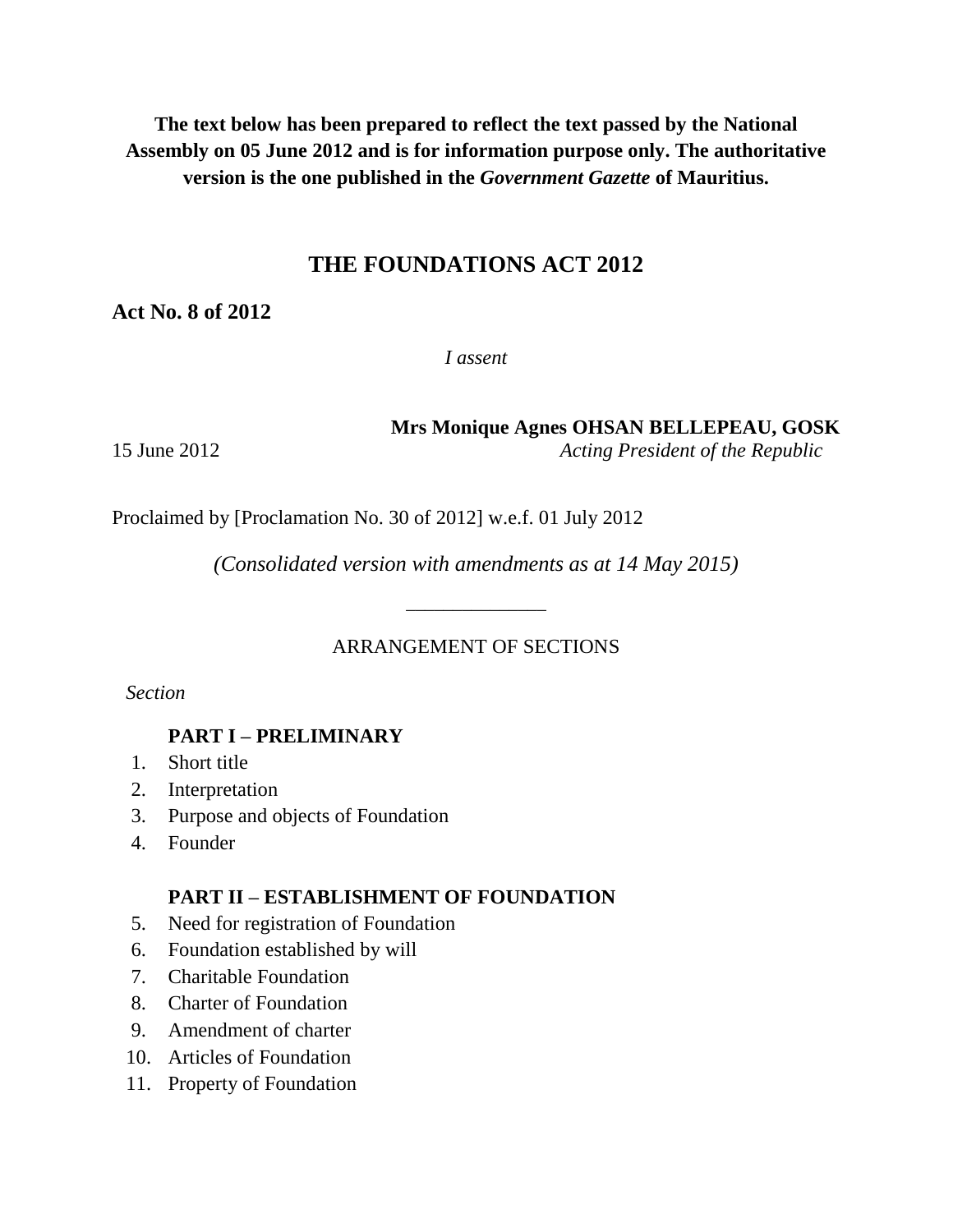- 12. Powers and obligations
- 13. Appointment and qualification of secretary
- 14. Registered office
- 15. Change of registered office
- 16. Council
- 17. Membership of Council
- 18. Duties and powers of Council
- 19. Personal liability of officers and members of Council

### **PART III – NAME OF FOUNDATION**

- 20. Name of Foundation
- 21. Change of name
- 22. Use of Foundation name

### **PART IV – REGISTRATION**

- 23. Application for registration
- 24. Registration
- 25. Certificate of registration
- 26. Separate legal personality
- 27. Pre-registration actions

### **PART V – REGISTER**

- 28. Register of Foundations
- 29. Inspection of register
- 30. Powers of inspection of Registrar

### **PART VI – CAPACITY, POWERS AND VALIDITY OF ACTS**

- 31. Capacity and powers
- 32. Power of officers to bind Foundation
- 33. Method of contracting
- 34. Disclosure of interest
- 35. Rights of beneficiary to information

### **PART VII – RECORDS AND DOCUMENTS**

- 36. Records to be kept
- 37. Documents to be kept at registered office
- 38. Publication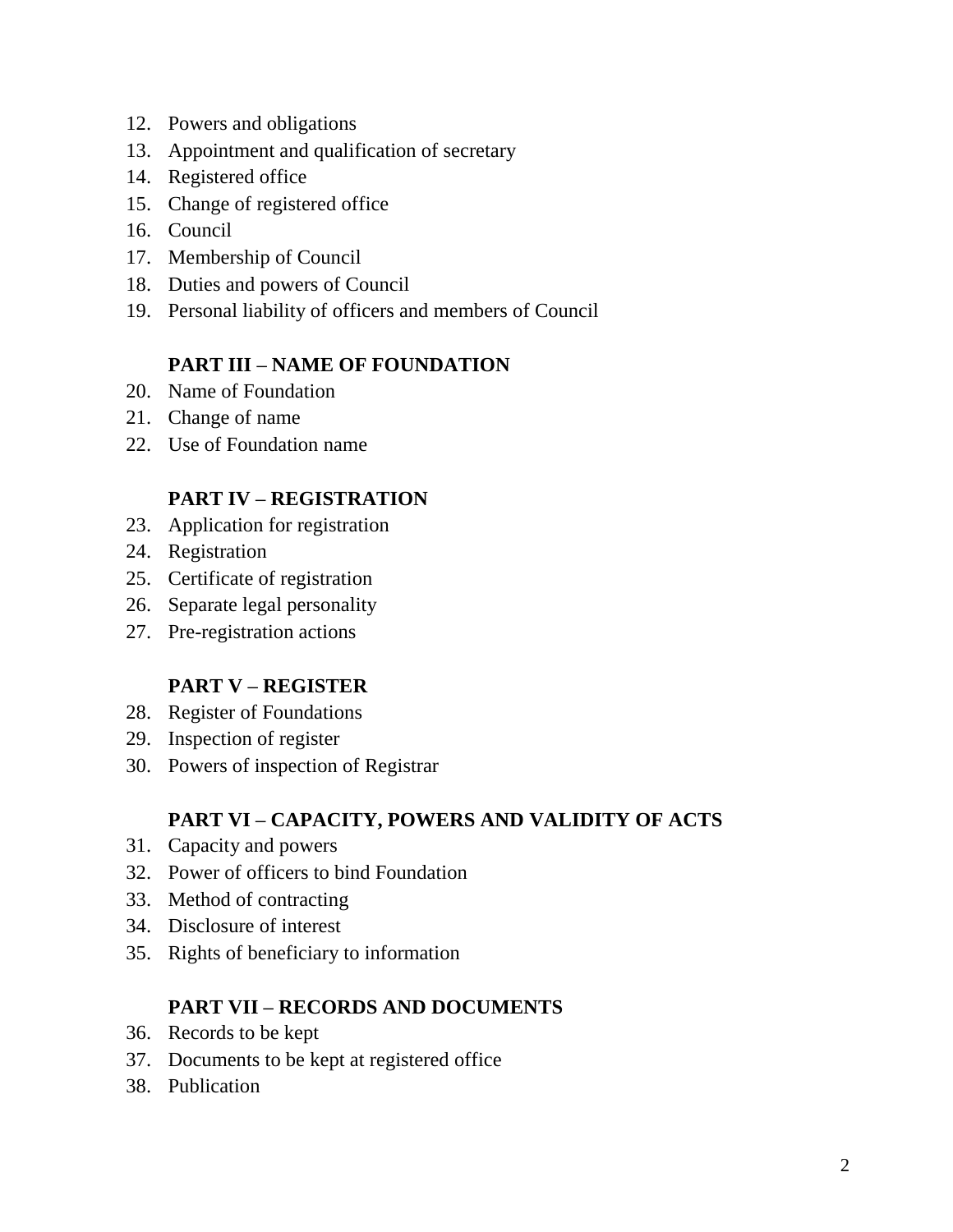### **PART VIII – REMOVAL FROM AND RESTORATION TO REGISTER**

- 39. Removal from register
- 40. Effect of removal from register
- 41. Restoration to register and effect of removal

# **PART IX – WINDING-UP**

- 42. Voluntary winding-up
- 43. Winding-up by Court
- 44. Distribution of assets on winding-up

### **PART X– MISCELLANEOUS**

- 45. Certificate of current standing
- 46. Confidentiality
- 47. Redomiciliation
- 48. Remedy
- 49. Service of documents on Foundation
- 50. Offences committed by Foundation
- 51. Consequential amendments
- 52. Regulations
- 53. Commencement **SCHEDULE**

# **An Act**

\_\_\_\_\_\_\_\_\_\_\_\_\_\_\_

# **To provide for the setting up of Foundations**

ENACTED by the Parliament of Mauritius, as follows –

### **PART I – PRELIMINARY**

#### **1. Short title**

This Act may be cited as the Foundations Act 2012.

**2. Interpretation**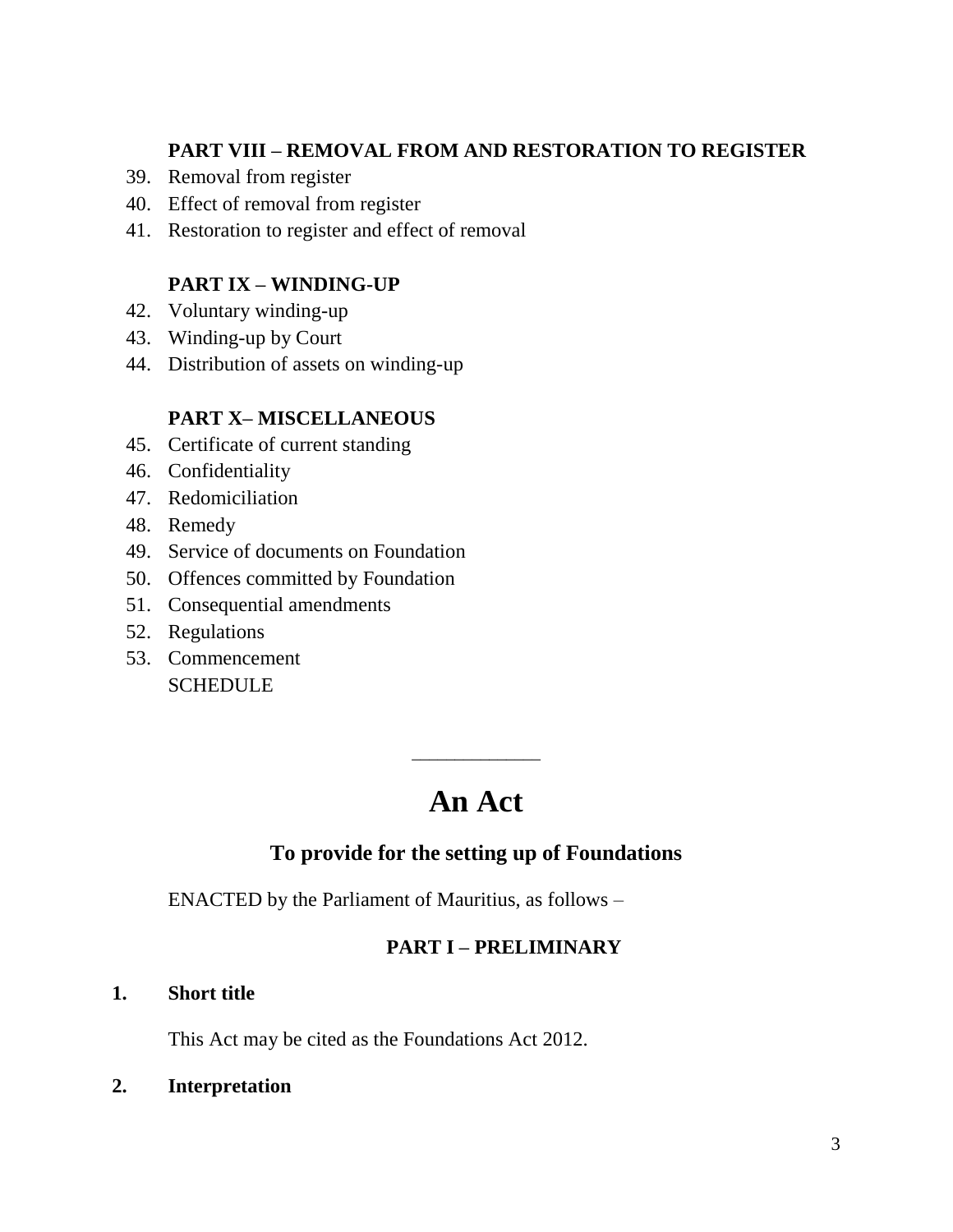In this  $Act -$ 

"administrator" means a person appointed as such under section 6;

"approved form" means such form as may be approved by the Registrar;

"Articles" means the Articles of a Foundation, made by the Council under section 10;

"beneficiary" means a person –

- (a) who is entitled to benefit under a Foundation; or
- (b) in whose favour a power to distribute any Foundation property may be exercised;

"charitable Foundation" means a foundation referred to in section 7;

"charter" means the charter of a Foundation;

"Code" means the Code Civil Mauricien;

"Commission" has the same meaning as in the Financial Services Act;

"Council" means the Council of a Foundation;

"Court" means the Supreme Court;

"current standing", in relation to a Foundation, means that –

- (a) it is registered according to the law of the relevant country;
- (b) it has paid all fees or charges due for the current year; and
- (c) it is not in the process of being wound up and no proceedings for the removal of its name from the register are pending;

" $endow" -$ 

(a) means, whether by way of a covenant or otherwise and with or without consideration, to pass the title in property absolutely to a Foundation so that it is the property of that Foundation; and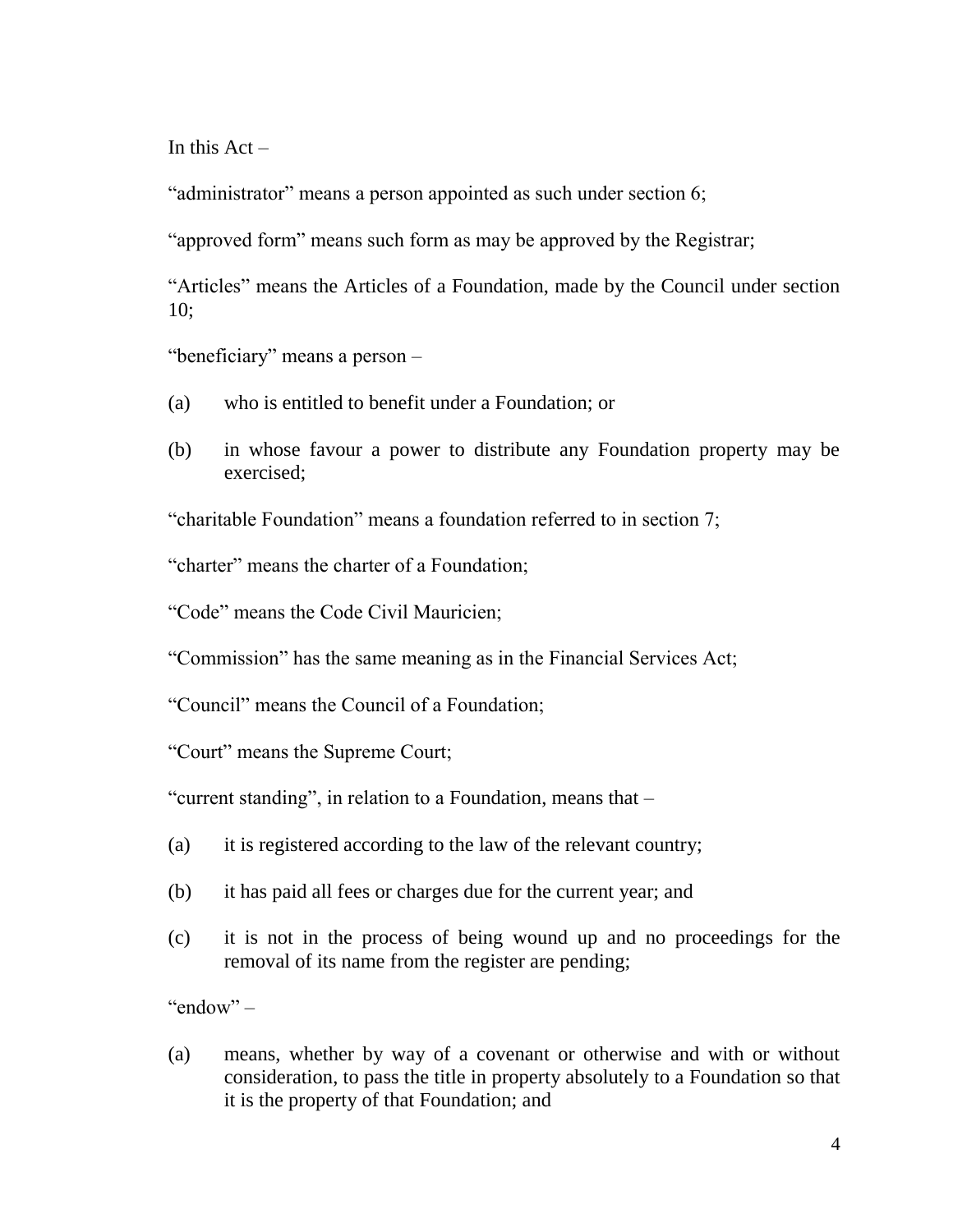(b) includes to any act which may be necessary for the effective transfer of any title in property;

"executor" –

- (a) means a person named in a will, or nominated by the testator, to carry out the directions of the will; and
- (b) includes, in the case of a foreign will, the executor's duly appointed lawful agent;

"financial statement" means a statement approved by a Council, which presents fairly the financial position, financial performance and cash flow of a Foundation and contains such other information as may be required by the Registrar;

"Foundation" means a Foundation established in Mauritius or elsewhere and registered in accordance with this Act;

"founder" means a person who endows a Foundation with its initial assets;

"initial assets" means the property transferred to a Foundation in accordance with section  $11(1)$ ;

"law practitioner" has the same meaning as in the Law Practitioners Act;

"liquidator" means a person qualified to be an insolvency practitioner under the Insolvency Act;

"management company" has the same meaning as in the Financial Services Act;

"Minister" means the Minister to whom responsibility for the subject of finance is assigned;

"non-citizen" has the same meaning as in the Non-Citizens (Property Restriction) Act;

"officer" means a person, including an auditor, appointed under section 18;

"property" includes movable and immovable property, wherever situated, and rights and interests in the property, whether vested, contingent, defeasible or future;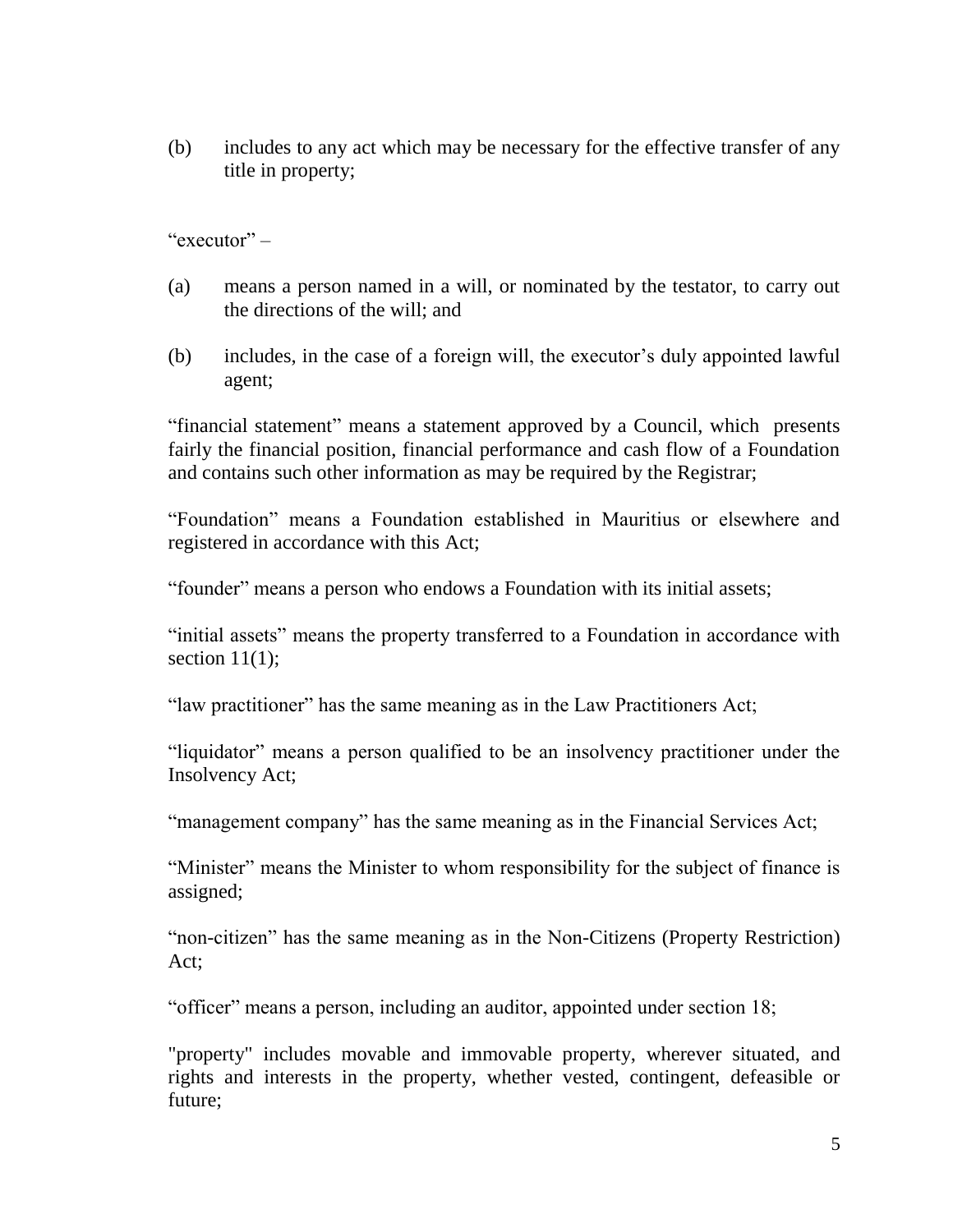"protector" or "committee of protectors" means the person or persons appointed in accordance with a charter and having such powers and duties as may be specified in the charter;

"records" means the records, including accounting records, and documents required to be kept by a Foundation under sections 37 and 38;

"register" means the register of Foundations required to be maintained under section 28:

"Registrar" means the Registrar of Companies, appointed under the Companies Act, who shall also be the Registrar of Foundations;

"remaining beneficiary" means the person who, according to a charter, shall be entitled to receive any assets remaining after the dissolution or winding-up of the Foundation;

"secretary" means the secretary of a Foundation appointed under section 13;

"supervisory person", in relation to a Foundation, means a member of the Council of the Foundation, a protector or a committee of protectors;

"will" means a will –

- (a) duly established and executed according to the Code; or
- (b) in the case of a foreign will, duly executed in accordance with the law governing the testator's estate.

### **3. Purpose and objects of Foundation**

- (1) (a) A Foundation may be formed in Mauritius or elsewhere, for such purposes as may be provided in its charter, including the carrying out of the objects specified in it.
	- (b) Where a Foundation is established by means of a will, a reference to its charter shall, where appropriate, be construed as a reference to the will.
- (2) The objects of a Foundation shall be valid and enforceable, except where they are contrary to the laws of Mauritius.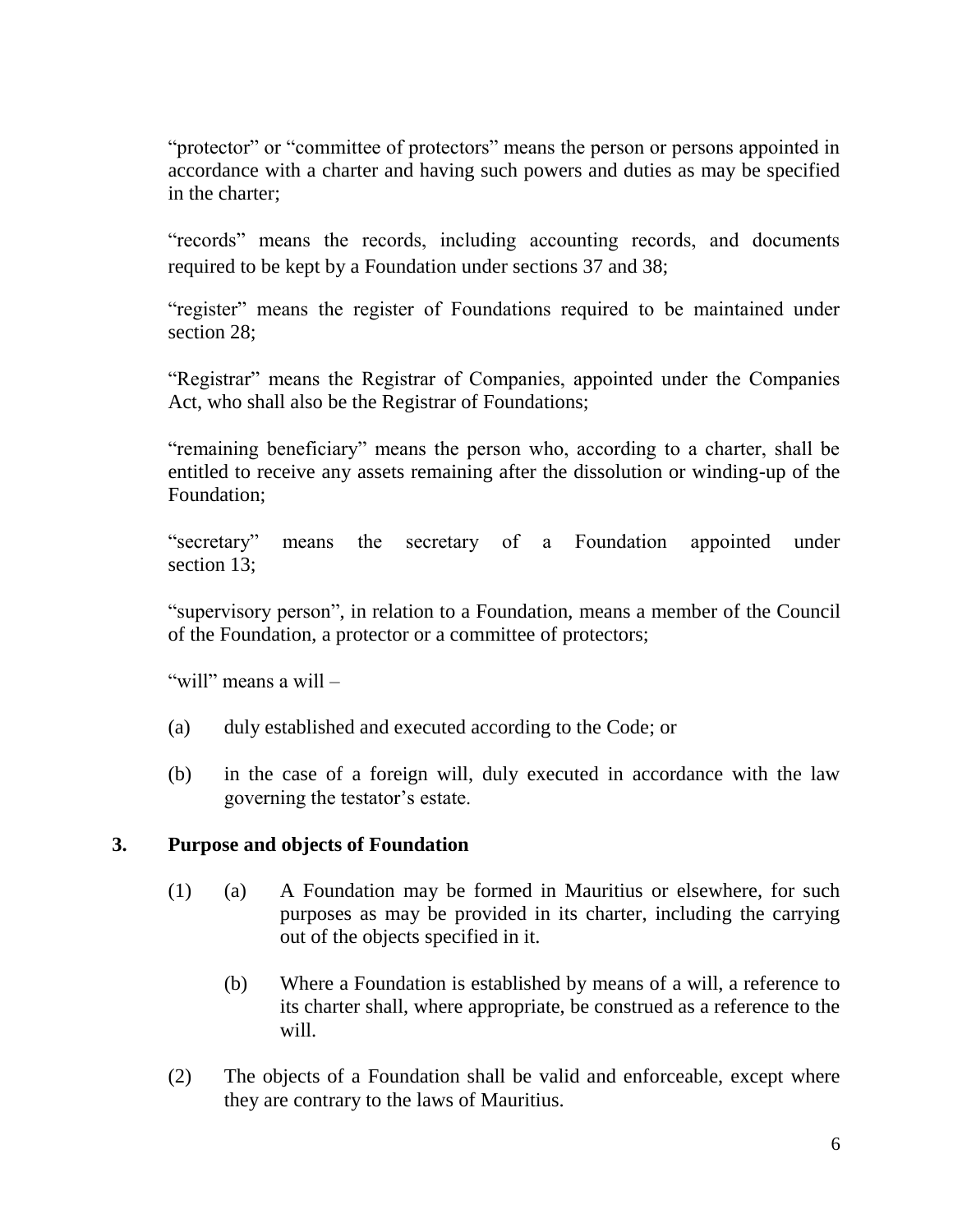- (3) The objects of a Foundation may be  $-$ 
	- (a) charitable or non-charitable, or both;
	- (b) for the benefit of a person or a class of persons, or to carry out a specified purpose, or both.
- (4) Notwithstanding articles 893, 896, 931 and 1130 of the Code, property and rights may be transferred to or endowed upon a Foundation in accordance with this Act.

### **4. Founder**

- (1) A founder may be a beneficiary of a Foundation of which he is the founder.
- (2) A founder who is a non-citizen and endows property to a Foundation shall be considered to have had the capacity to endow property to the Foundation where, at the time of the transfer, he was of full age and sound mind under –
	- (a) the laws of Mauritius;
	- (b) the laws of his domicile or nationality; or
	- (c) the proper law of the transfer.
- (3) Notwithstanding any other enactment, where a non-citizen endows property to a Foundation, the transfer shall not be set aside, avoided or otherwise declared invalid or ineffective by virtue of any rule or law –
	- (a) of his domicile or nationality relating to inheritance or succession or any rule or law of a similar nature;
	- (b) restricting the right of a person to dispose of his property during his lifetime so as to preserve the property for distribution at his death, or any rule or law having similar effect.

# **PART II – ESTABLISHMENT OF FOUNDATION**

### **5. Need for registration of Foundation**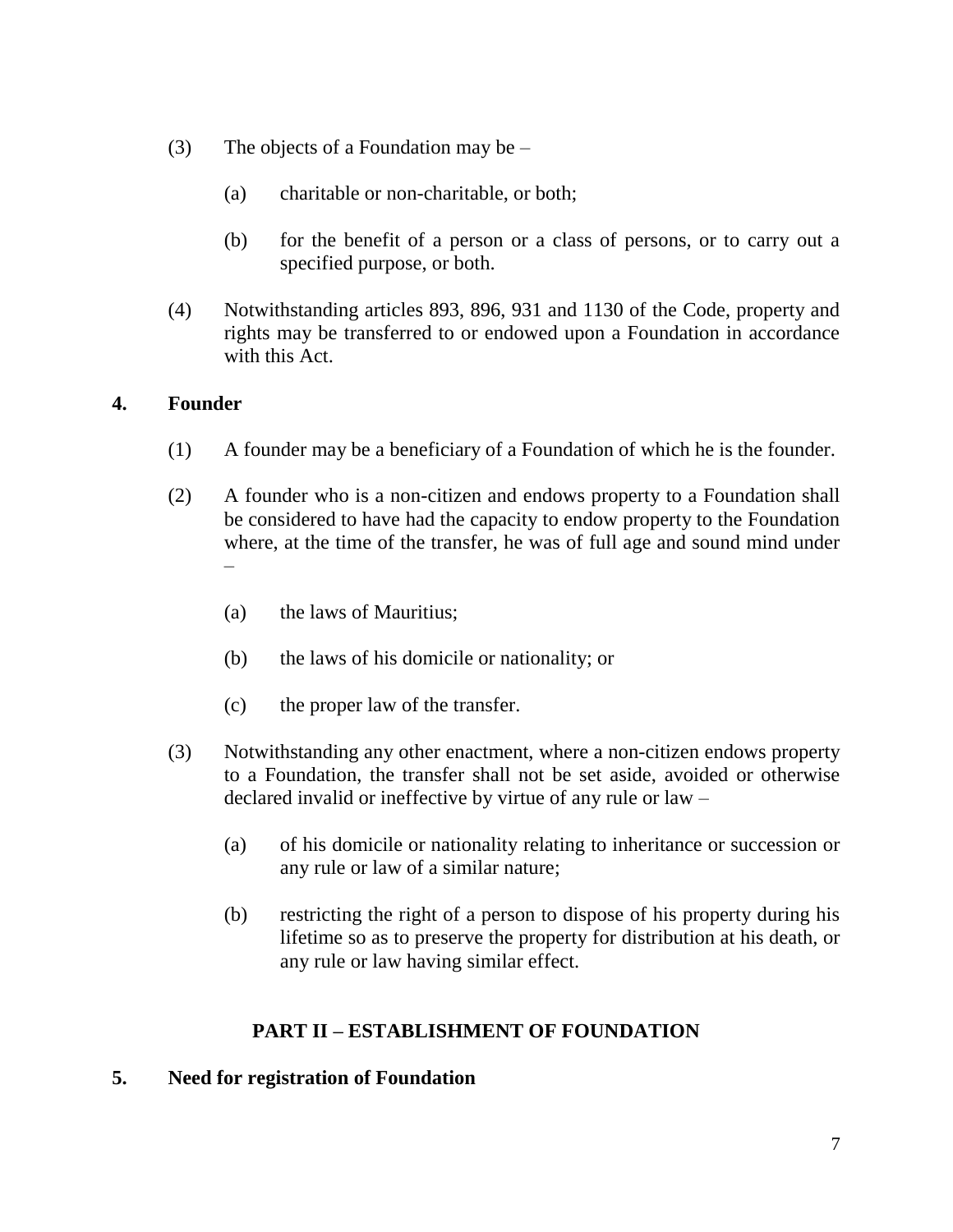- (1) A founder or, in the case of a Foundation established by will, the executor may, subject to this Act, apply for registration of a Foundation under section 23.
- (2) A Foundation shall not have legal personality unless it is registered and has been issued with a certificate of registration by the Registrar in accordance with section 24.

### **6. Foundation established by will**

- (1) Where a Foundation is established by means of a will, there shall, for the purposes of this Act, be only one founder who shall be the testator.
- (2) Where 2 or more testators have made concurrent wills establishing a Foundation and those wills take effect simultaneously, the testators shall be deemed to be one founder.
- (3) The executor of the will shall
	- (a) as soon as practicable, appoint a Council in accordance with the will; and
	- (b) on registration of the Foundation, periodically, and in any case at intervals of not more than 60 days, keep the Council informed of the progress of the will.
- (4) Where, at the expiry of a period of 12 months from the death of the founder, the registration of the Foundation has not been effected, an application shall be made by the executor to the Court for the appointment of an administrator to ensure that the –
	- (a) endowment of the property to be the initial assets of the proposed Foundation is made in accordance with the will; and
	- (b) proposed Foundation is registered under this Act.
- (5) The Court may, on receipt of an application under subsection (4), appoint an administrator who shall, at all times, be under the supervision of the Court.
- (6) The administrator shall –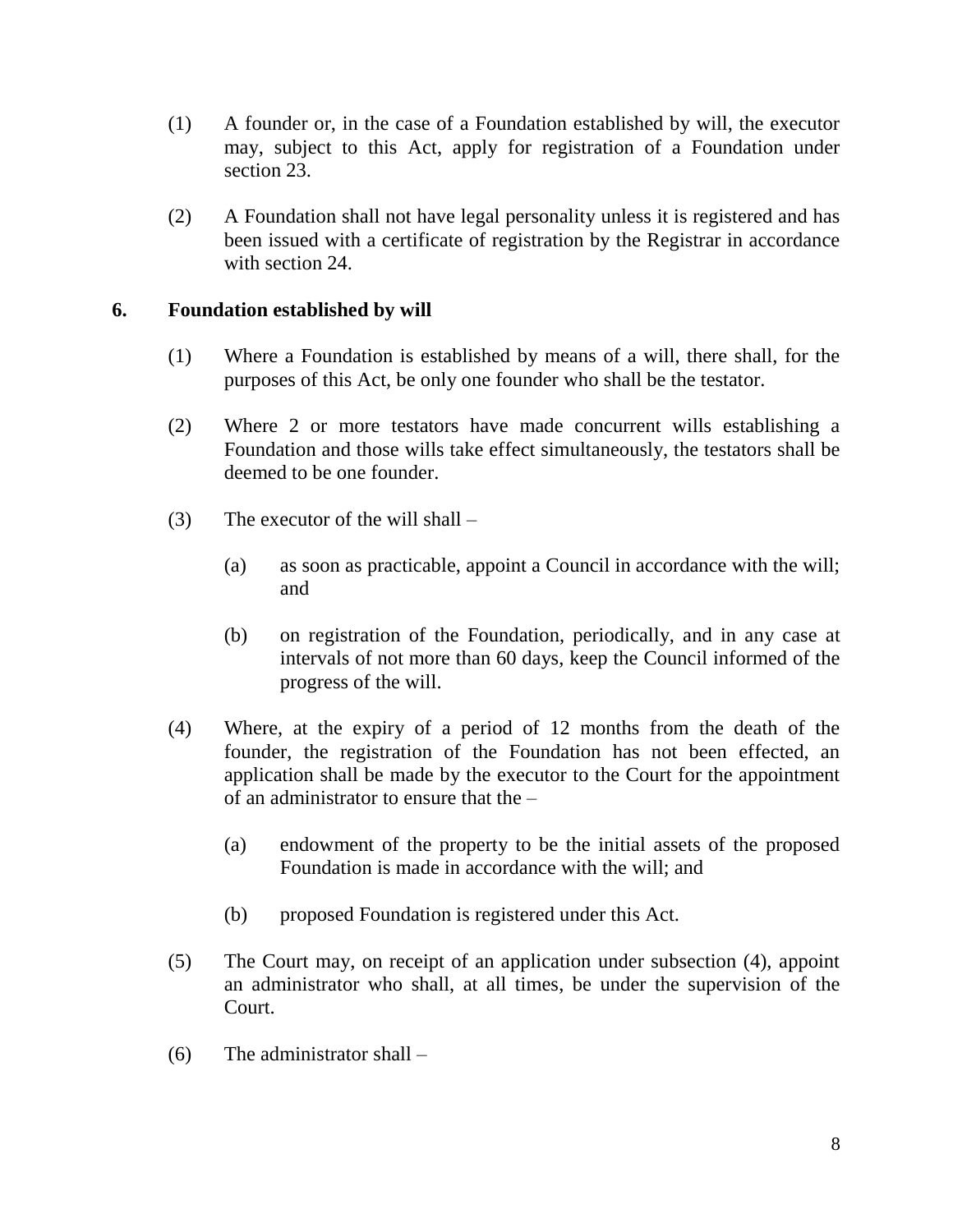- (a) where there is no Council, appoint a Council in accordance with the will;
- (b) take such steps, including the institution of legal proceedings in Mauritius or elsewhere, to ensure that the initial assets are, or shall be, duly acquired by the proposed Foundation;
- (c) administer, or cause to be administered, conserve and improve in a proper manner, without undue risk, the property to be the initial assets of the proposed Foundation in accordance with the terms of the will and conserve and improve such property until such time as it is vested in the Foundation; and
- (d) take such steps as are, in his opinion, necessary to ensure that title in the property is properly vested in the Foundation.
- (7) The Court shall, on being satisfied that
	- (a) an application for registration of the proposed Foundation under section 23 has been made; and
	- (b) the documents specified in section  $23(1)(c)$  to (e) are available,

terminate the appointment of the administrator.

- (8) The costs of the administrator, including his remuneration as approved by the Court, shall be met by the executor –
	- (a) out of the property specified in the will as being the initial assets of the Foundation; or
	- (b) in the event that the Foundation is not registered, out of the property of the estate of the founder.
- (9) The registration of a Foundation established by will may be contested on the death of the testator only on the ground that the will purporting to establish it was not duly executed within a period of 3 years from the date when probate of the will was granted.

### **7. Charitable Foundation**

(1) A Foundation shall be a charitable Foundation where it has as its exclusive purpose or object –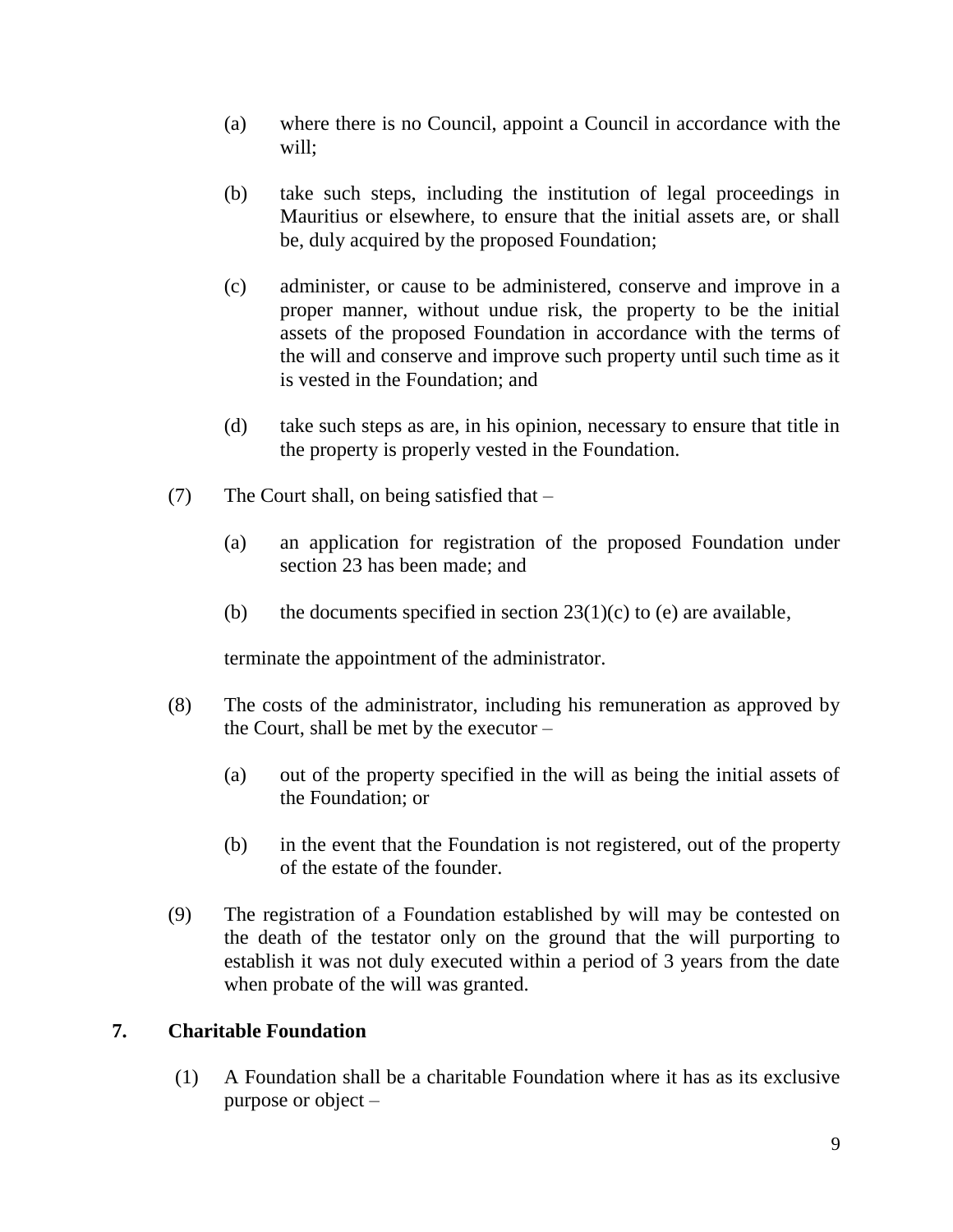- (a) the relief of poverty;
- (b) the advancement of education;
- (c) the advancement of religion;
- (d) the protection of the environment;
- (e) the advancement of human rights and fundamental freedoms; or
- (f) any other purpose beneficial to the public in general.
- (2) A Foundation shall be a charitable Foundation, notwithstanding the fact that  $-$ 
	- (a) the object or purpose may not be of a public nature or for the benefit of the public, but may benefit a section of the public, or members of the public, or that it may also benefit privately one or more persons or objects within a class of persons not resident in Mauritius;
	- (b) the Foundation is liable to be modified or terminated, whether by the exercise of a power of appointment or disposition of assets;
	- (c) its Council has the power to defer the distribution of the benefits to any charity or other beneficiary of the Foundation for a period not exceeding the duration of the Foundation; or
	- (d) the charitable objects are pursued in Mauritius or elsewhere and are beneficial to the community in Mauritius or elsewhere.
- (3) Articles 910 and 911 of the Code shall not apply to a charitable Foundation.

#### **8. Charter of Foundation**

- (1) The charter of a Foundation shall specify  $-$ 
	- (a) the name of the Foundation;
	- (b) the particulars of the founder, including
		- (i) his name and address;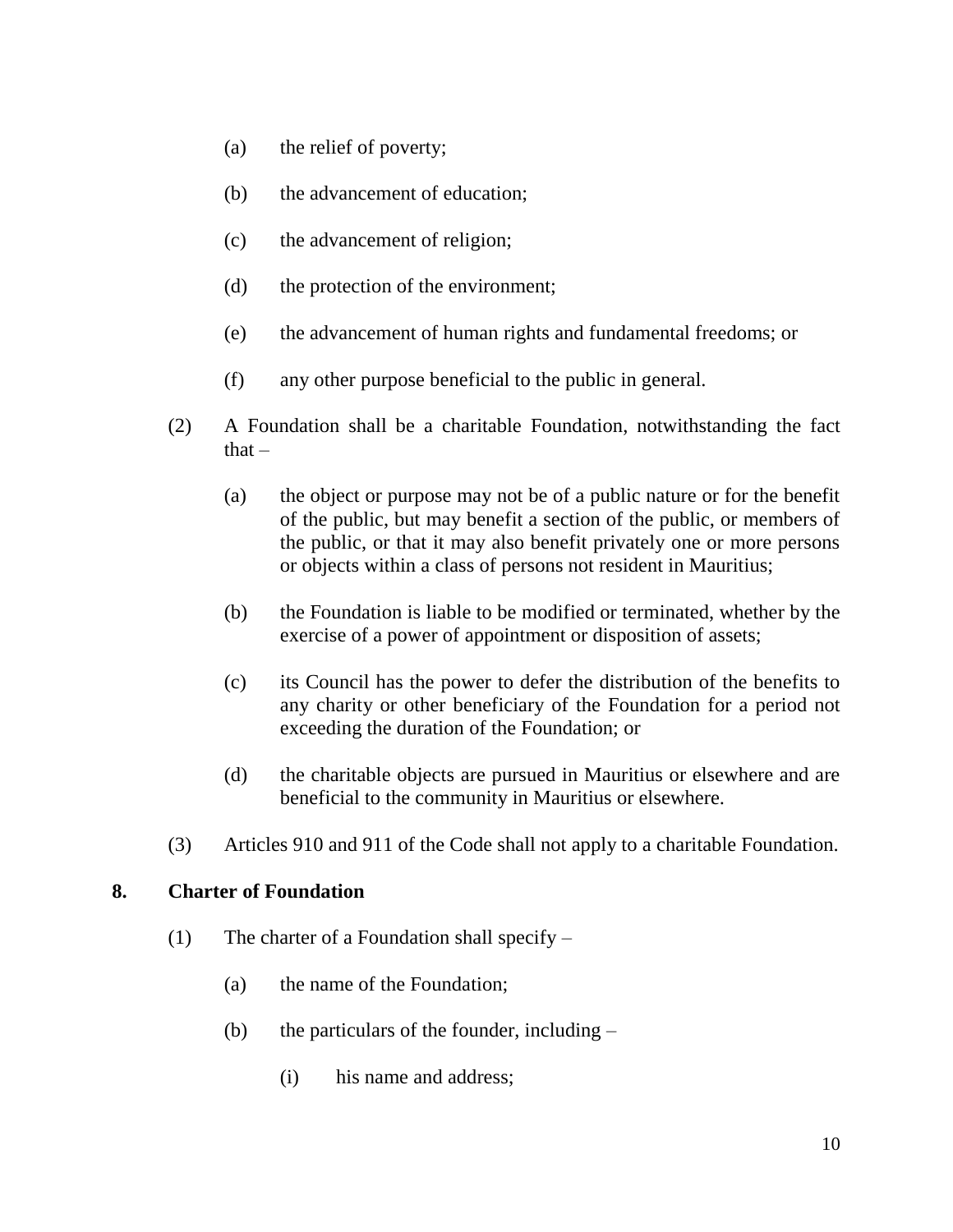- (ii) where the founder is a body corporate, its name and registered address and particulars of its directors and controlling members; and
- (iii) an address for the founder in Mauritius for service of documents;
- (c) the purposes and objects of the Foundation;
- (d) the endowment of the property which shall be the initial assets of the Foundation;
- (e) the beneficiary of the Foundation or the manner in which he may be appointed and, if applicable, the manner in which he may be removed;
- (f) the period, if any, for which the Foundation is established;
- (g) the name and address of the secretary;
- (h) the address of the registered office of the Foundation; and
- (i) the procedure for the appointment of the Council or of a protector or committee of protectors and its or his powers and duties.
- (2) The charter of a Foundation may also provide for any other matter in respect of the Foundation, including provisions –
	- (a) for the reservation of rights or powers of the founder;
	- (b) for the appointment, removal, period of office and representative authority of officers of the Foundation, including the number and description of such persons;
	- (c) for the appointment, removal and period of office of the auditor, if any, of the Foundation;
	- (d) for the appointment and removal of a protector or committee of protectors of the Foundation, as well as –
		- (i) the duties, functions, powers and remuneration of the protector or committee of protectors; and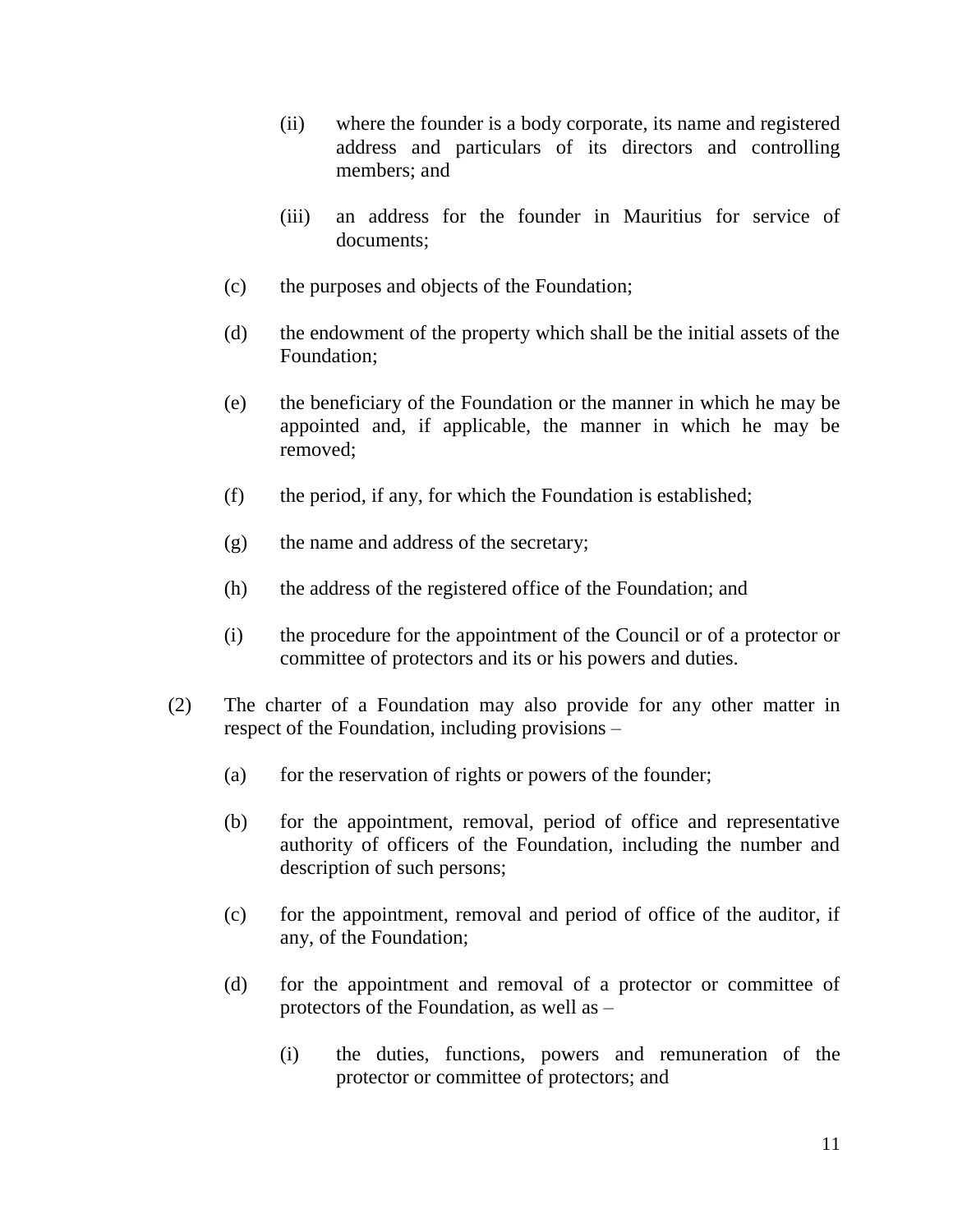- (ii) their relationship with the Council whilst in office;
- (e) for the appointment, removal and period of office of the members of the Council and the holding of its meetings;
- (f) for the circumstances in which amendments to the charter may be made and the procedure to be complied with for such amendments;
- (g) requiring or permitting the drafting of Articles;
- (h) providing for the endowment of property to the Foundation in addition to the initial assets;
- (i) for the appointment of additional beneficiaries; and
- (j) for the circumstances, if any, in which the Foundation may be redomiciled and the conditions to be satisfied in respect of such redomiciliation.
- (3) The charter of a Foundation shall be in writing and shall
	- (a) where the founder is a natural person, be signed by him; or
	- (b) where the founder is a body corporate, be signed on behalf of the founder, by the person or persons authorised for that purpose.

#### **9. Amendment of charter**

- (1) Subject to subsection (2), a Foundation may amend its charter in accordance with the charter or the Articles, if any.
- (2) A Foundation shall notify the Registrar of any amendment it proposes to make to its charter.
- (3) A notification under subsection (2) shall be made in such form and manner as the Registrar may determine and shall be accompanied by -
	- (a) a declaration in writing by a law practitioner, legal consultant or law firm regarding compliance with all the relevant requirements of this Act and on which the Registrar shall be entitled to rely as sufficient evidence of that compliance; and
	- (b) the fee specified in the Schedule.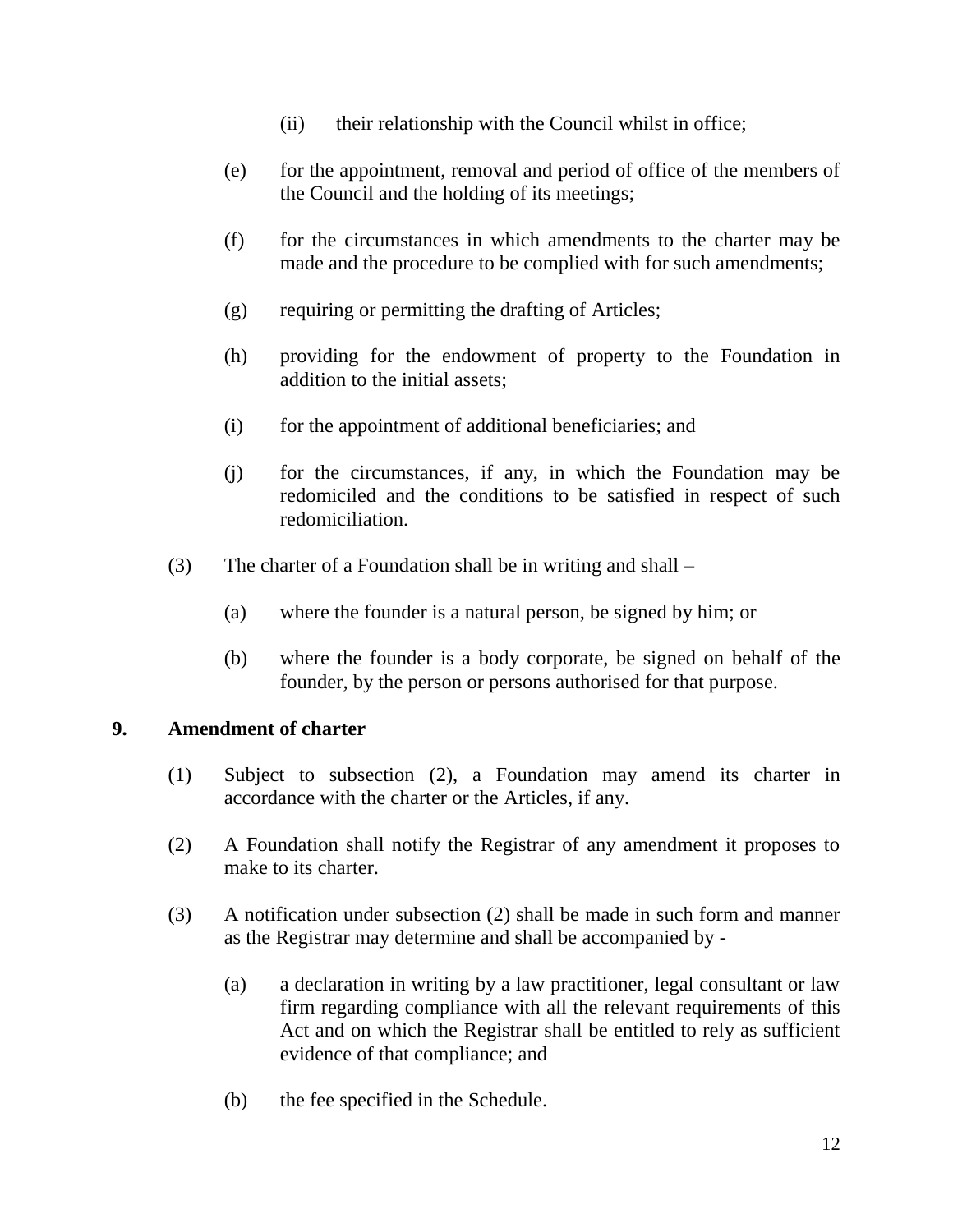(4) Where the Registrar is notified of the proposed amendment, he shall make an entry to that effect in the register.

### **10. Articles of Foundation**

- (1) Where the charter of a Foundation provides that Articles shall or may be made by the Council, the Articles may include provisions –
	- (a) relating to the distribution of assets to be made by the Council;
	- (b) for the identification of any initial or additional beneficiary of the Foundation;
	- (c) for the identification of the remaining beneficiary on a winding-up of the Foundation and the distribution of assets to the remaining beneficiary;
	- (d) for the regulation of the affairs of the Council.
- (2) Where Articles are made by the Council under subsection (1), the Articles shall be signed by each member of the Council.

### **11. Property of Foundation**

- (1) A Foundation shall, from the time of its establishment, hold all property effectively transferred to it for the purposes and objects, and that property shall constitute the initial assets of the Foundation.
- (2) Except in cases of fraud, all property effectively transferred to a Foundation under subsection (1) shall cease to be the property of the founder and the Foundation shall hold good title in such property.
- (3) Any property referred to in subsection (1) shall become the property of a beneficiary only after any distribution made in accordance with the provisions of the charter or Articles, if any, and this Act.
- (4) The property of a Foundation shall be managed and administered in accordance with the charter or Articles, if any, and this Act, for the purposes and objects described in the charter.

#### **12. Powers and obligations**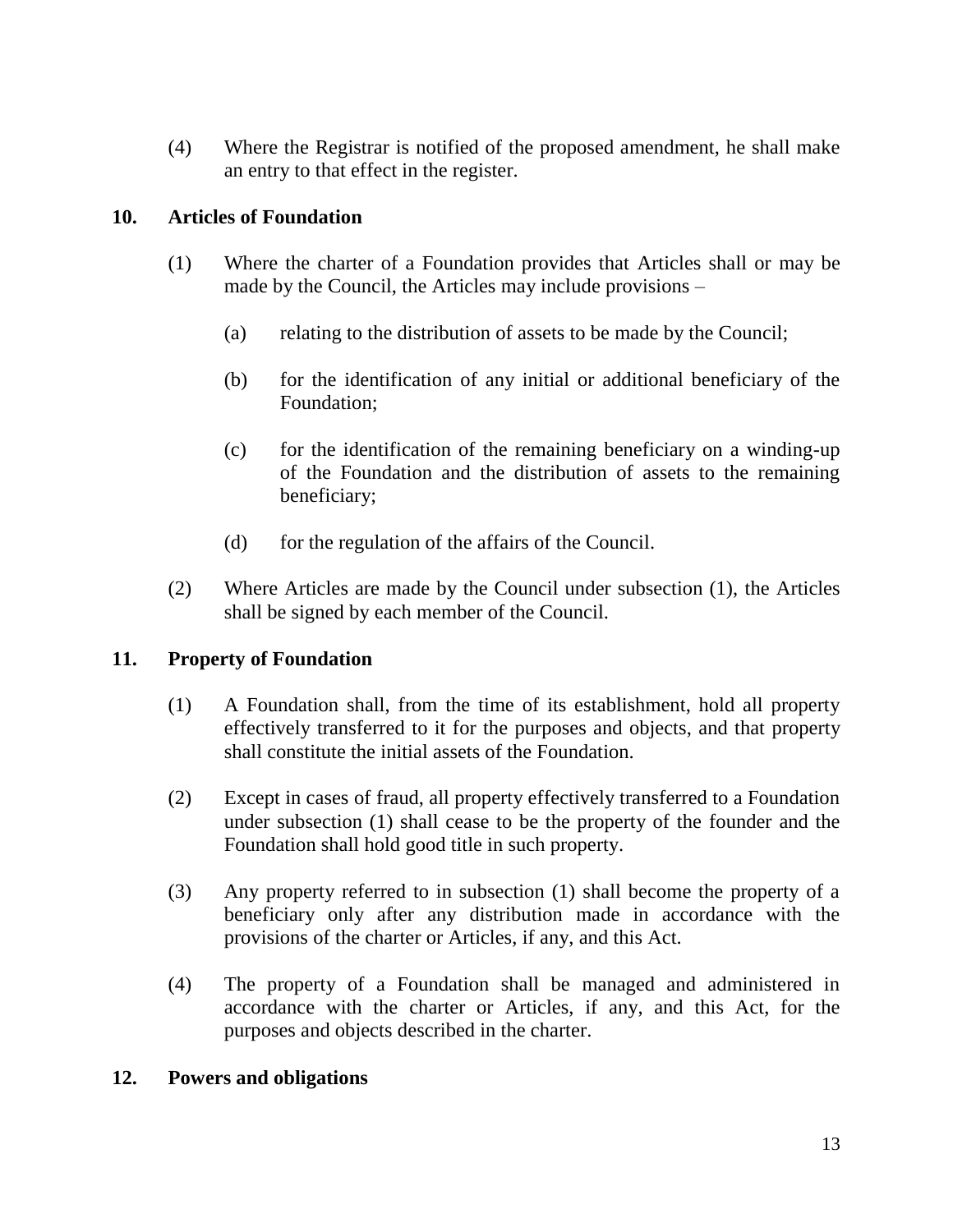- (1) Except where otherwise provided by the charter or Articles, if any, a person who endows assets to a Foundation after its registration shall not acquire the powers of a founder as a result.
- (2) Where a founder has given an undertaking, recorded in the charter, to endow assets to a Foundation, the Foundation shall enforce that undertaking against the founder if, at the expiry of a period of 12 months –
	- (a) from the date of registration; or
	- (b) from such date as may be specified in the charter as the date on which the endowment shall take place,

those assets have not been transferred to the Foundation.

### **13. Appointment and qualification of secretary**

- (1) Every Foundation shall have a secretary
	- (a) which shall be a management company; or
	- (b) who shall be such other person resident in Mauritius as may be authorised by the Commission.
- (2) No person shall be appointed as or remain a secretary of a Foundation where –
	- (a) in the case of a natural person, he is  $a -$ 
		- (i) minor;
		- (ii) bankrupt;
		- (iii) person with any mental impairment; or
		- (iv) person who has been convicted of an offence involving fraud or dishonesty by a Court of law in Mauritius, or elsewhere;
	- (b) in the case of a body corporate, it is the subject of any proceedings, in Mauritius or elsewhere, which may result in it being wound up or otherwise dissolved.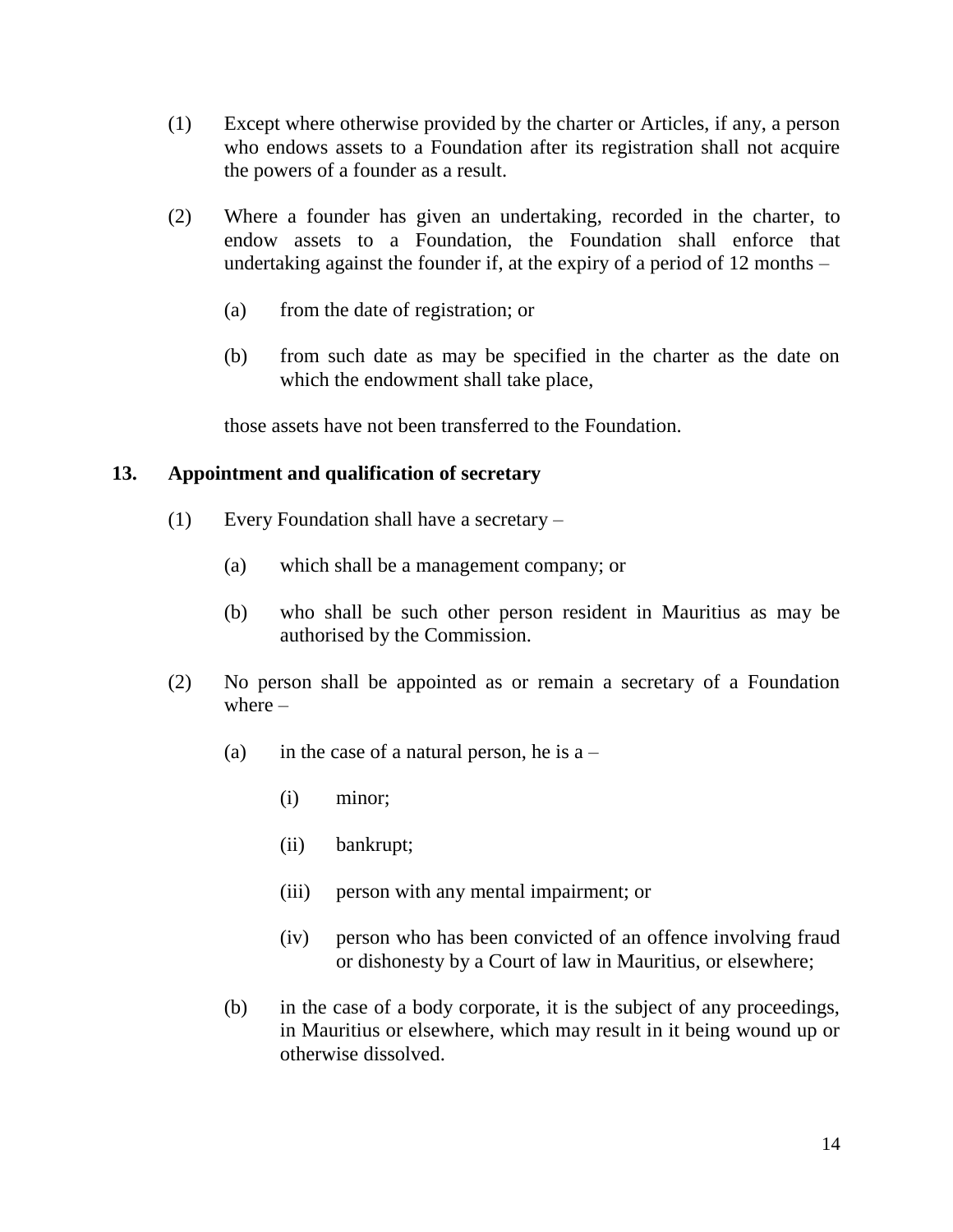- (3) The founder of a Foundation or, where the charter is a will, the executor or the administrator, shall, before the registration of the Foundation –
	- (a) appoint a person as secretary of the Foundation; and
	- (b) (i) deliver to the Registrar the name and address of the person appointed as secretary and evidence that he has consented to be the secretary of the Foundation; and
		- (ii) inform the Commission, in writing, of the name and address of the person appointed as secretary.
- (4) Where a secretary fails to satisfy a requirement under subsection (3), he shall give notice in writing of that fact to the Council and the Registrar within 7 days from the occurrence.
- (5) Every secretary who intends to cease acting as the secretary to a Foundation shall –
	- (a) give notice in writing of his intention to the Council not less than 7 days before the date on which he intends to cease to act as such; and
	- (b) at the same time, lodge with the Registrar, and send to the Commission, a copy of the notice.
- (6) The secretary shall, on behalf of a Foundation, accept service of all documents pursuant to any legal proceedings instituted against the Foundation.
- (7) A person shall cease to act as secretary of a Foundation on
	- (a) the expiry of the period of 7 days from the date on which a notice is lodged under subsection (5);
	- (b) the Foundation ceasing to be a foundation registered under this Act;
	- (c) the liquidation or winding-up, as the case may be, of the Foundation; or
	- (d) the occurrence of any other event which disqualifies him from acting as secretary.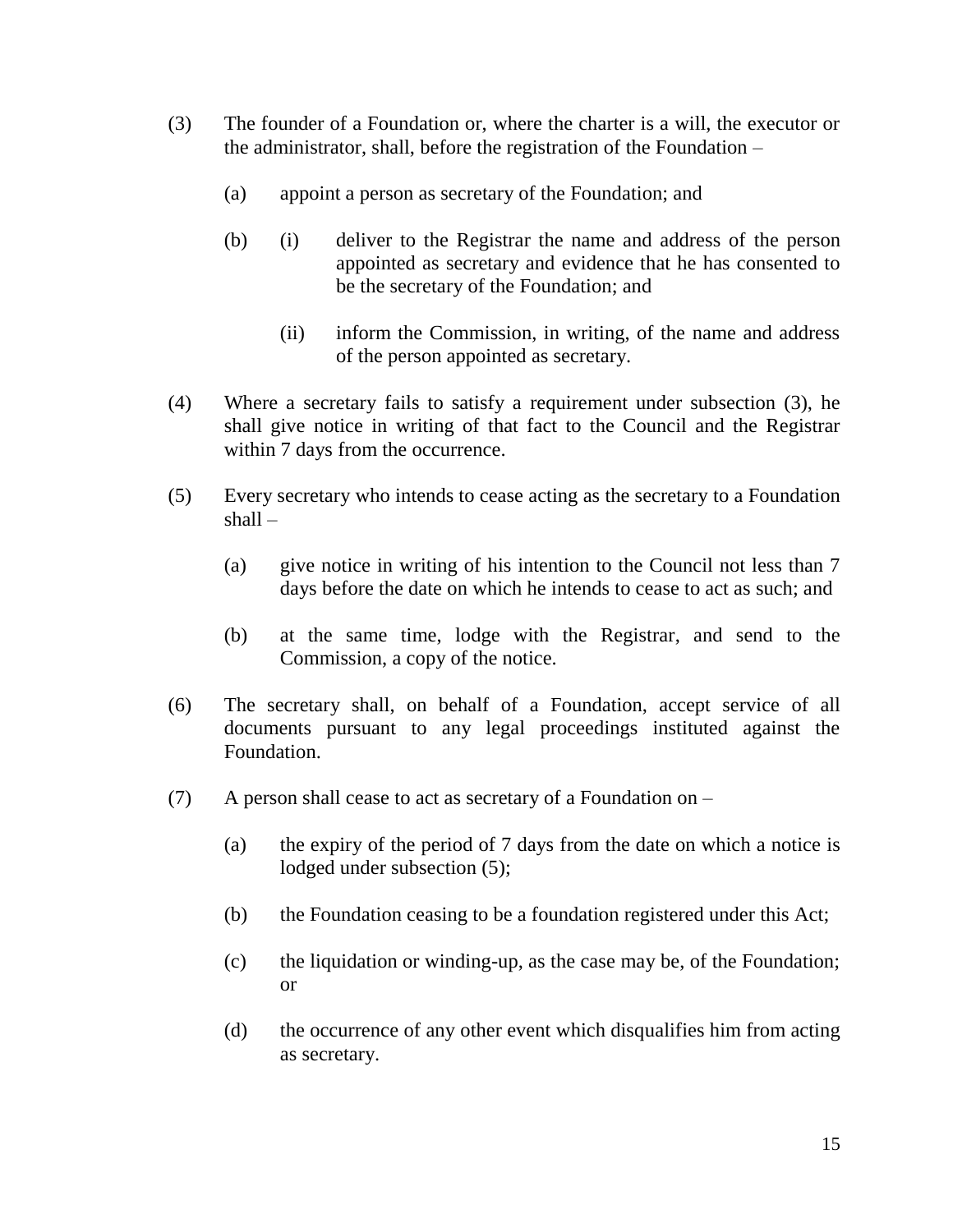- (8) Notwithstanding the fact that a person has ceased to act as secretary to a Foundation, he shall remain liable for any liability he may have incurred as secretary and such liability may be enforced against him by the Foundation.
- (9) Notwithstanding any defect in the appointment or qualification of a secretary, the acts of any secretary of a Foundation shall be valid.

### **14. Registered office**

- (1) Every Foundation shall have a registered office in Mauritius to which all communications and notices shall be addressed and which shall constitute the address for service of legal proceedings on the Foundation.
- (2) The registered office of a Foundation shall be the place described as such in its charter, in accordance with section 8(1)(h).

### **15. Change of registered office**

- (1) Subject to its charter or Articles, if any, and to subsection (3), a Foundation may, at any time, change its registered office.
- (2) A Foundation shall file with the Registrar notice of the change, in a form approved by him, for registration.
- (3) The change of the registered office shall take effect on the date stated in the notice, not being a date which is earlier than 7 days from the date the notice is registered.

#### **16. Council**

- (1) Every Foundation shall have a Council which shall
	- (a) administer the property of the Foundation; and
	- (b) carry out the objects of the Foundation.
- (2) A Council shall be set up in accordance with the charter or Articles, if any, and this Act.

#### **17. Membership of Council**

(1) A Council shall have at least one member who shall be ordinarily resident in Mauritius.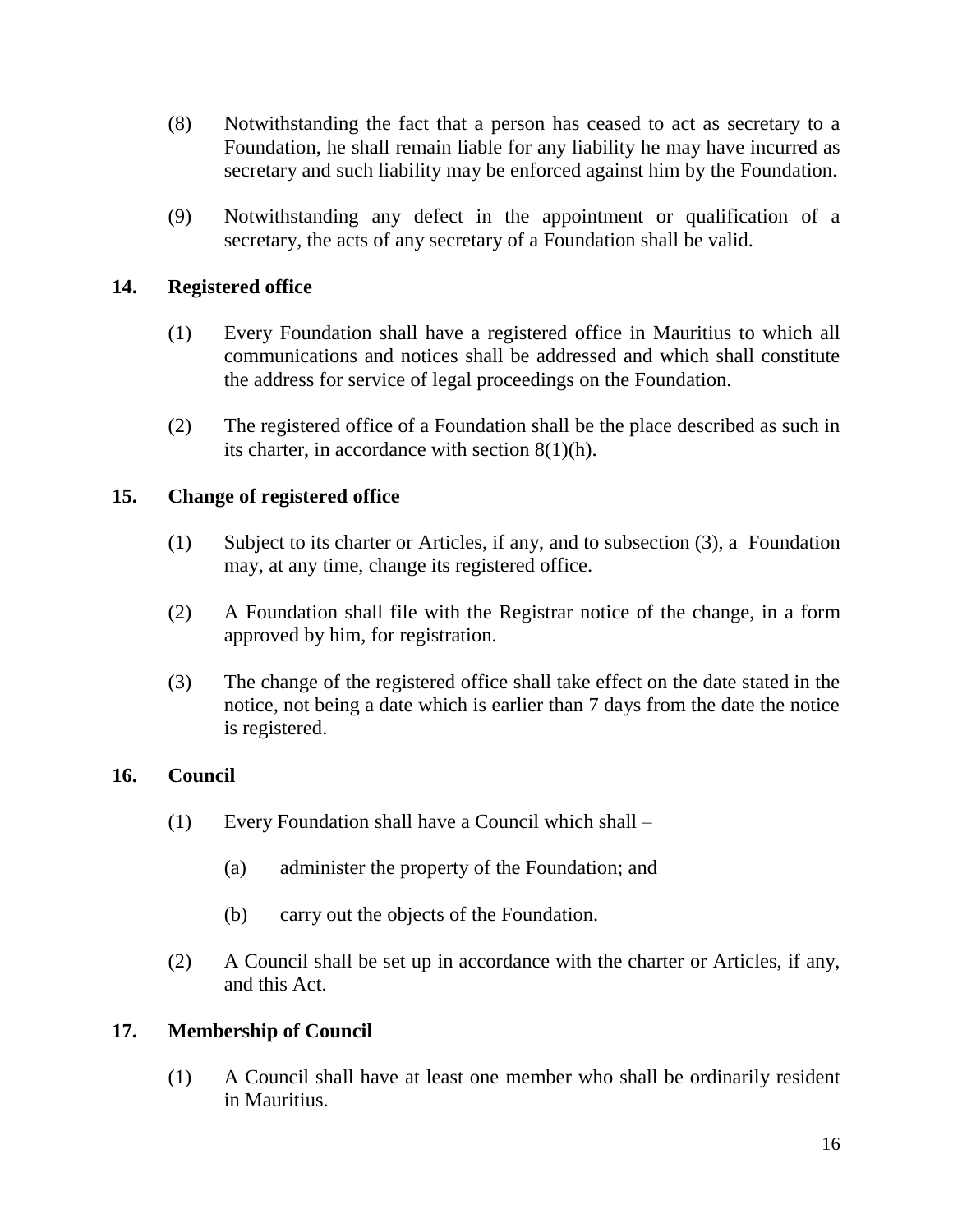- (2) Every member of a Council shall be appointed in accordance with the provisions of the charter and this Act, and –
	- (a) where appointed before registration, may be appointed by the founder, or, where the charter is a will, by the executor or administrator;
	- (b) may be appointed by a person who has been empowered by the founder in the charter or Articles, if any, to make the appointment.
- (3) Any officer or his spouse or a person in a direct or collateral line of relationship with such a person, shall not be appointed as member of a Council.
- (4) No person shall be appointed as or remain a member of a Council where–
	- (a) in the case of a natural person, he is  $a -$ 
		- (i) minor;
		- (ii) bankrupt;
		- (iii) person with any mental impairment; or
		- (iv) person who has been convicted of an offence involving fraud or dishonesty by a Court of law in Mauritius or elsewhere; or
	- (b) in the case of a body corporate, it is the subject of any proceedings, in Mauritius or elsewhere, which may result in it being wound up or otherwise dissolved.
- (5) The appointment of a person as member of a Council shall not be valid unless that person, prior to his appointment, has signed and delivered to the person making the appointment his written consent to be a member.
- (6) A member of a Council shall, in the event that he ceases to satisfy any requirement of this section, give notice in writing of that event to the Council within 7 days from the occurrence of that event.
- (7) A member of a Council who intends to cease acting as a member shall give notice in writing of his intention to the Council not less than 7 days before the day on which he intends to cease to act as such.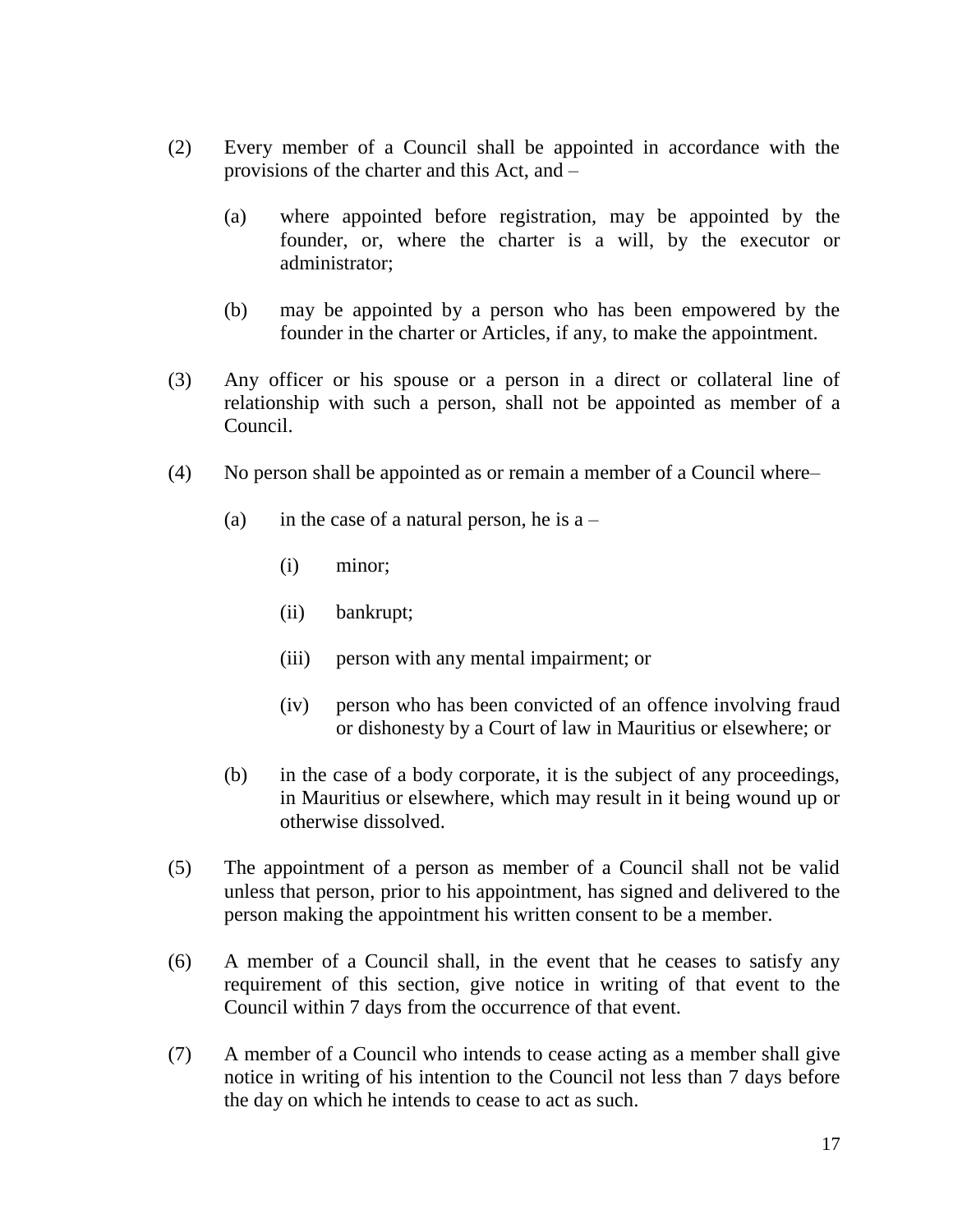- (8) A person shall cease to be a member of a Council on
	- (a) his discharge as a member of the Council, in accordance with the charter or the Articles, if any;
	- (b) the Foundation ceasing to be registered under this Act;
	- (c) the liquidation or winding-up, as the case may be, of the Foundation; or
	- (d) the occurrence of any other event which disqualifies him from being a member of the Council.
- (9) A council shall, in writing, within 7 days from the date of any change in its membership, notify the Registrar of the change.
- (10) Notwithstanding the fact that a person has ceased to be a member of a Council, any liability which he may have incurred in his capacity as such shall continue to be a liability enforceable against him by the Foundation.

### **18. Duties and powers of Council**

- (1) A Council shall
	- (a) conduct the affairs of its Foundation in accordance with its charter and Articles, if any, and this Act;
	- (b) generally supervise the management and conduct of its Foundation;
	- (c) act honestly and in good faith with a view to promoting the best interests of the Foundation; and
	- (d) exercise the care, diligence and skill that a reasonably prudent person would exercise in comparable circumstances.
- (2) (a) A Council may appoint such officers as may be necessary for the effective discharge of its duties and obligations under this Act, the charter and Articles, if any.
	- (b) An officer shall be under the supervision of the Council and shall act in accordance with the instructions of the Council.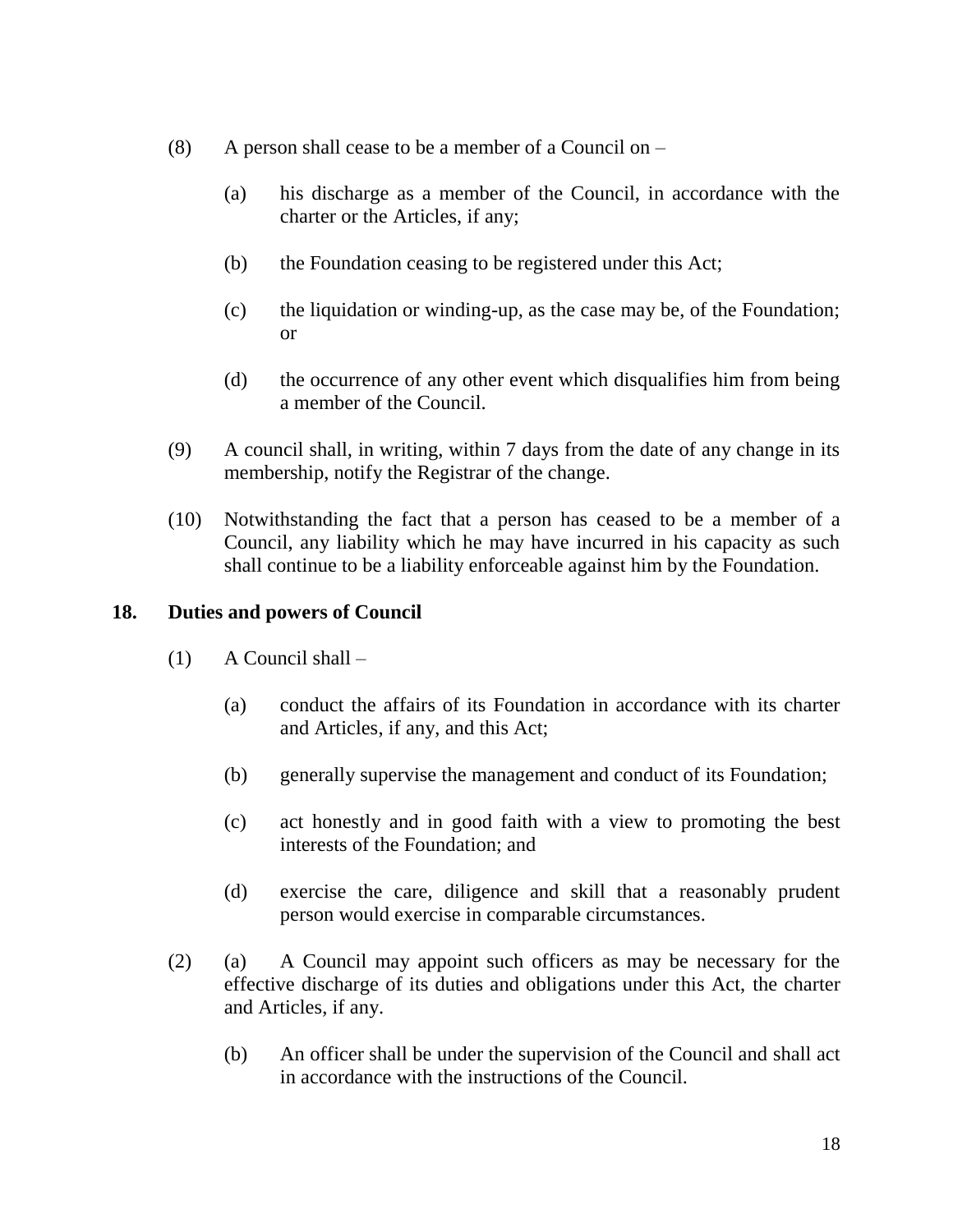- (3) A charter, or Articles, if any, may specify the duties and powers of a Council and provide for other duties and powers, in addition to those provided for in subsections (1) and (2).
- (4) Notwithstanding any defect in the appointment or qualification of a member of a Council, every act of the Council shall be valid.

### **19. Personal liability of officers and members of Council**

- (1) This section applies to every officer of a Foundation and member of a Council.
- $(2)$  Nothing
	- (a) in the charter or Articles, if any; or
	- (b) in a contract between a Foundation and a person to whom this section applies,

shall relieve, release or excuse that person from any liability arising from any fraud, wilful misconduct or gross negligence committed by such person.

### **PART III – NAME OF FOUNDATION**

#### **20. Name of Foundation**

- (1) The name of a Foundation registered under this Act shall end with
	- (a) the word "Foundation"; or
	- (b) a word in a foreign language which has the same meaning as the word "Foundation".
- (2) No Foundation shall be registered under a name which includes
	- (a) the word "limited" or an abbreviation of the word "limited";
	- (b) the word "company" or an abbreviation of the word "company";
	- (c) the word "partnership" or "*Société",* or an abbreviation of the word "partnership" or "*Société"*; or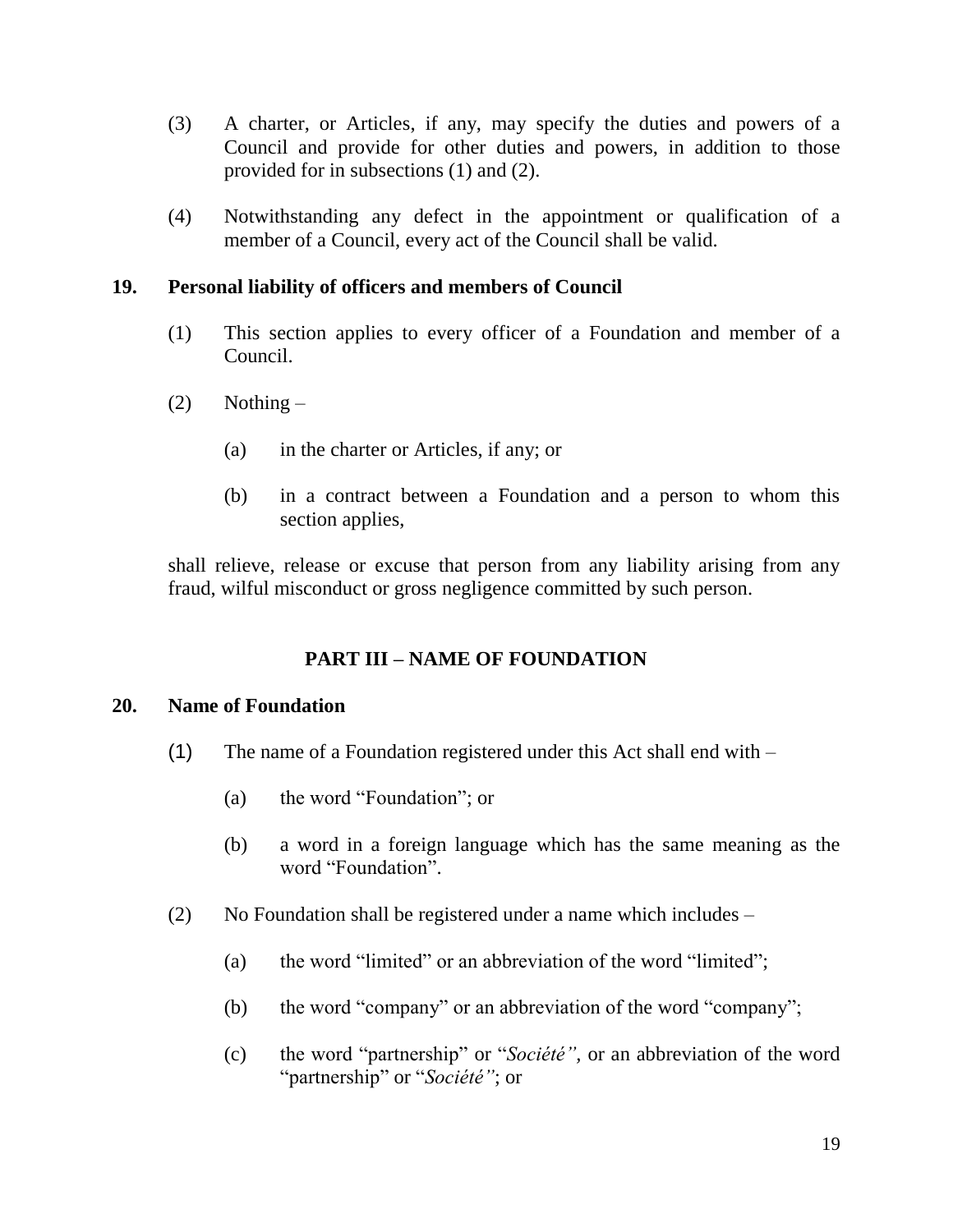- (d) a translation of the word "limited", "company", "partnership" or *"Société"* in the language or practice of any other country which conveys a similar meaning.
- (3) No Foundation shall be registered under a name which is identical to that of an existing Foundation, a company registered under the Companies Act or a business registered under the Business Registration Act, or so nearly resembles that name as to be likely to mislead, except where the existing Foundation, company or business is in the course of being dissolved and signifies its consent in such manner as the Registrar may require.
- (4) Except with the Minister's written consent, no Foundation shall be registered under a name which includes –
	- (a) the word "Authority", "Corporation", "Government", "Mauritius", "National", "President", "Presidential", "Regional", "Republic", "State", or any other word which, in the Registrar's opinion, suggests, or is likely to suggest, that it enjoys the patronage of the Government, a statutory corporation, or the Government of any other State;
	- (b) the word "Municipal" or "Chartered" or any other word which, in the Registrar's opinion, suggests, or is likely to suggest, a connection with a local authority in Mauritius or elsewhere;
	- (c) the word "co-operative"; or
	- (d) the words "Chamber of Commerce".
- (5) Except with the consent of the Court, no Foundation shall be registered under a name which, in the opinion of the Registrar, is undesirable or misleading.

### **21. Change of name**

- (1) An application to change the name of a Foundation shall
	- (a) be in the approved form; and
	- (b) subject to its charter or Articles, if any, be made by passing a resolution of the Council to that effect and filing a copy of the resolution with the Registrar.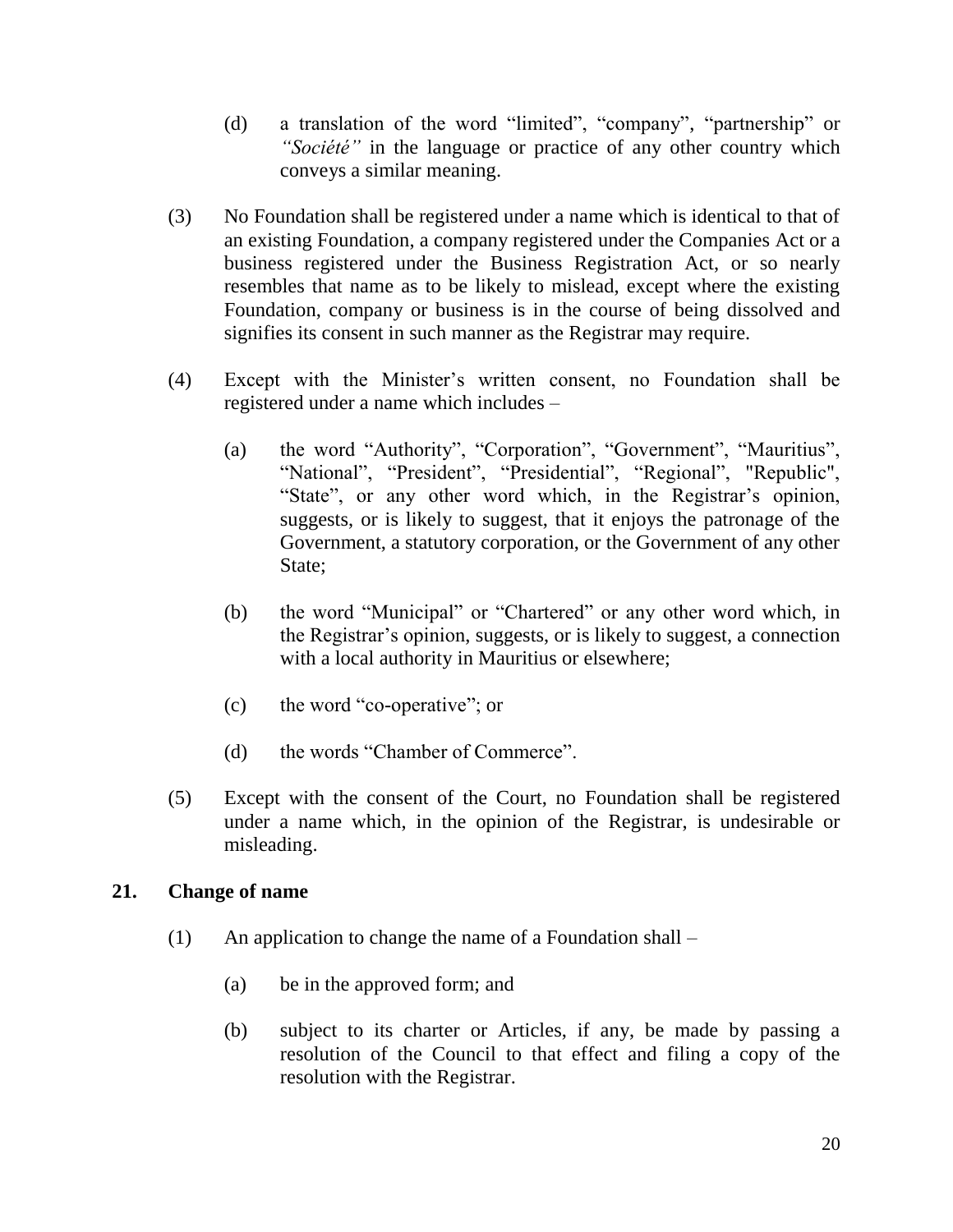- (2) Where the Registrar is satisfied that a Foundation has complied with subsection  $(1)$ , the Registrar shall –
	- (a) record the new name of the Foundation;
	- (b) record the change of name of the Foundation on its certificate of registration; and
	- (c) require the Foundation to cause a notice to that effect to be published in such manner as he may direct.
- (3) The change of name of a Foundation shall
	- (a) take effect from the recording of the change of name under subsection (2); and
	- (b) not affect  $-$ 
		- (i) the rights or obligations of the Foundation;
		- (ii) any legal proceedings
			- (A) by or against the Foundation; or
			- (B) which may be pending or have commenced against the Foundation under its former name.

#### **22. Use of Foundation name**

- (1) A Foundation shall ensure that its name is clearly stated
	- (a) in every written communication sent by it or on its behalf; and
	- (b) on every document issued or signed by it or on its behalf,

and which evidences or creates a legal obligation of the Foundation.

(2) Where the name of a Foundation is incorrectly stated in a document which evidences or creates a legal obligation of the Foundation and the document is issued or signed by or on behalf of the Foundation, every person who issued or signed the document shall be liable to the same extent as the Foundation, unless –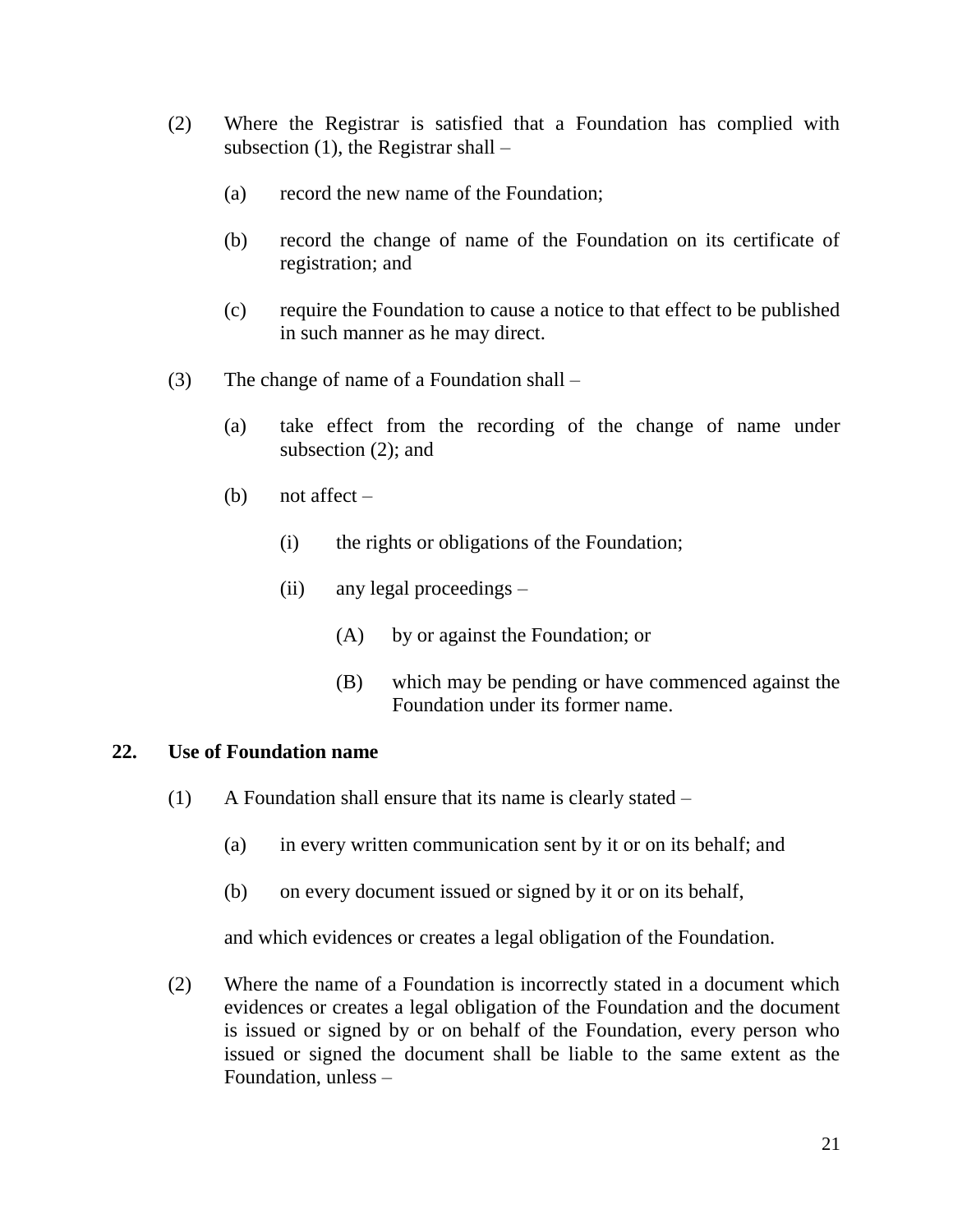- (a) the person who issued or signed the document proves that the person in whose favour the obligation was incurred was aware at the time the document was issued or signed that the obligation was incurred by the Foundation; or
- (b) the Court before which the document is produced is satisfied that it would not be just and equitable for the person who issued or signed the document to be so liable.
- (3) For the purposes of subsections (1) and (2), a Foundation may use a generally recognised abbreviation of a word or words in its name where it is not misleading to do so.
- (4) Where, within a period of 12 months immediately preceding a public notice given by a Foundation, the name of the Foundation is changed, the Foundation shall ensure that the notice states –
	- (a) the change of name of the Foundation; and
	- (b) the name or names of the Foundation before the change.

# **PART IV – REGISTRATION**

#### **23. Application for registration**

- (1) An application for registration of a Foundation shall be made to the Registrar and shall –
	- (a) be in the approved form;
	- (b) contain the following particulars extracted from its charter
		- (i) the name of the Foundation;
		- (ii) the date of  $-$ 
			- (A) the charter; and
			- (B) any amendment made to the charter before its submission to the Registrar;
		- (iii) the purpose or purposes and objects of the Foundation;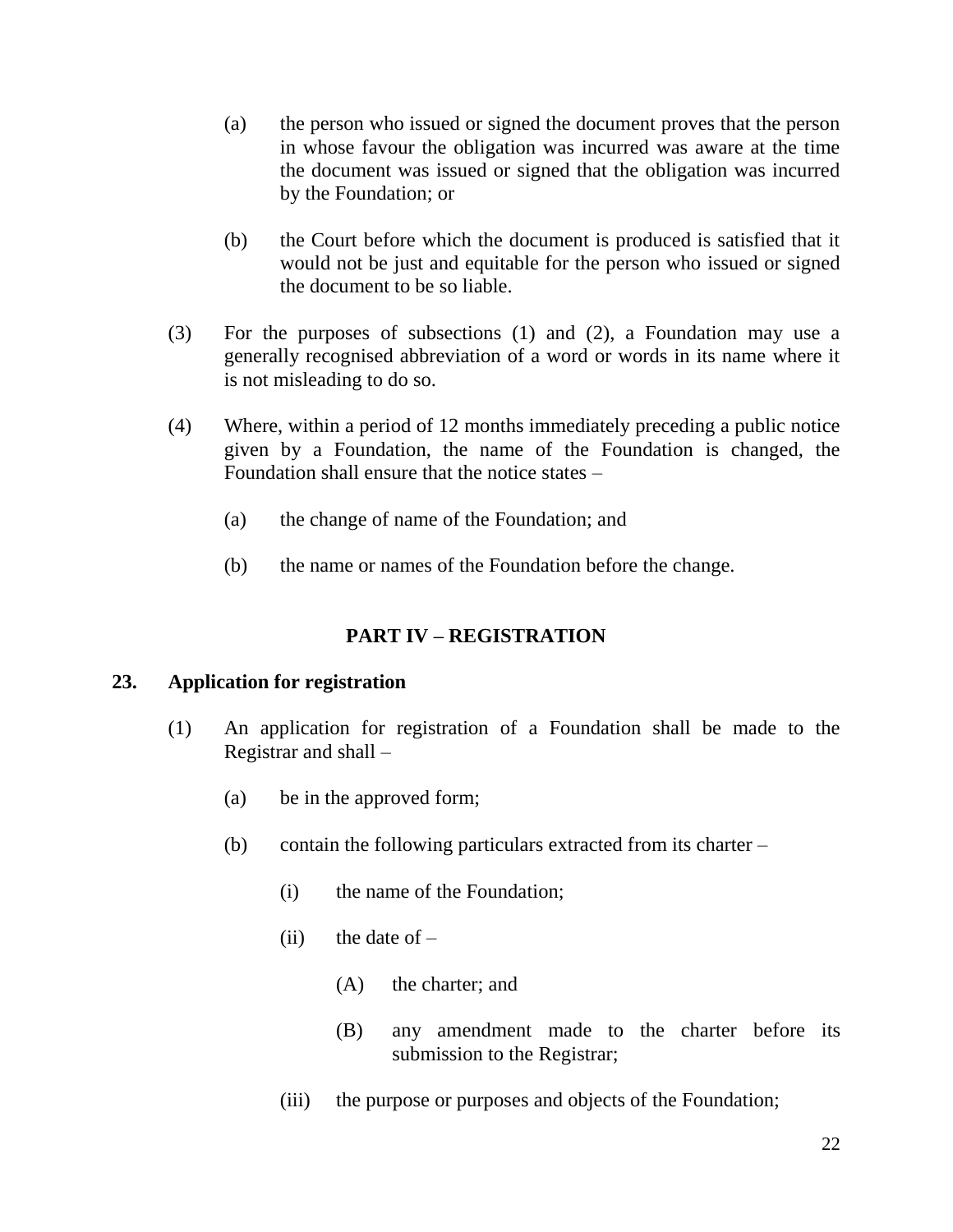- (iv) the date of the Articles, if any, of the Foundation and of any amendment made to them before its submission to the Registrar;
- (v) the name and address, in Mauritius, of the founder for the purpose of service of documents;
- (vi) details of the beneficiary of the Foundation or the manner in which the beneficiary may be appointed and the manner in which he may be removed;
- (vii) the name and address of the secretary;
- (viii) the name and address of members of the Council;
- (ix) the address of the registered office of the Foundation;
- (x) the period, if any, for which the Foundation is established; and
- (xi) such other particulars as the Registrar may require;
- (c) be accompanied by a list containing the names and addresses of the first officers of the Foundation;
- (d) be accompanied by a declaration in writing by a law practitioner, legal consultant or law firm regarding compliance with all the relevant requirements of this Act and on which the Registrar shall be entitled to rely as sufficient evidence of that compliance; and
- (e) be accompanied by a declaration made by the applicant that the information provided in the application is true and correct.
- (2) An application under subsection (1) shall be accompanied by the fee specified in the Schedule.

### **24. Registration**

- (1) Where the Registrar is satisfied that an application for the registration of a Foundation complies with this Act, the Registrar shall –
	- (a) enter the particulars of the Foundation in the register;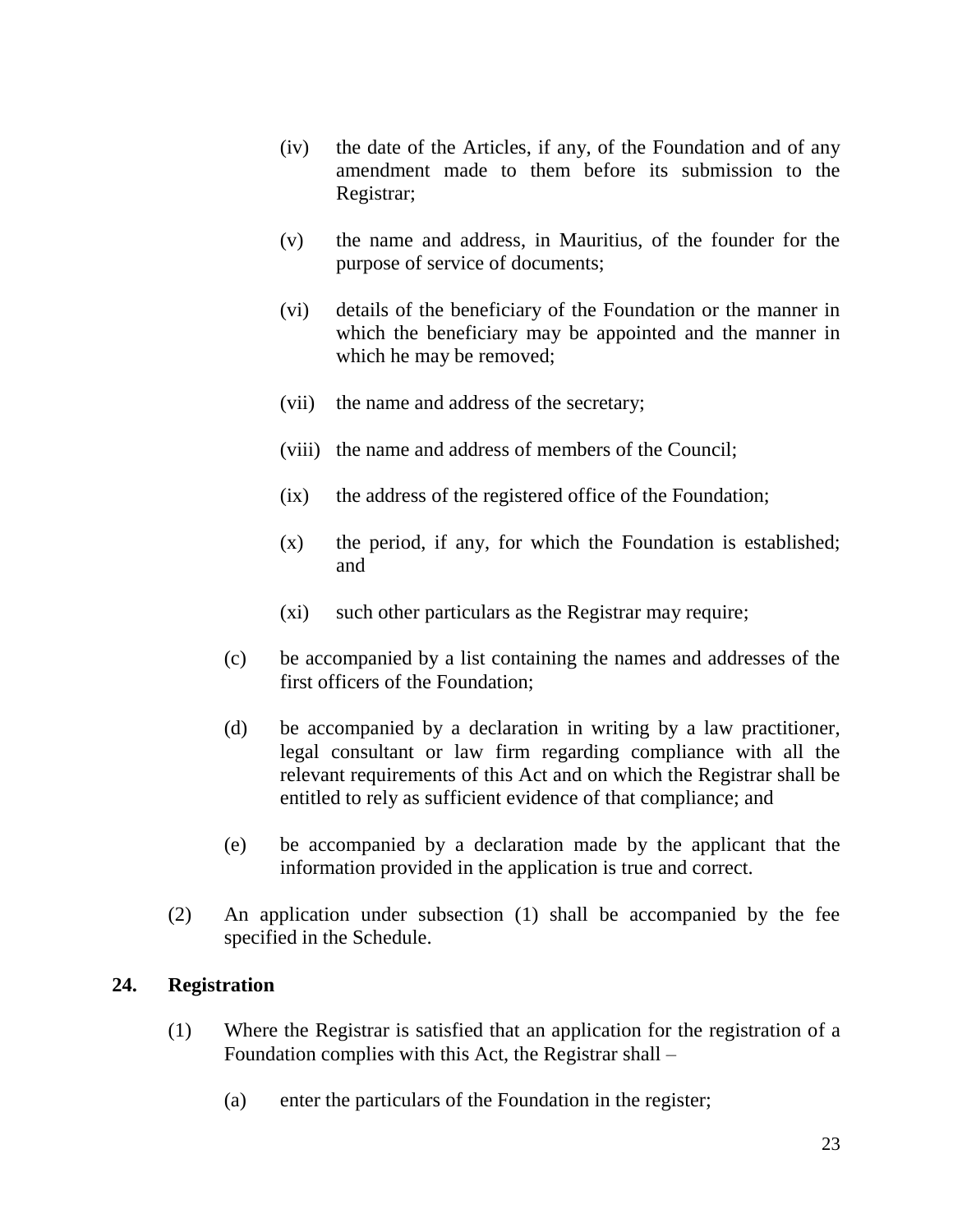- (b) assign a unique number to the Foundation, which shall be its Foundation number; and
- (c) issue a certificate of registration in the approved form.
- (2) The Registrar may, from time to time, issue Practice Directions setting out the procedure to be followed for the registration of documents or production of records under this Act.
- (3) Any Practice Directions issued under subsection (2) shall be published in the *Gazette* and shall remain in force unless amended or revoked by publication in the *Gazette*.

### **25. Certificate of registration**

A certificate of registration of a Foundation issued under section 24(1)(c) shall be conclusive evidence that –

- (a) the requirements of this Act regarding registration have been complied with; and
- (b) the date of registration of the Foundation is the date specified in the certificate of registration.

### **26. Separate legal personality**

A Foundation registered under this Act shall have a separate legal personality as from the date a certificate of registration is issued under section  $24(1)(c)$ .

### **27. Pre-registration actions**

- $(1)$  Where
	- (a) before the registration of a Foundation, any action has been carried out in the name of that Foundation, and purportedly by or on behalf of that Foundation; and
	- (b) the Foundation is not precluded from doing so by its charter or Articles, if any,

the Foundation may, following its registration, ratify such action by a resolution of the Council.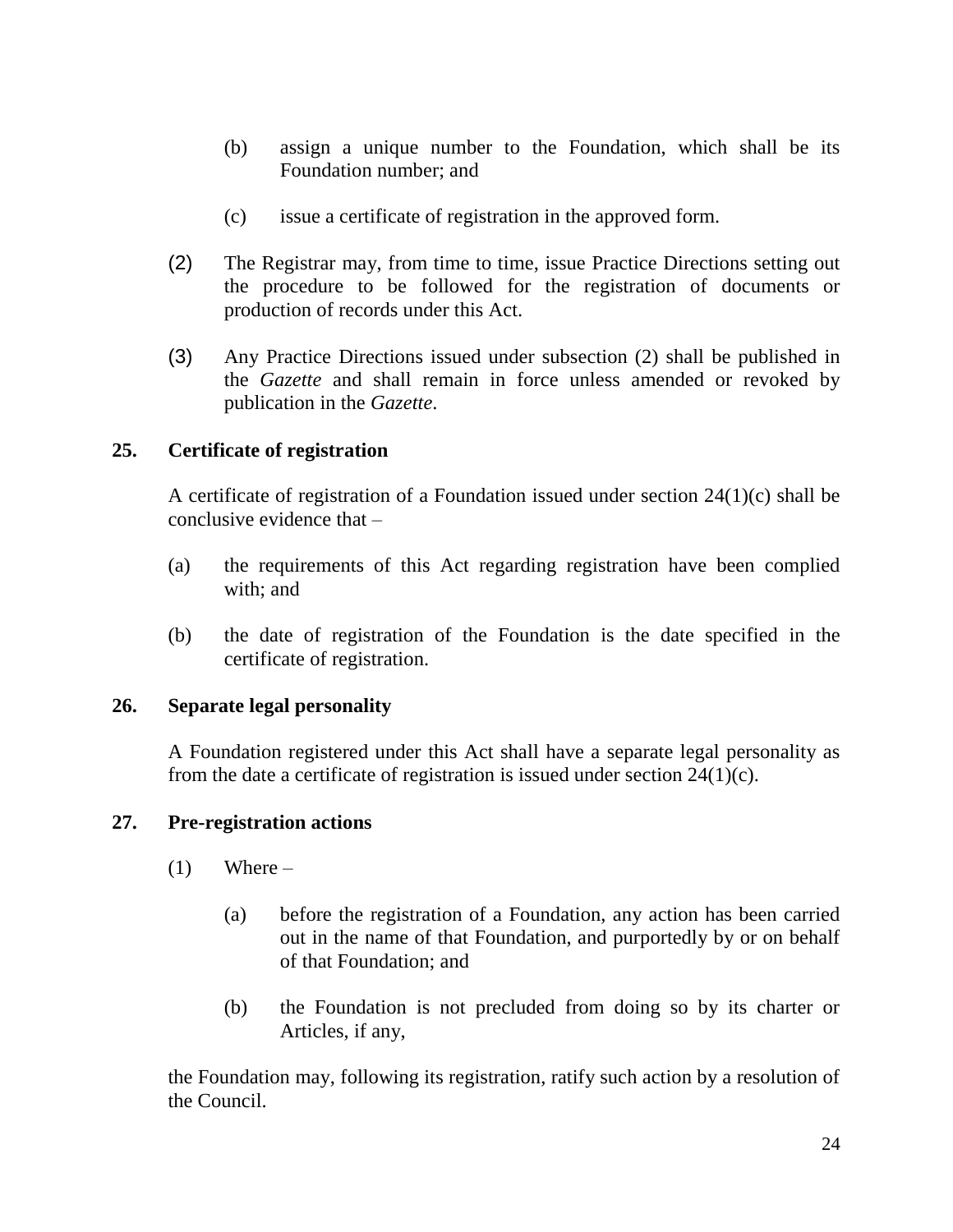- (2) Any action ratified under subsection (1) shall be considered to be an action properly executed by the Foundation, and the Foundation shall be –
	- (a) entitled to benefit from that action;
	- (b) liable in respect of such action; and
	- (c) liable for any failure to take such steps as may be necessary to give effect to that ratification.

### **PART V – REGISTER**

#### **28. Register of Foundations**

- (1) The Registrar shall establish and maintain a register of Foundations.
- (2) The Registrar shall maintain a record of every Foundation registered under this Act and all documents filed in relation to the Foundation.
- (2A) (a) Notwithstanding any other enactment, the Registrar may authorise the filing of any document, and the payment of any fee, under this Act to be made, submitted or done electronically through CBRIS or such other electronic system, and in such manner as the Registrar may approve.

(b) In this subsection –

"CBRIS" has the same meaning as in the Companies Act.

- (3) The register shall be kept in such manner as the Registrar may determine and may be kept wholly or partly, by means of a device or facility –
	- (a) that records or stores information electronically or by other similar means; and
	- (b) that permits the information so recorded or stored to be readily inspected or reproduced in usable form.
- (4) The register shall, in relation to a Foundation, contain a record of
	- (a) the name of the Foundation;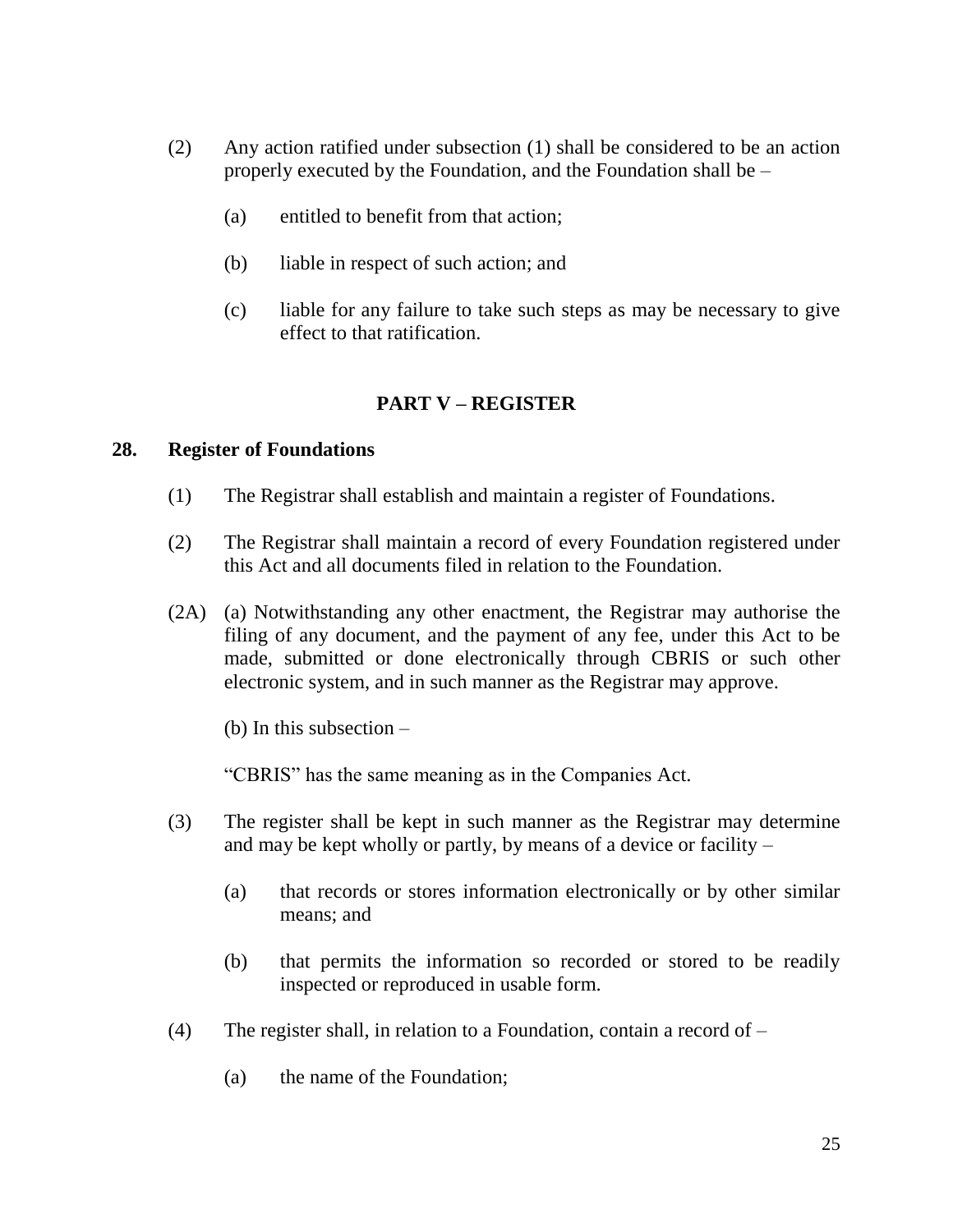- (b) the address of the registered office of the Foundation;
- (c) the name and address of the founder;
- (d) the date of registration of the Foundation;
- (e) the period, if any, for which the Foundation is established;
- (f) the name and address of the secretary;
- (g) the name and address of members of the Council; and
- (h) such other matter as may be prescribed or otherwise considered appropriate by the Registrar.

**[Act No. 9 of 2015]**

### **29. Inspection of register**

- (1) Subject to this section, a person duly authorised by the secretary of a Foundation or the Commission may, on payment of the fee specified in the Schedule and during such time as may be determined by the Registrar, inspect –
	- (a) the register;
	- (b) the particulars of any registered document entered in any device or facility referred to in section 28(3); or
	- (c) any registered document, the particulars of which have been entered in any such device or facility.
- (2) A person referred to in subsection (1) may, subject to this section, apply to the Registrar for –
	- (a) a certificate of registration of a Foundation;
	- (b) a copy of, or extract from, a document in a register kept by the Registrar;
	- (c) the particulars of any registered document that have been entered in any device or facility referred to in section 28(3); or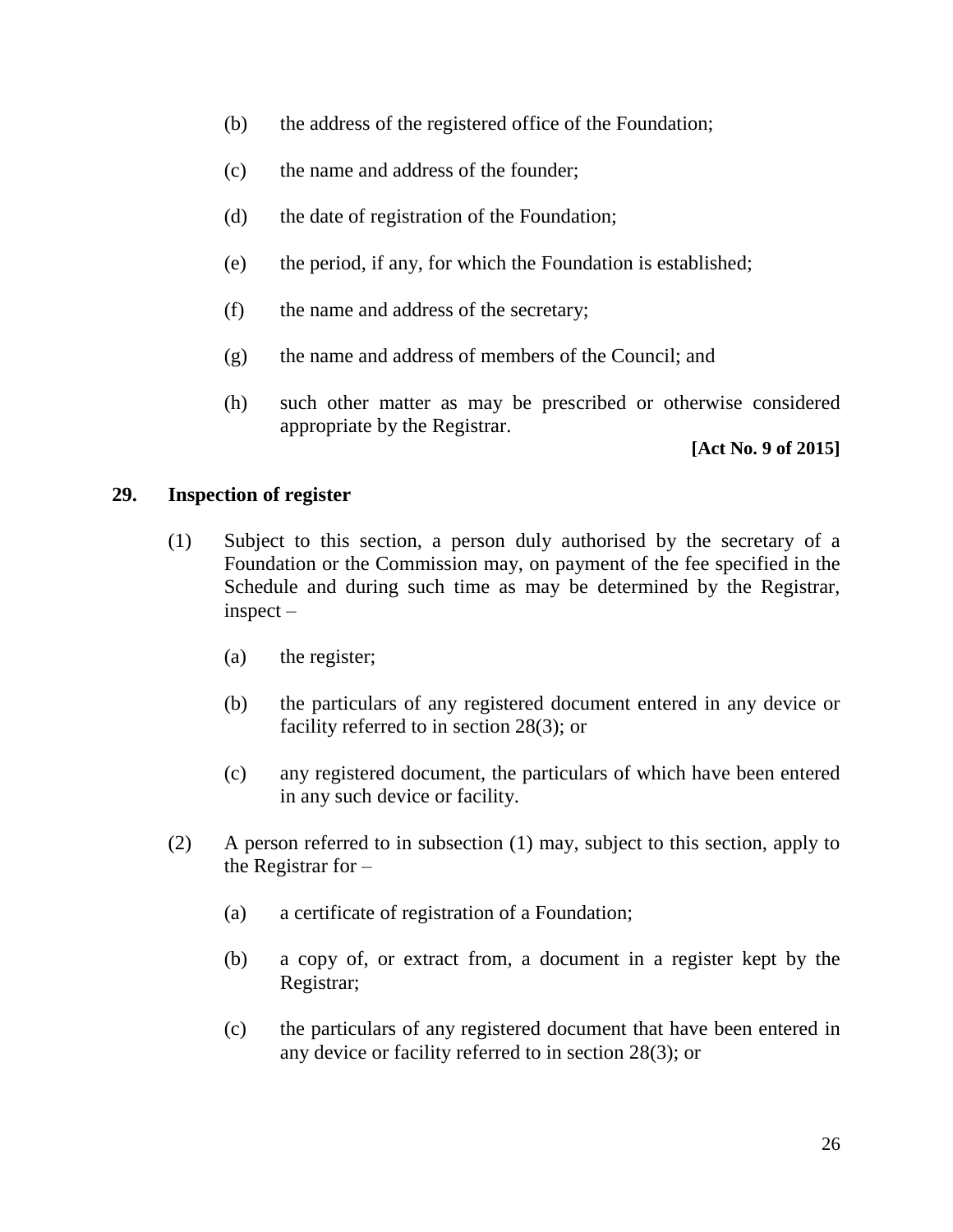- (d) a copy of, or extract from, a registered document the particulars of which have been entered in any such device or facility.
- (3) On receipt of an application made under subsection (2), the Registrar shall, on payment by the applicant of the fee specified in the Schedule, issue the document, particulars or copy, or certified copy, applied for.
- (4) Unless otherwise ordered by the Court, the Registrar shall not be required to produce –
	- (a) a registered document kept by him; or
	- (b) evidence of the entry of particulars or a registered document in any device or facility referred to in section 28(3),

and the Court shall not make an order where it is not satisfied that the evidence is necessary for the purposes of any proceedings.

- (5) A copy of, or extract from, a registered document
	- (a) that constitutes part of the register kept by the Registrar; or
	- (b) particulars of which have been entered in any device or facility referred to in section 28(3),

certified to be a true copy, or extract, by the Registrar, shall be admissible in evidence in any legal proceedings to the same extent as the original document.

- (6) An extract certified by the Registrar as containing particulars of a registered document that have been entered in any device or facility referred to in section 28(3) shall, in the absence of proof to the contrary, be conclusive evidence of the entry of those particulars.
- (7) No fee shall be payable by a Ministry or Government Department under subsection  $(1)$  or  $(3)$ .

### **30. Powers of inspection of Registrar**

(1) For the purposes of ascertaining whether a Foundation or an officer is complying with this Act, the Registrar may, on giving 7 days' written notice to the Foundation, call for the production of, or inspect, any record required to be kept by the Foundation.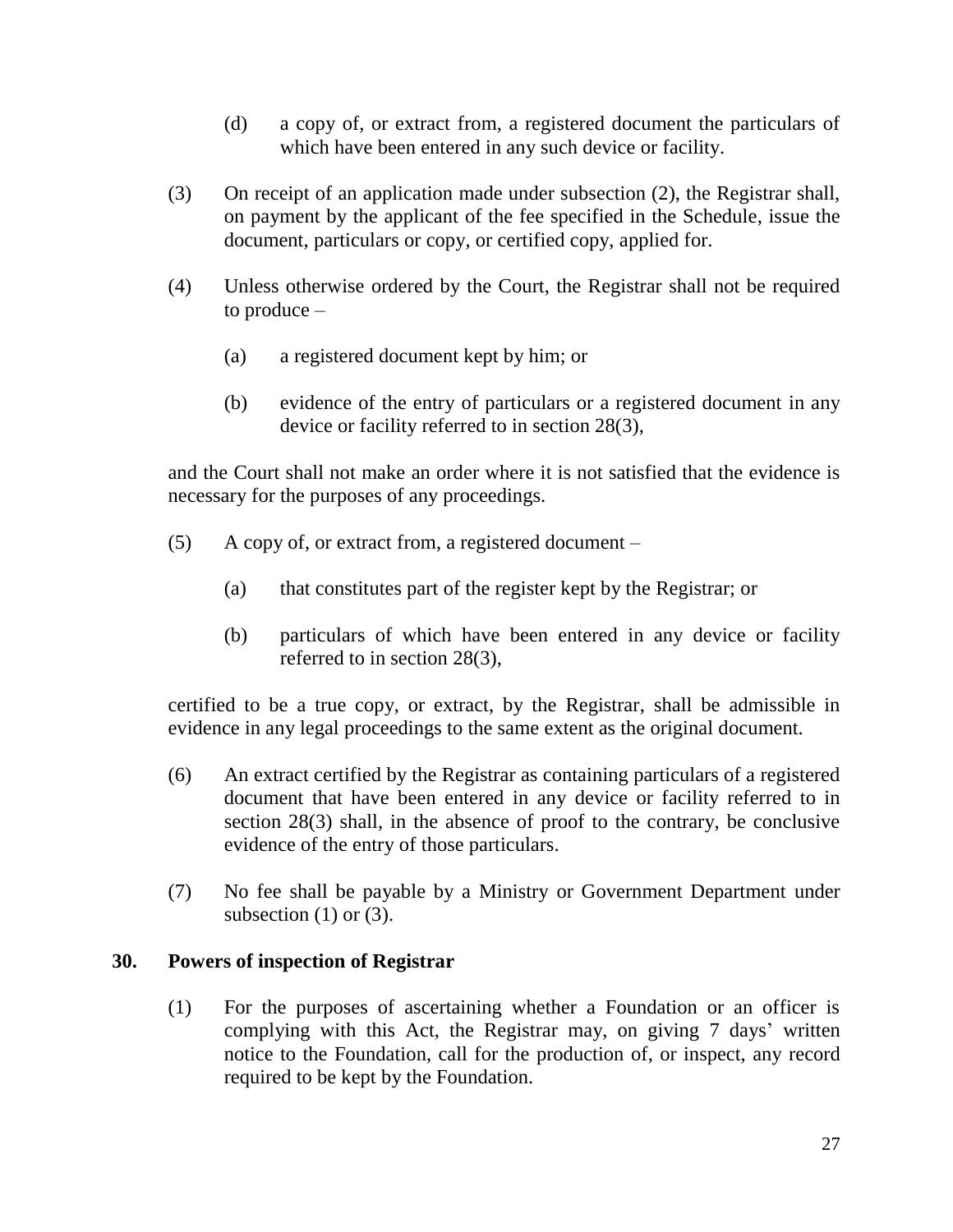(2) This section shall also apply to a Foundation redomiciled in Mauritius in accordance with section 47.

# **PART VI – CAPACITY, POWERS AND VALIDITY OF ACTS**

### **31. Capacity and powers**

- (1) Subject to this Act and any other enactment, a Foundation shall have, both in and outside Mauritius –
	- (a) full capacity to carry on or undertake any business or activity, do any act, or enter into any transaction; and
	- (b) for the purposes of paragraph (a), full rights, powers and privileges.
- (2) Without prejudice to subsection (1) and notwithstanding any other enactment, a Foundation shall be capable of giving and entering into, being bound by and claiming all rights under a deed, mortgage or other instrument.
- (3) The validity of any act done by a Foundation shall not be challenged on the ground of any lack of capacity by reason of anything in its charter or Articles, if any.
- (4) Any member of a Council or a beneficiary may institute proceedings to restrain the performance of an act which, but for subsections (1), (2) and (3), would be beyond the capacity of the Foundation, but no such proceedings shall lie in respect of an act to be done in fulfilment of a legal obligation arising from a previous act of the Foundation.
- (5) Every officer shall be bound by any limitation on his powers, as may be specified in the charter or Articles, if any, and any action of the officer which, but for subsections  $(1)$ ,  $(2)$  and  $(3)$ , would be beyond the capacity of the Foundation, may be ratified only by a unanimous resolution of its Council.
- (6) A resolution of a Council under subsection (5) shall not affect any liability incurred by the officer, and relief from any such liability may be determined only by the Council.

### **32. Power of officers to bind Foundation**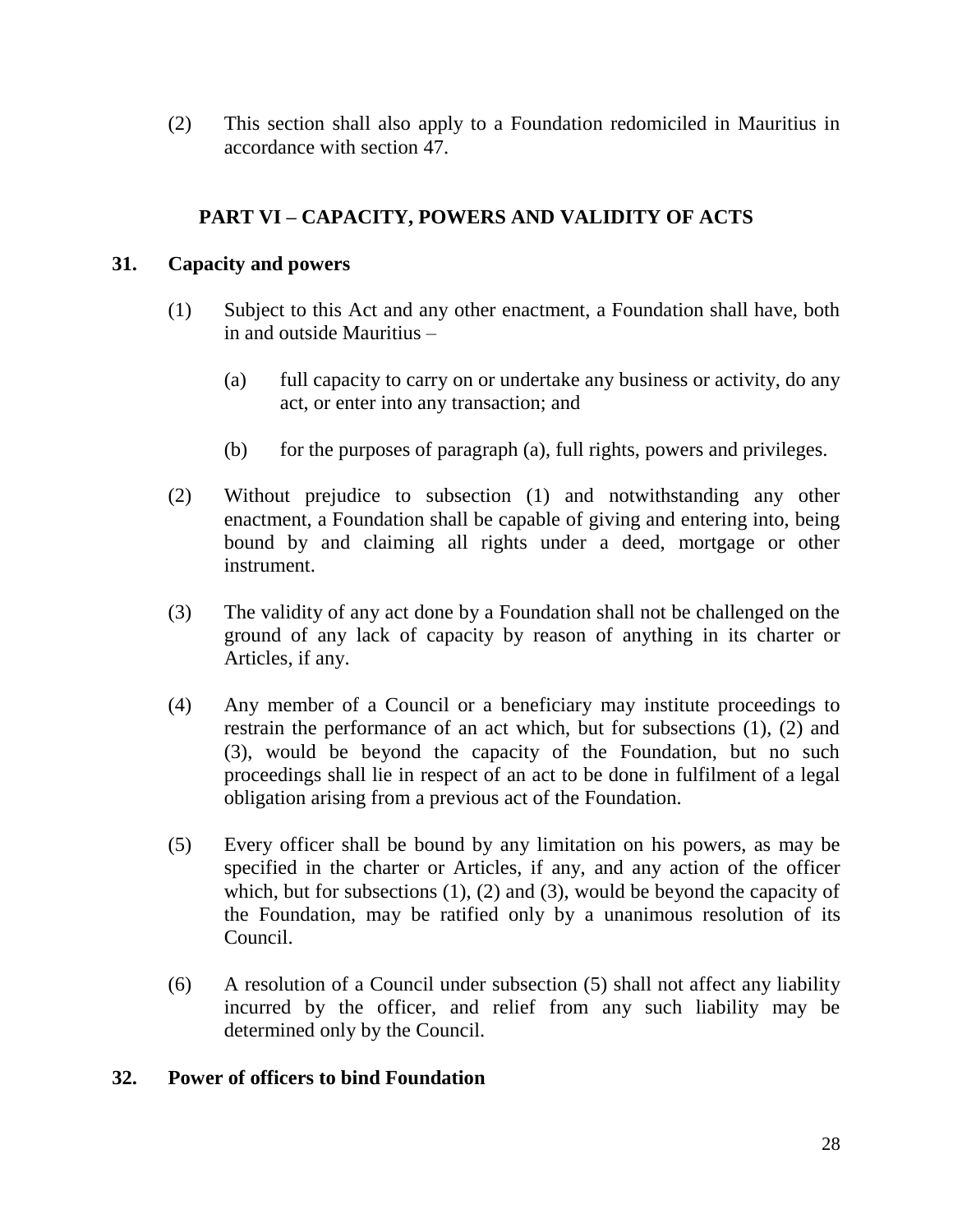- (1) The power of an officer to bind a Foundation or to authorise any other person to do so may be presumed in favour of a person dealing with the Foundation in good faith.
- (2) Subject to subsection (3), subsection (1) shall not affect the right of any member of a Council or of a Foundation to institute proceedings to restrain the performance of an act which is beyond the powers of an officer.
- (3) No proceedings referred to in subsection (2) shall lie in respect of any act to be done in furtherance of any legal obligation arising from a previous act of a Foundation.

### **33. Method of contracting**

- (1) A contract made on behalf of a Foundation
	- (a) which, where made between private persons, is required to be in writing, may be made in writing on behalf of the Foundation –
		- (i) and signed under the common seal of the Foundation where it has one; or
		- (ii) by any person acting under its authority, express or implied, and may be varied or discharged in the same manner; or
	- (b) which, where made between private persons, would be valid if made orally, may be made orally on behalf of the Foundation by any person acting under its authority, express or implied, and may be varied or discharged in the same manner.
- (2) Subsection (1) shall apply to a contract or other obligation whether  $-$ 
	- (a) that contract or obligation was entered into in Mauritius or not; or
	- (b) the law governing the contract or obligation is the law of Mauritius or not.

#### **34. Disclosure of interest**

(1) A member of a Council shall, upon becoming aware that he has an interest in a transaction or proposed transaction with the Foundation, forthwith disclose the nature and extent of his interest at a meeting of the Council as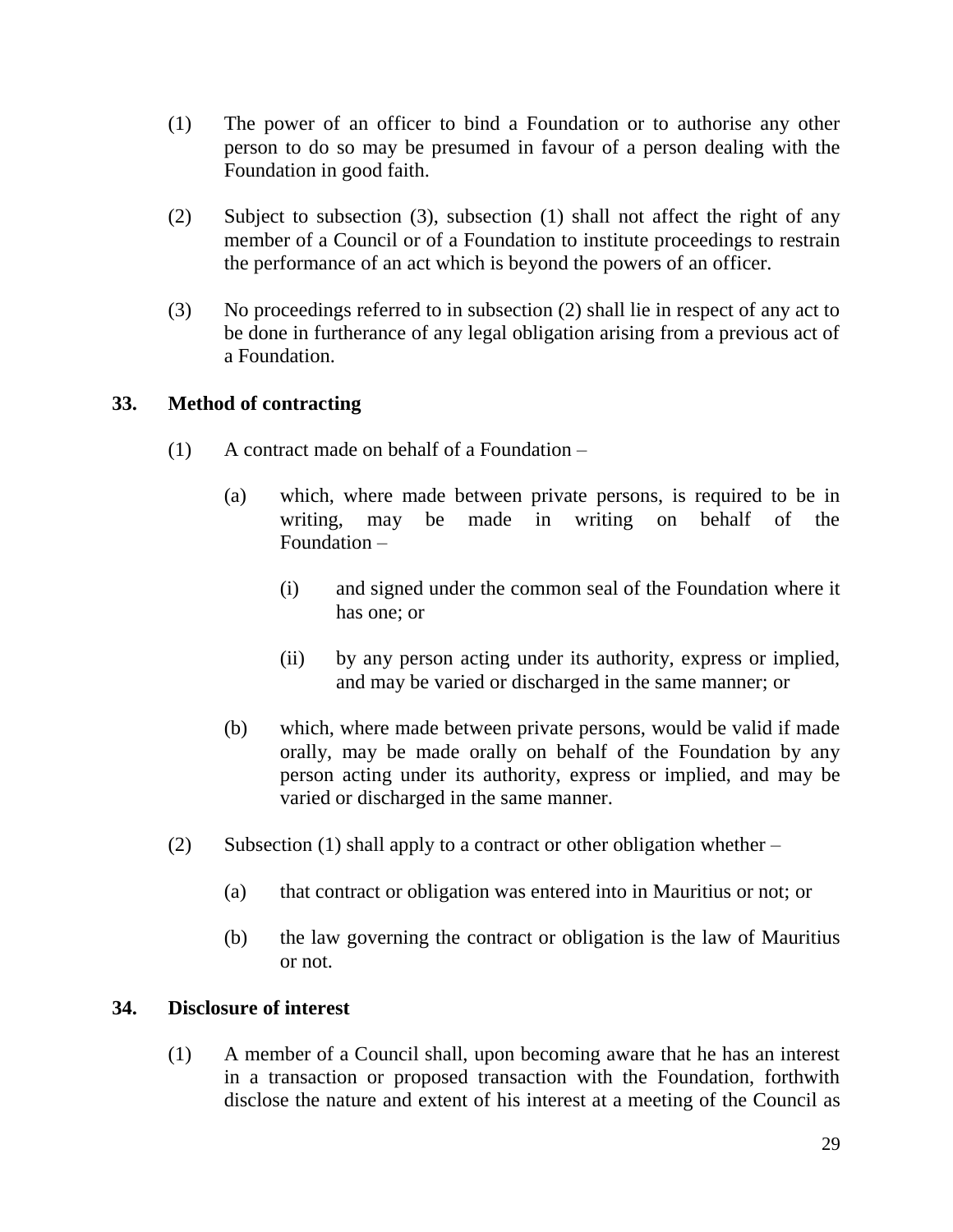well as, where the monetary value of the member's interest can be quantified, the monetary value of that interest.

- (2) A member of a Council shall not be required to comply with subsection (1) where –
	- (a) the transaction or proposed transaction is between him and the Foundation; and
	- (b) the transaction or proposed transaction is, or is to be, entered into in the ordinary course of the Foundation's business and on usual terms and conditions.
- (3) A failure by a member to comply with subsection (1) shall not affect the validity of a transaction entered into by the Foundation or the member.
- (4) This section shall apply to a protector or a committee of protectors as it applies to a member of the Council.

### **35. Rights of beneficiary to information**

A beneficiary of a Foundation shall, on written request to the secretary, be entitled –

- (a) to obtain information from the Foundation as regards the fulfilment of the objects of the Foundation;
- (b) to inspect and have a copy of  $-$ 
	- (i) the charter;
	- (ii) the Articles, if any;
	- (iii) any audit report, including any special audit report and books of account;
	- (iv) any report on the financial position of the Foundation and the annual accounts; and
	- (v) the minutes of proceedings of any meeting of the Council.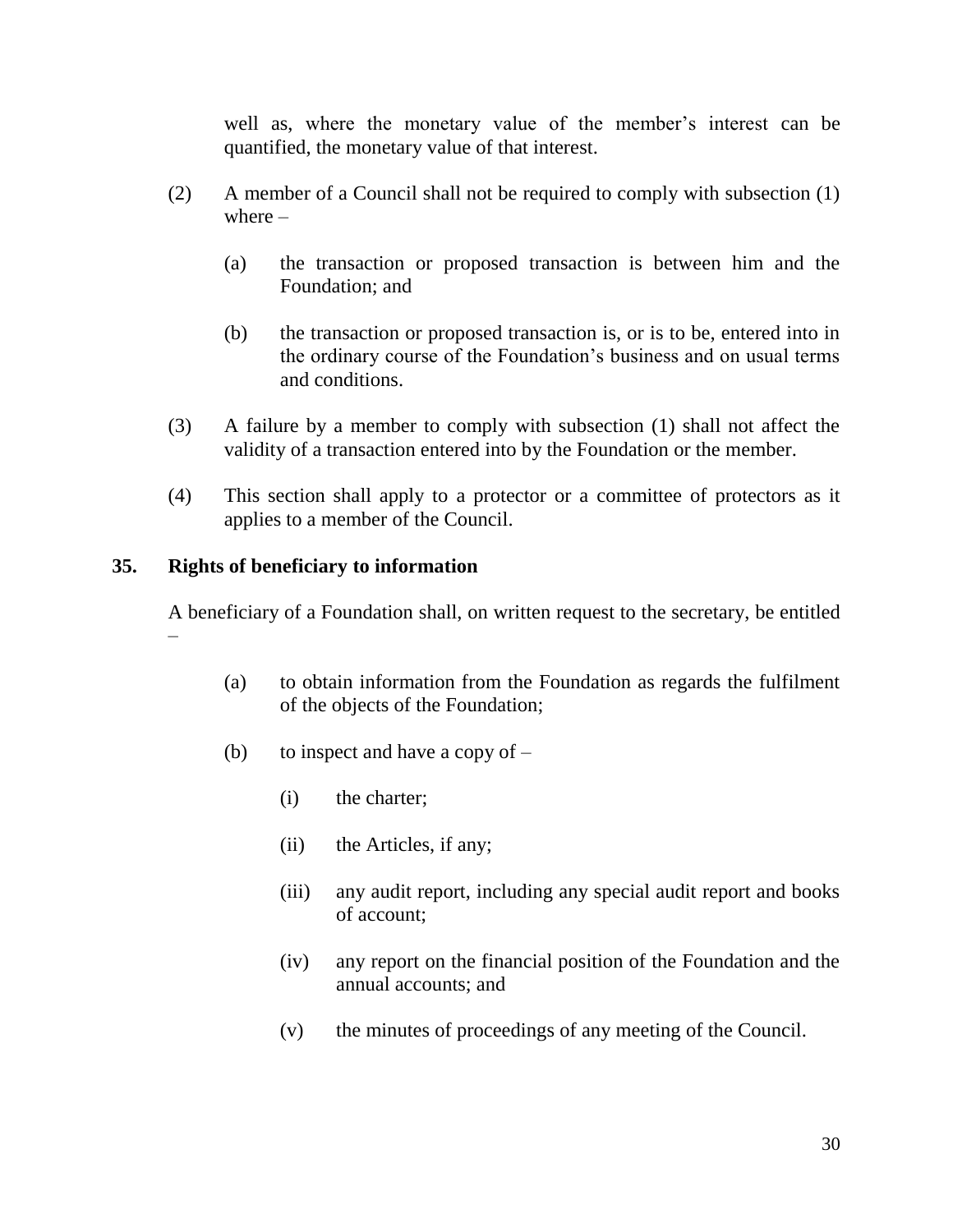### **PART VII – RECORDS AND DOCUMENTS**

#### **36. Records to be kept**

- (1) A Foundation shall keep proper records of
	- (a) all sums of money received, expended and distributed, specifying the purpose of any such receipt, expense and distribution;
	- (b) all sales and purchases made by the Foundation; and
	- (c) the assets and liabilities of the Foundation.
- (2) A Foundation shall keep accounting records which shall
	- (a) be sufficient to show and explain the transactions of the Foundation;
	- (b) disclose with reasonable accuracy, at any time, the financial position of the Foundation; and
	- (c) allow financial statements to be prepared.

#### **37. Documents to be kept at registered office**

- (1) Every Foundation shall keep at its registered office
	- (a) a file containing accurate records and a copy of all documents filed with the Registrar, including accurate copies of its charter and Articles, if any;
	- (b) the minutes of proceedings of any meeting of the Council; and
	- (c) a register showing the names and addresses of the members of its Council, any founder and any person who may have endowed assets to the Foundation.
- (2) The records and copy of documents required to be kept by a Foundation under this section shall be open for inspection by any founder, officer, supervisory person, the Registrar or the Commission during business hours.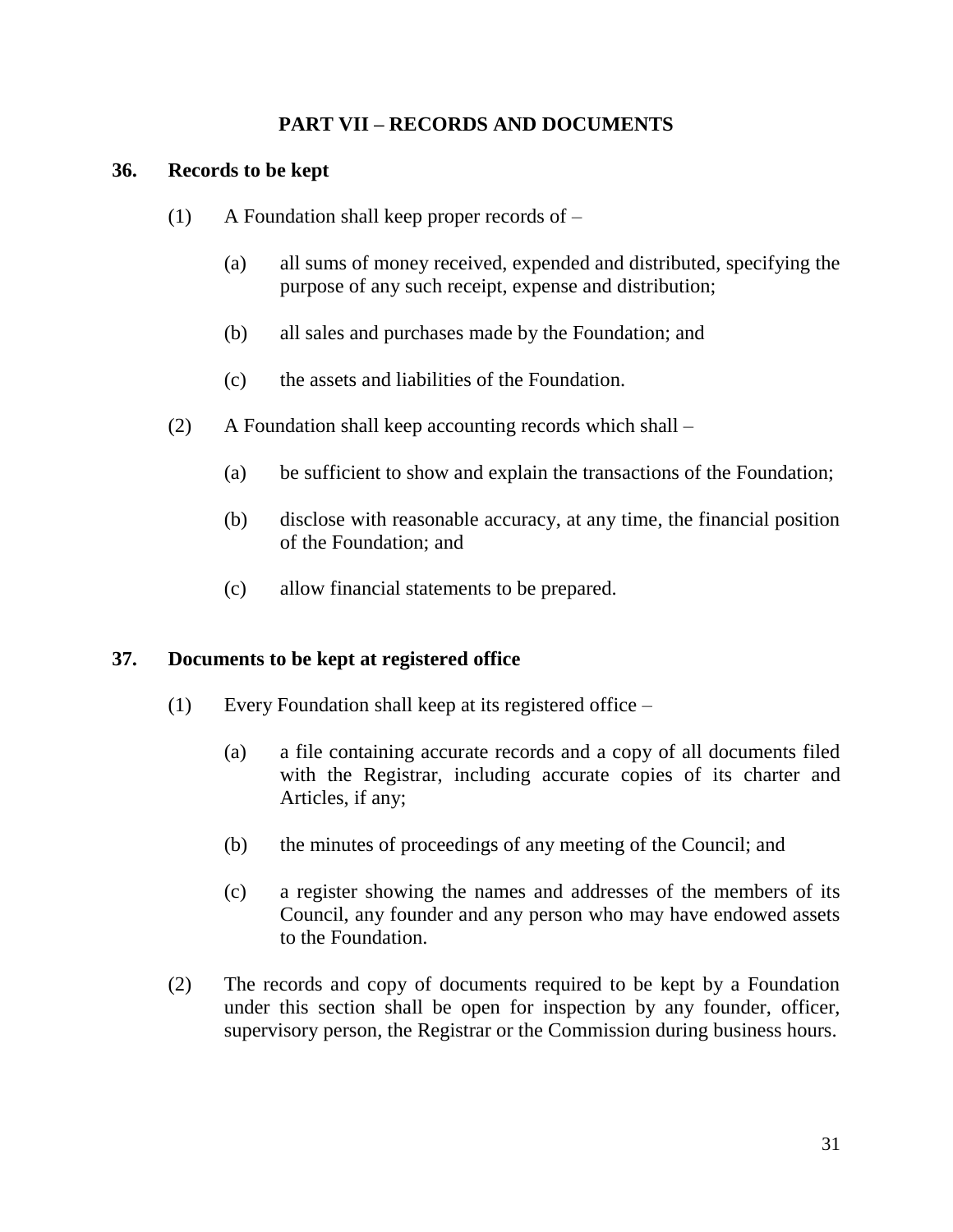- (3) Where an inspection under subsection (2) is refused, a person aggrieved by the refusal may make an application to the Court for an order directing the Foundation to allow an inspection of the records and copy of documents.
- (4) Any record and copy of documents which a Foundation is required to keep under section 36 and this section shall be –
	- (a) in the English language or French language;
	- (b) in writing, stored or otherwise fixed on a tangible medium, or stored in an electronic or other medium which is retrievable in perceivable form; and
	- (c) except for its Charter, preserved for a period of at least 7 years from the date on which it was made.

### **38. Publication**

- (1) Every Foundation shall have
	- (a) its name engraved in legible characters on its seal; and
	- (b) the particulars specified in subsection (2) mentioned in legible characters in all –
		- (i) documents issued by the Foundation, including notices, business letters, advertisements and other official publications of the Foundation;
		- (ii) bills of exchange, promissory notes, endorsements, cheques and orders for money or goods purporting to be signed by or on behalf of the Foundation; and
		- (iii) invoices, receipts and letters of credit of the Foundation.
- (2) The particulars referred to in subsection (1)(b) are  $-$ 
	- (a) the name of the Foundation;
	- (b) its place of registration;
	- (c) the address of its registered office; and
	- (d) such other particulars as may be required by the Registrar.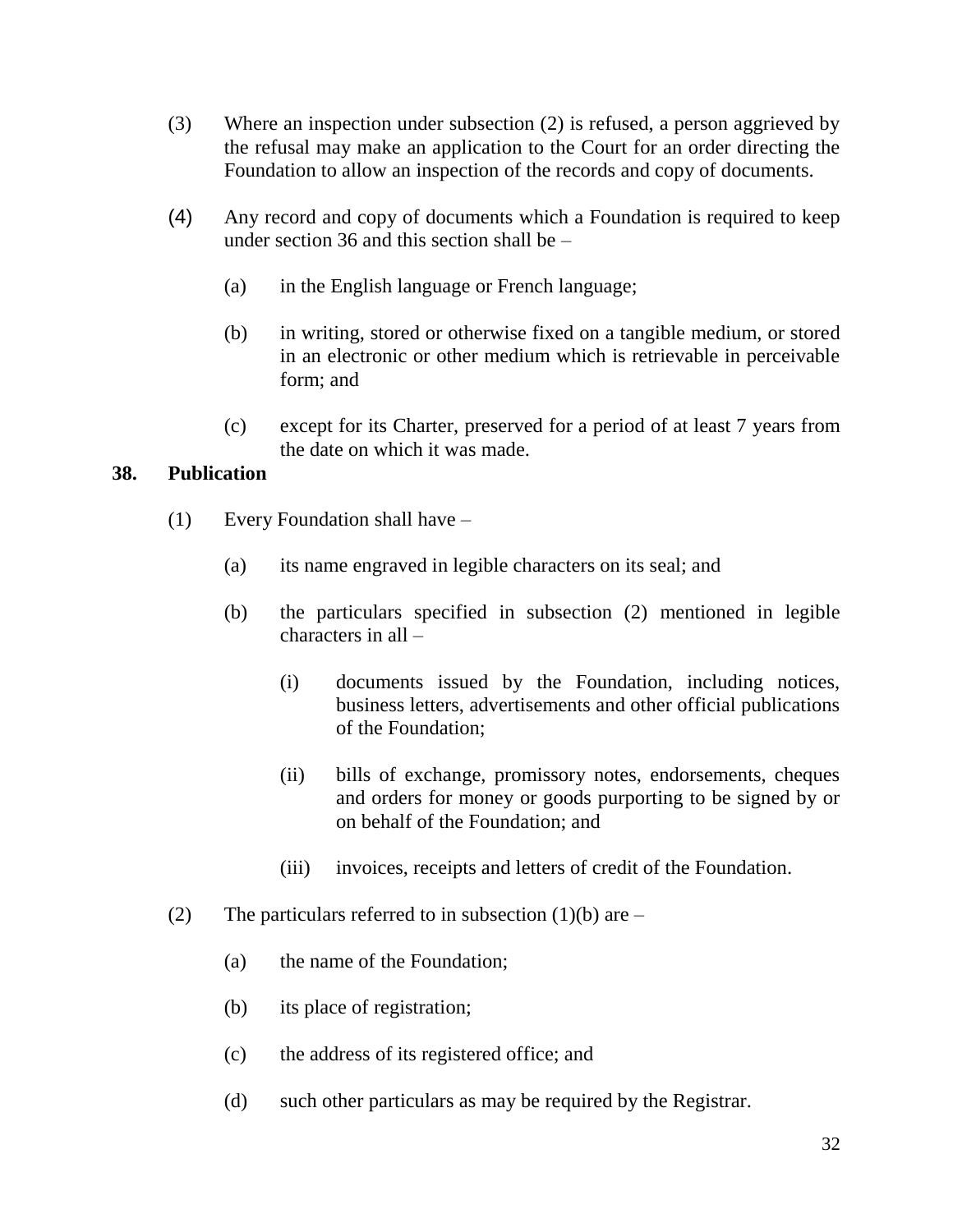### **PART VIII – REMOVAL FROM AND RESTORATION TO REGISTER**

### **39. Removal from register**

- (1) Where the Registrar has reasonable cause to believe that a Foundation no longer satisfies the requirements of section 3, the Registrar shall, by notice in writing, inform the Foundation that –
	- (a) it no longer satisfies such requirements; and
	- (b) he proposes to remove the name of the Foundation from the register.
- (2) The Registrar shall, unless the Foundation makes satisfactory representations within 21 days from the date of issue of a notice under subsection (1), remove the name of the Foundation from the register.
- (3) Where a Foundation has failed to pay any fee due under this Act, the Registrar shall, by notice in writing, inform the Foundation that its name shall be removed from the register if it fails to pay the fee within 30 days from the date of the notice.
- (4) Where a Foundation fails to pay the fee within the period specified in subsection (3), the Registrar shall remove the name of the Foundation from the register.
- (5) (a) A Foundation of which the name has been removed from the register under this section shall remain liable for all claims, debts, liabilities and obligations of the Foundation.
	- (b) The removal of the name of the Foundation from the register shall not affect the liability of a member of the Council or an officer.

#### **40. Effect of removal from register**

- (1) Where the name of a Foundation has been removed from the register, the Foundation, its officers, its Council and a protector or committee of protectors shall not –
	- (a) carry on any business or in any way deal with the assets of the Foundation;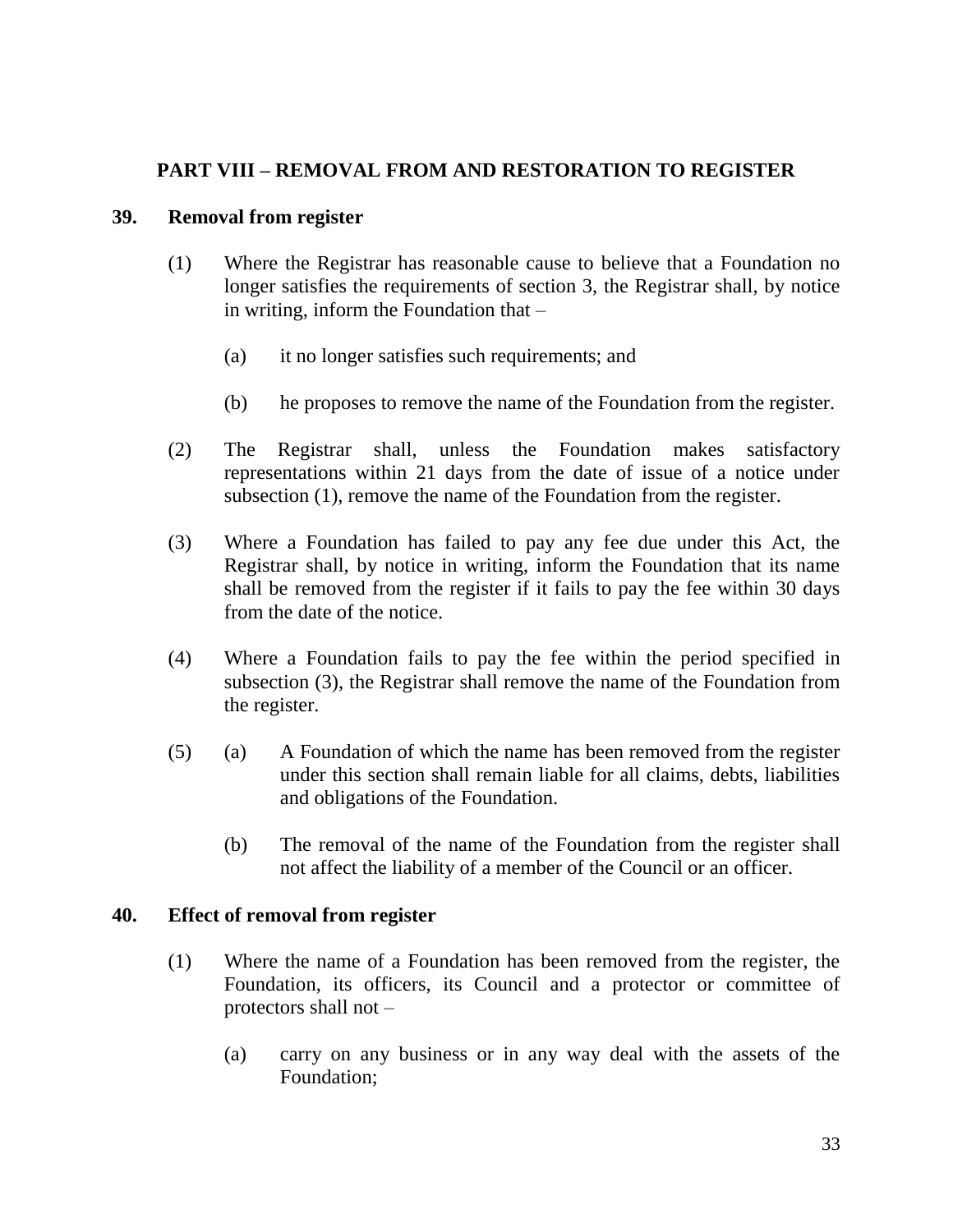- (b) commence or defend any legal proceedings, make any claim or claim any right for, or in the name of, the Foundation; or
- (c) in any way act with respect to the affairs of the Foundation.
- (2) Notwithstanding subsection (1), where the name of a Foundation has been removed from the register, the Foundation or a creditor or liquidator may –
	- (a) continue to defend proceedings which were commenced against the Foundation before the date of the removal; and
	- (b) continue with any legal proceedings which were instituted on behalf of the Foundation before the date of the removal.
- (3) Notwithstanding the fact that the name of a Foundation has been removed from the register –
	- (a) the Foundation shall not be precluded from incurring liabilities;
	- (b) a creditor shall not be precluded from making a claim against the Foundation and pursuing the claim up to judgment or execution; and
	- (c) the Court may appoint a liquidator for the Foundation.

#### **41. Restoration to register and effect of removal**

- (1) Where the name of a Foundation has been removed from the register under section 39(2), the Foundation, a creditor or a liquidator may apply to the Court to have the name of the Foundation restored to the register.
- (2) Where, on an application made under subsection (1), the Court is satisfied that  $-$ 
	- (a) at the time the name of the Foundation was removed from the register, the Foundation did satisfy the requirements of section 3; and
	- (b) it would be fair and reasonable for the name of the Foundation to be restored to the register,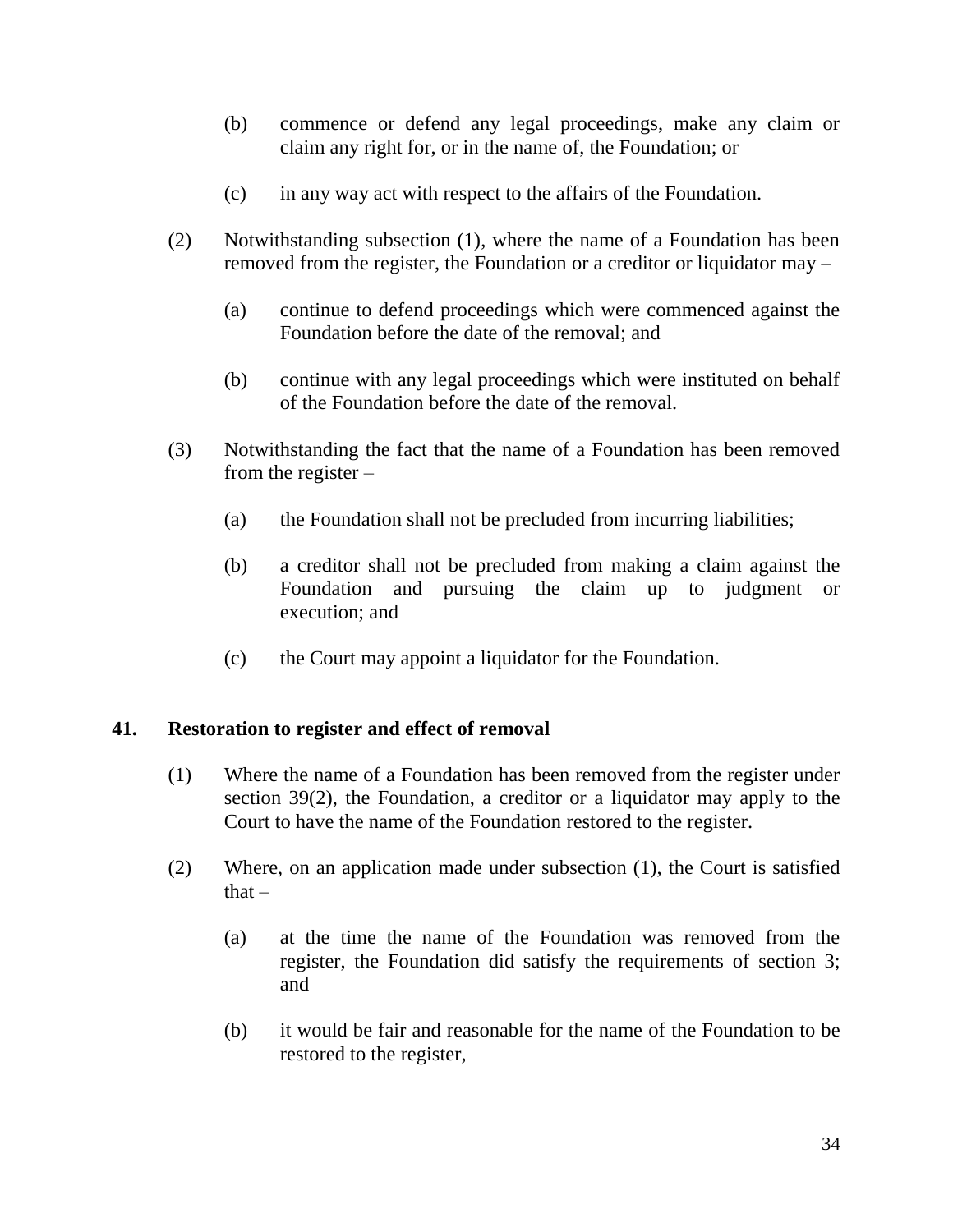the Court may order that the name of the Foundation be restored to the register on payment of the fee specified in the Schedule.

- (3) Where the name of a Foundation has been removed from the register under section 39(4), the Foundation, a creditor or a liquidator may, within the 5 years following the date of the removal, apply to the Registrar to have the name of the Foundation restored to the register.
- (4) The Registrar shall, on payment of any outstanding fee, restore the name of the Foundation to the register.
- (5) Where the name of a Foundation is restored to the register under this section, the name of the Foundation shall be considered to have never been removed from the register.

# **PART IX – WINDING-UP**

### **42. Voluntary winding-up**

- (1) Subject to subsection (2), a Foundation shall be wound up voluntarily–
	- (a) on the occurrence of an event specified in its charter;
	- (b) on the expiry of the period for which it was established;
	- (c) on a unanimous resolution of its Council to that effect; or
	- (d) where the Foundation is unable to pay its debts.
- (2) A Foundation shall not be wound up pursuant to subsection (1) unless a notice of liquidation signed by a member of the Council is delivered to the Registrar and published in 2 daily newspapers and the *Gazette*.
- (3) Where a notice is delivered to the Registrar under subsection (2), the Registrar shall remove the Foundation from the register.

**[Act No. 9 of 2015]**

### **43. Winding-up by Court**

- $(1)$  A Foundation may
	- (a) whether or not it is being wound up voluntarily; and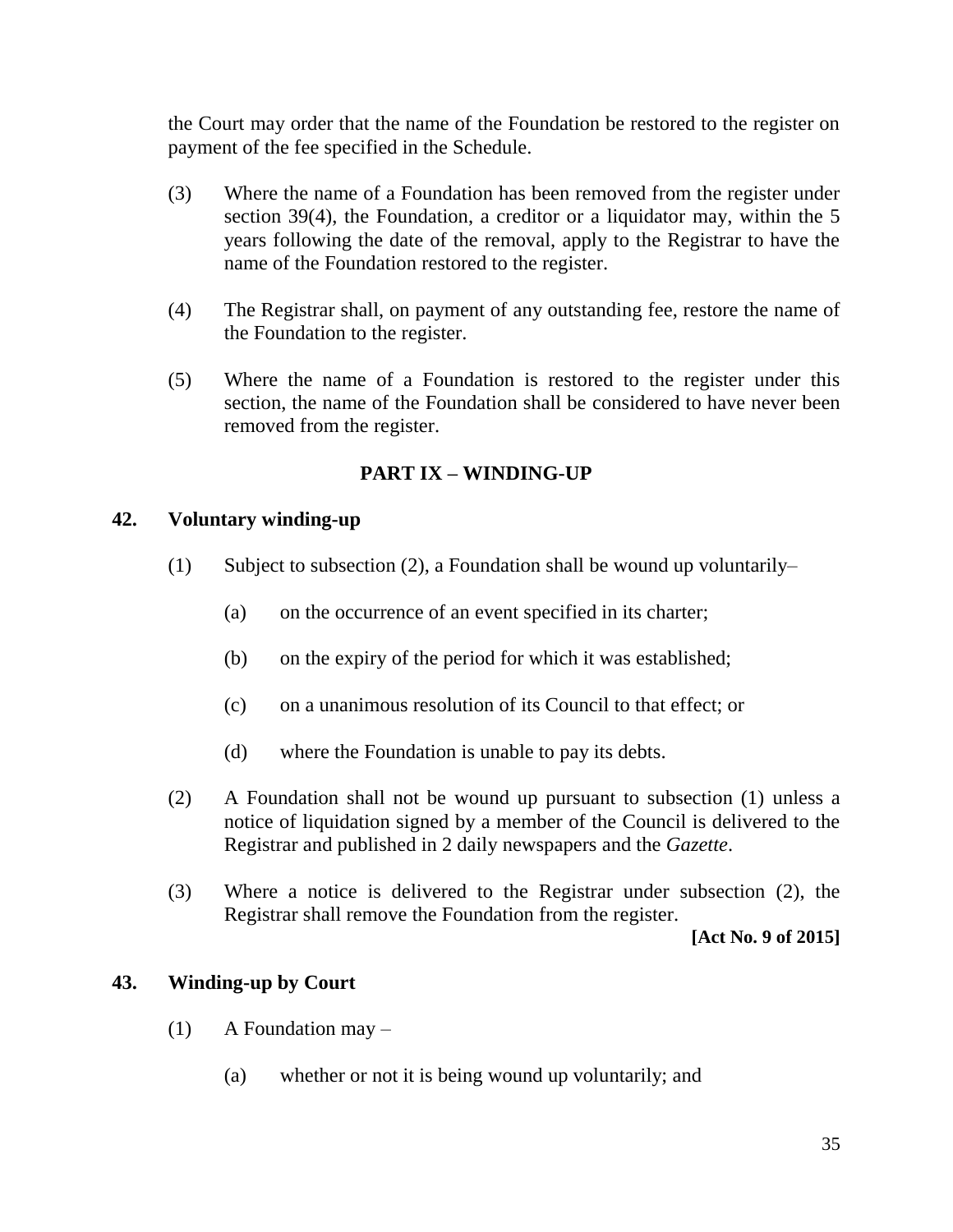(b) on a petition made in accordance with this section,

be wound up by an order of the Court.

- (2) A petition under subsection (1) may be presented by  $-$ 
	- (a) the Foundation;
	- (b) a beneficiary;
	- (c) a creditor, including a contingent or prospective creditor, of the Foundation;
	- (d) a liquidator;
	- (e) the Registrar; or
	- (f) the Commission.
- (3) A petition under subsection (1) may be presented where
	- (a) the Foundation has, by unanimous resolution of its Council, resolved that it be wound up by the Court;
	- (b) the Foundation is unable to pay its debts;
	- (c) the members of the Council have acted in the affairs of the Foundation in their own interests, rather than in the interests of the beneficiaries as a whole, or in any other manner which is unfair or unjust to any beneficiary;
	- (d) the Court is of opinion that it is just and equitable to do so; or
	- (e) the Foundation is a licensee of the Commission and has carried on business in Mauritius in contravention of the Financial Services Act, the Securities Act or the Insurance Act.
- (4) Where an order under subsection (1) for the winding-up of a Foundation is made, the Court may make such other order as it thinks fit, in relation to the winding-up, including an order for the appointment of a liquidator to wind up the affairs of the Foundation and distribute its assets.

### **44. Distribution of assets on winding-up**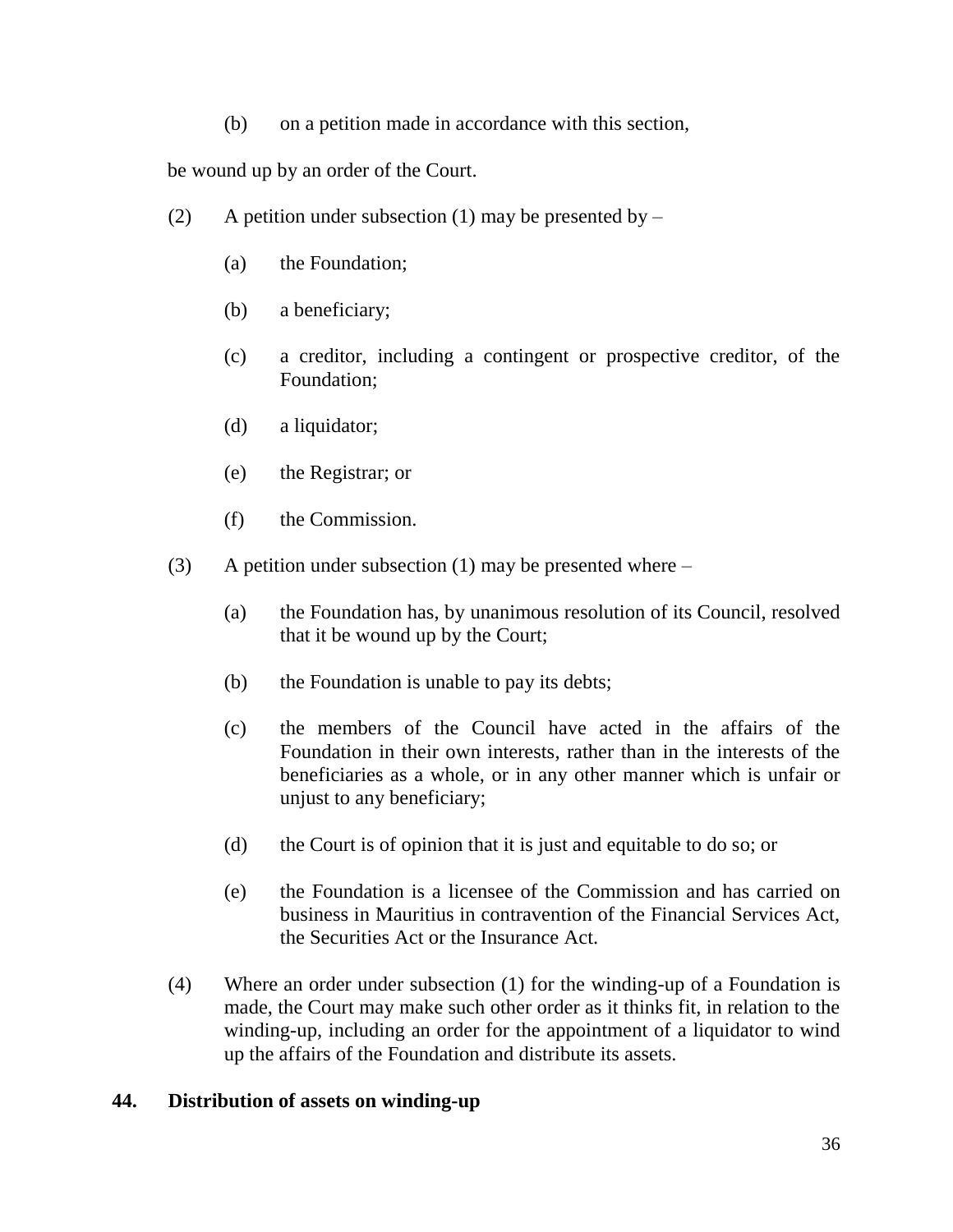- (1) Subject to subsection (2), the assets of a Foundation remaining after completion of a winding-up shall be the property of any remaining beneficiary, and that property shall be transferred to that beneficiary.
- (2) In the event that  $-$ 
	- (a) there is no remaining beneficiary; or
	- (b) the remaining beneficiary refuses to accept the transfer of the remaining assets; and
	- (c) provision is made in the charter for the distribution of assets on winding-up,

the remaining assets shall be vested in the Curator of Vacant Estates.

- (3) Where there are more than one remaining beneficiary willing to accept the transfer of the remaining assets, the remaining assets shall be divided equally among those remaining beneficiaries unless the charter or the Articles, if any, provides or provide otherwise.
- (4) The liquidator shall file with the Registrar within 7 days of the completion of the winding-up –
	- (a) a notice stating that the winding-up has been completed; and
	- (b) in the case of a winding-up by the Court, an order to that effect.
- (5) Where a notice or an order is filed with the Registrar under subsection (4), the Registrar shall remove the Foundation from the register.

**[Act No. 9 of 2015]**

### **PART X – MISCELLANEOUS**

### **45. Certificate of current standing**

- (1) The Registrar shall, at the request of the secretary of a Foundation or the Commission, issue a certificate of current standing, stating that a Foundation is of current standing, where he is satisfied that –
	- (a) the name of the Foundation is on the register; and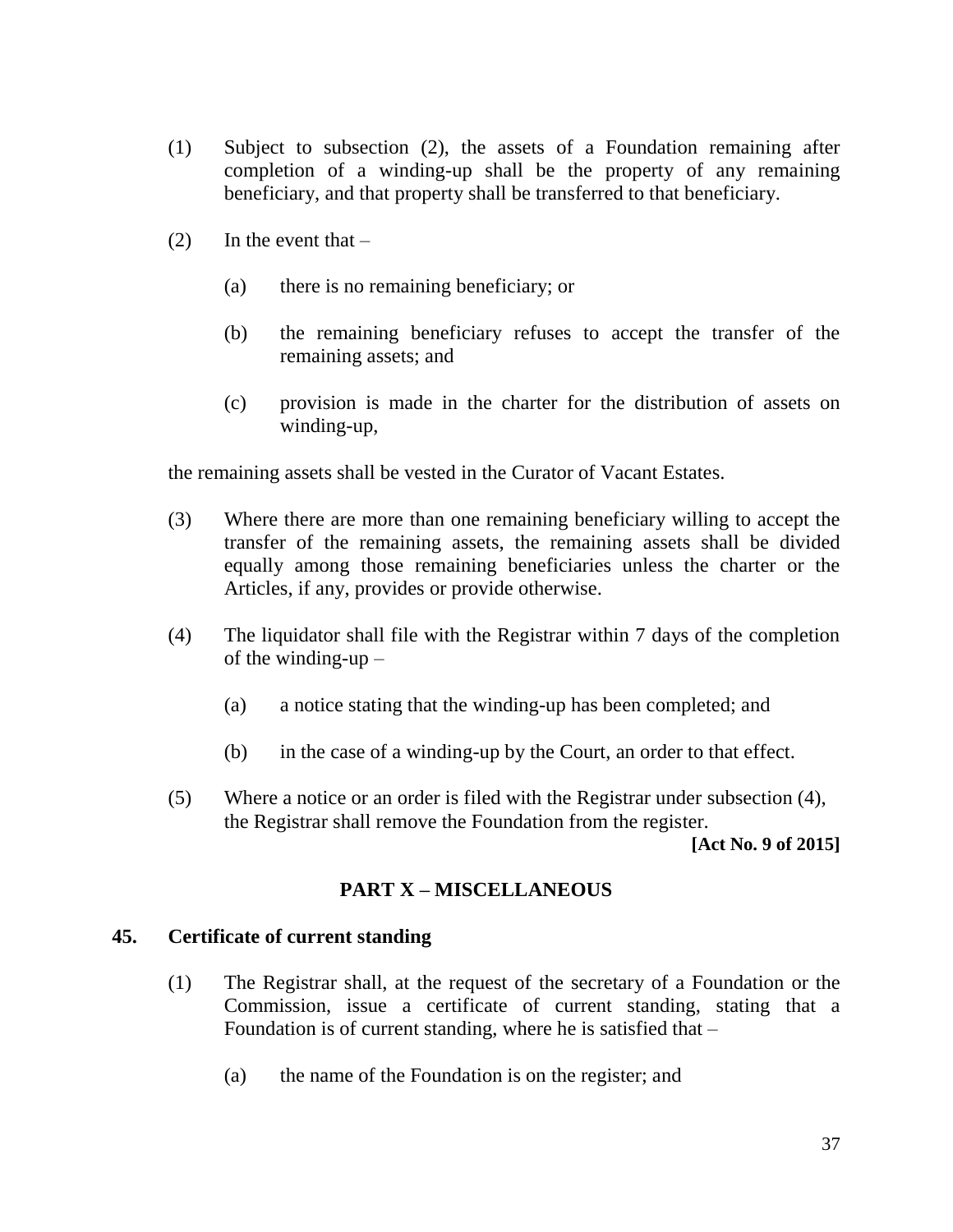- (b) the Foundation has paid all fees due and payable for the current year.
- (2) A certificate of current standing under subsection (1) shall contain a statement specifying whether –
	- (a) the Foundation is in the process of being wound up; or
	- (b) any proceedings to remove the Foundation from the register have been instituted.

### **46. Confidentiality**

- (1) Any person who has acquired information in his capacity as an officer, a protector or a member of a Council shall –
	- (a) treat the information as confidential; and
	- (b) not make use of or disclose the information otherwise than as permitted in accordance with subsection (2).
- (2) A person referred to in subsection (1) shall not disclose any confidential information to any person, or make use of or act upon such information, except –
	- (a) for the purposes of the Foundation;
	- (b) as required by law;
	- (c) where authorised by the charter or Articles, if any;
	- (d) with the express approval of the Council and on such terms and conditions as the Council may determine; or
	- (e) where he is required to do so by the Court.

#### **47. Redomiciliation**

- (1) A Foundation established under the law of another State may, in accordance with this section, make an application to redomicile in Mauritius as a Foundation established and registered under this Act.
- (2) An application under subsection (1) shall be made to the Registrar and shall  $be -$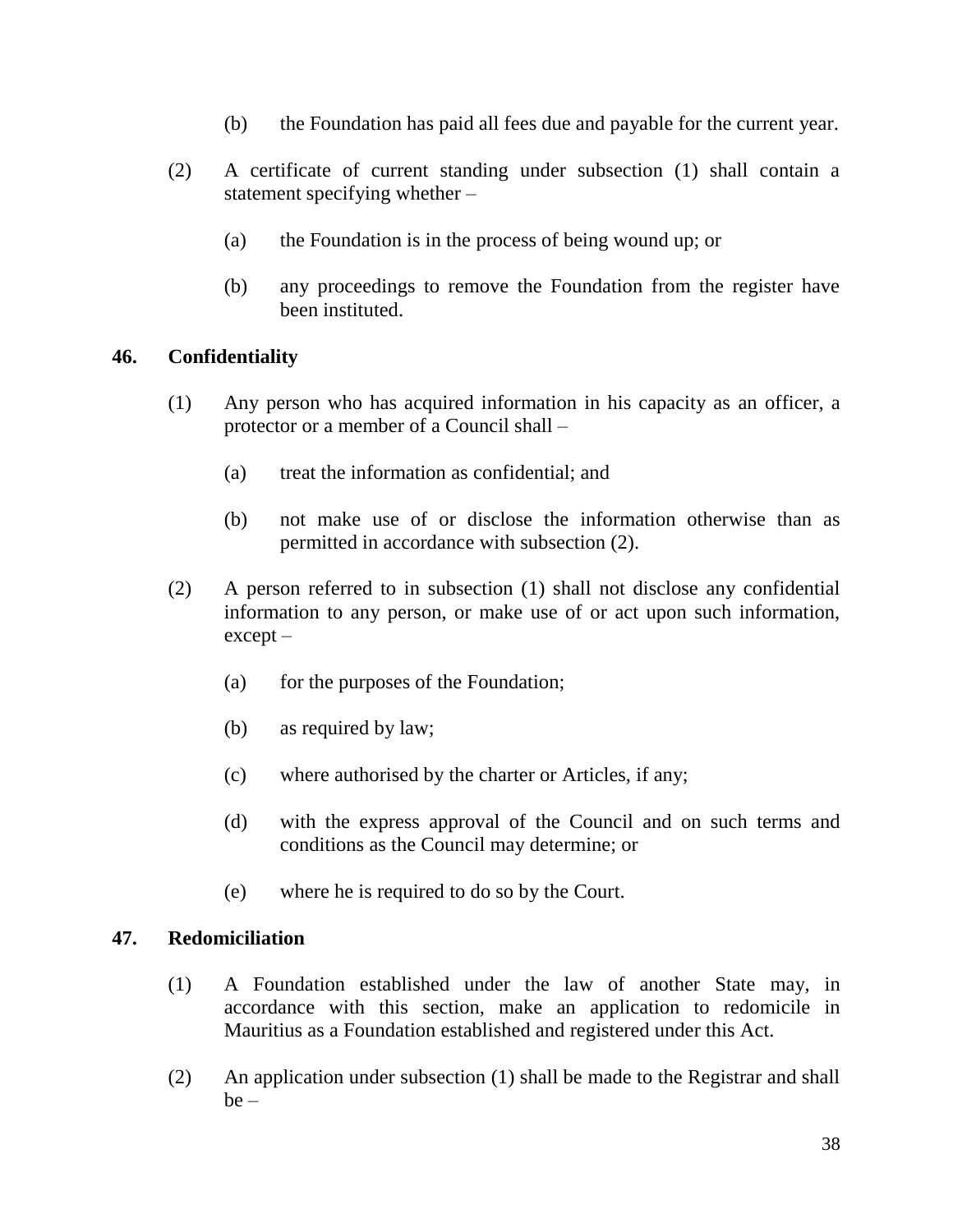- (a) signed by the members of the governing body of the Foundation;
- (b) accompanied by  $-$ 
	- (i) a statement containing the particulars required under section 23;
	- (ii) satisfactory evidence that the Foundation is in current standing; and
	- (iii) the fee specified in the Schedule.
- (3) On receipt of an application under subsection (1), and on being satisfied that the requirements of subsection (2) have been complied with, the Registrar may issue a certificate of registration in accordance with section 24.
- (4) A Foundation shall, as from the time of issue of a certificate under subsection (3), be capable of exercising all powers of a Foundation under this Act.
- (5) The redomiciliation and registration of a Foundation under this Act shall not affect any –
	- (a) assets vested in the Foundation;
	- (b) right, privilege, obligation or liability acquired, accrued or incurred by the Foundation;
	- (c) penalty, forfeiture or conviction incurred by the Foundation or any member of its governing body; or
	- (d) proceedings, whether civil or criminal, which may be pending by or against the Foundation or against any member of the governing body, and such proceedings may be enforced, prosecuted, settled or compromised by or against the Foundation or against that member.
- (6) Subject to any limitations in its charter or Articles, if any, a Foundation registered under this Act may redomicile and register under the law of another State.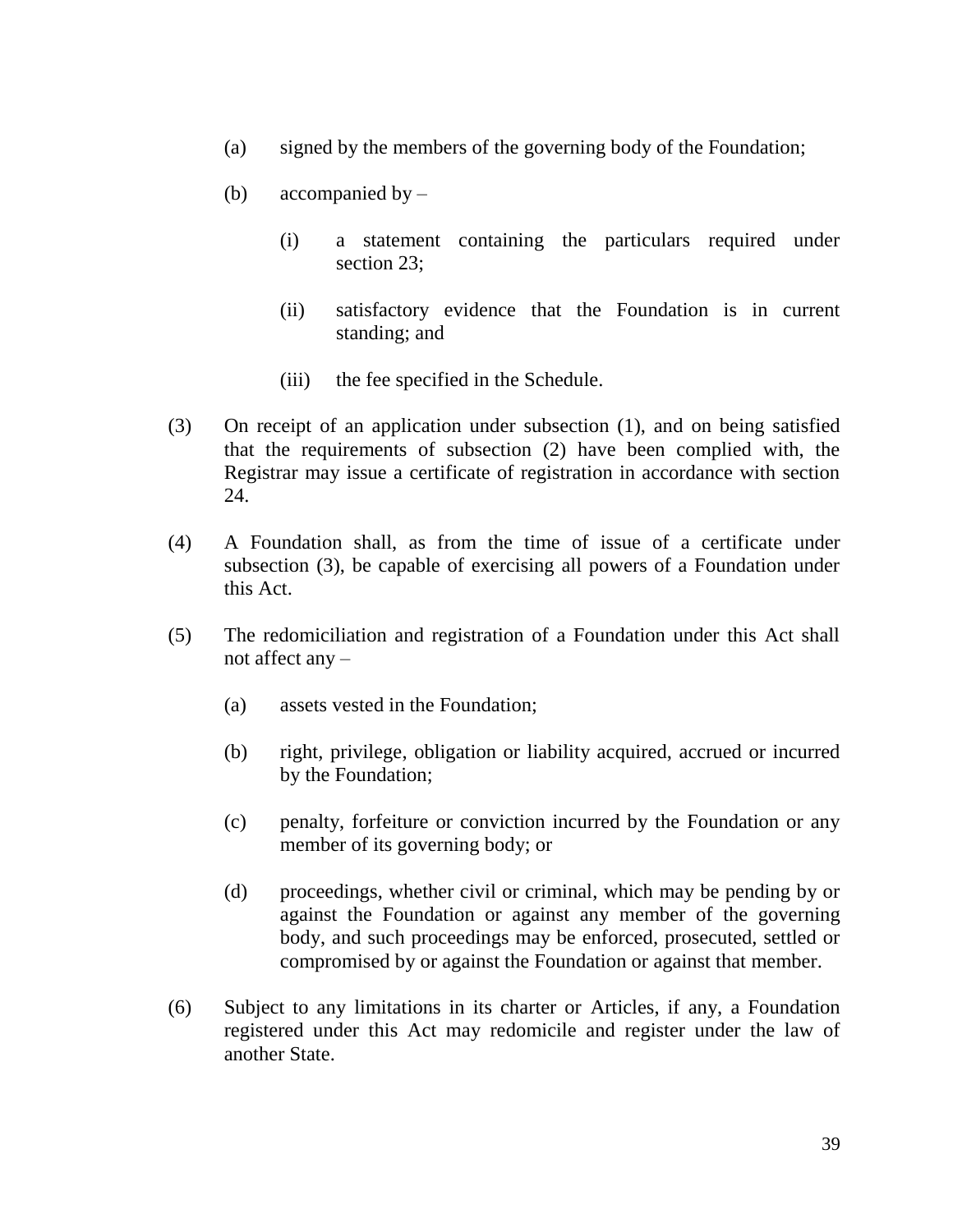- (7) A Foundation which redomiciles in accordance with subsection (6) shall not cease to be a Foundation registered under this Act except where, on redomiciliation and registration under the law of another State, the Foundation –
	- (a) submits to the Registrar a certified copy of the certificate of registration issued by the competent authority of that State; and
	- (b) the Registrar, on receipt of the certified copy of the certificate, strikes the name of the Foundation off the register and certifies that the Foundation has ceased to be a Foundation registered under this Act.
- (8) The fact that a Foundation has ceased to be a Foundation registered under this Act under subsection  $(7)$  shall not affect any –
	- (a) right, privilege, obligation or liability acquired, accrued or incurred by the Foundation;
	- (b) penalty, forfeiture or conviction incurred by the Foundation or any member of the Council; or
	- (c) proceedings, whether civil or criminal, which may be pending by or against the Foundation or against any member of the Council, and such proceedings may be enforced, prosecuted, settled or compromised by or against the Foundation or against that member.

### **48. Remedy**

- $(1)$  Where
	- (a) a Foundation;
	- (b) the Council or any of its members; or
	- (c) an officer,

contravenes this Act, any person aggrieved by that contravention may apply to the Court for such remedy as may be appropriate in the circumstances.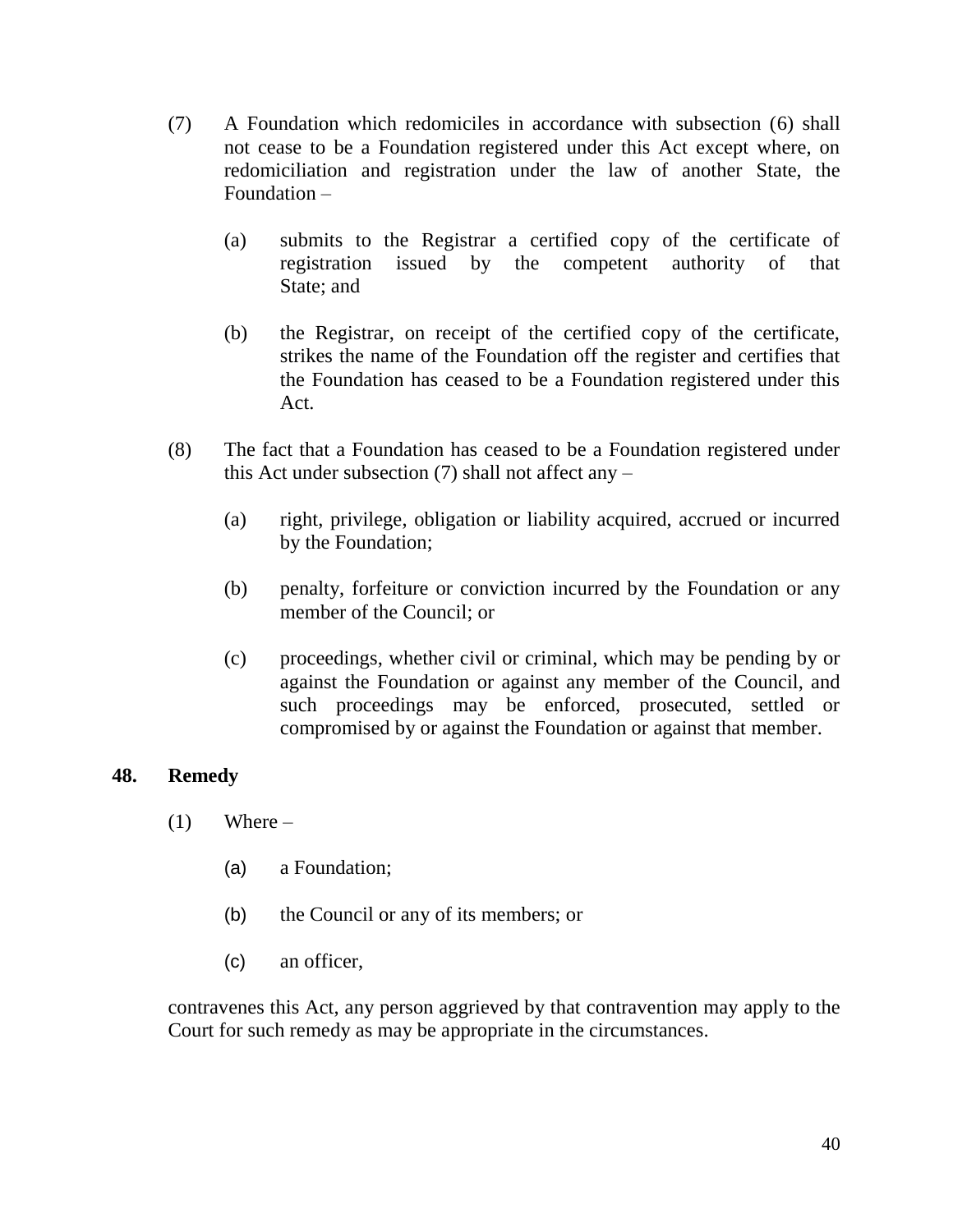(2) The Court may, on an application under subsection (1), grant the remedy sought or may make such other order on such terms and conditions as it thinks fit.

#### **49. Service of documents on Foundation**

- (1) A document in any legal proceedings may be served on a Foundation
	- (a) by delivery to a person named in the register as secretary or director of the Foundation or member of its Council;
	- (b) by leaving it at the registered office or address of the Foundation for service;
	- (c) by serving it in accordance with any directions as to service given by the Court having jurisdiction in the proceedings; or
	- (d) in accordance with any agreement made with the Foundation.
- (2) A document, other than a document in any legal proceedings, may be served on a Foundation –
	- (a) by any of the methods specified in subsection  $(1)(a)$ ,  $(b)$  or  $(d)$ ;
	- (b) by posting it to the Foundation's registered office or address for service or delivering it to a post office box used by the Foundation at the time; or
	- (c) by sending it by facsimile machine to a telephone number used for the transmission of documents by facsimile at the Foundation's registered office or address for service, or its head office or principal place of business.

#### **[Act No. 9 of 2015]**

#### **50. Offences committed by Foundation**

- (1) (a) Where a Foundation contravenes
	- (i) any provision of this Act; or
	- (ii) any regulations made under this Act,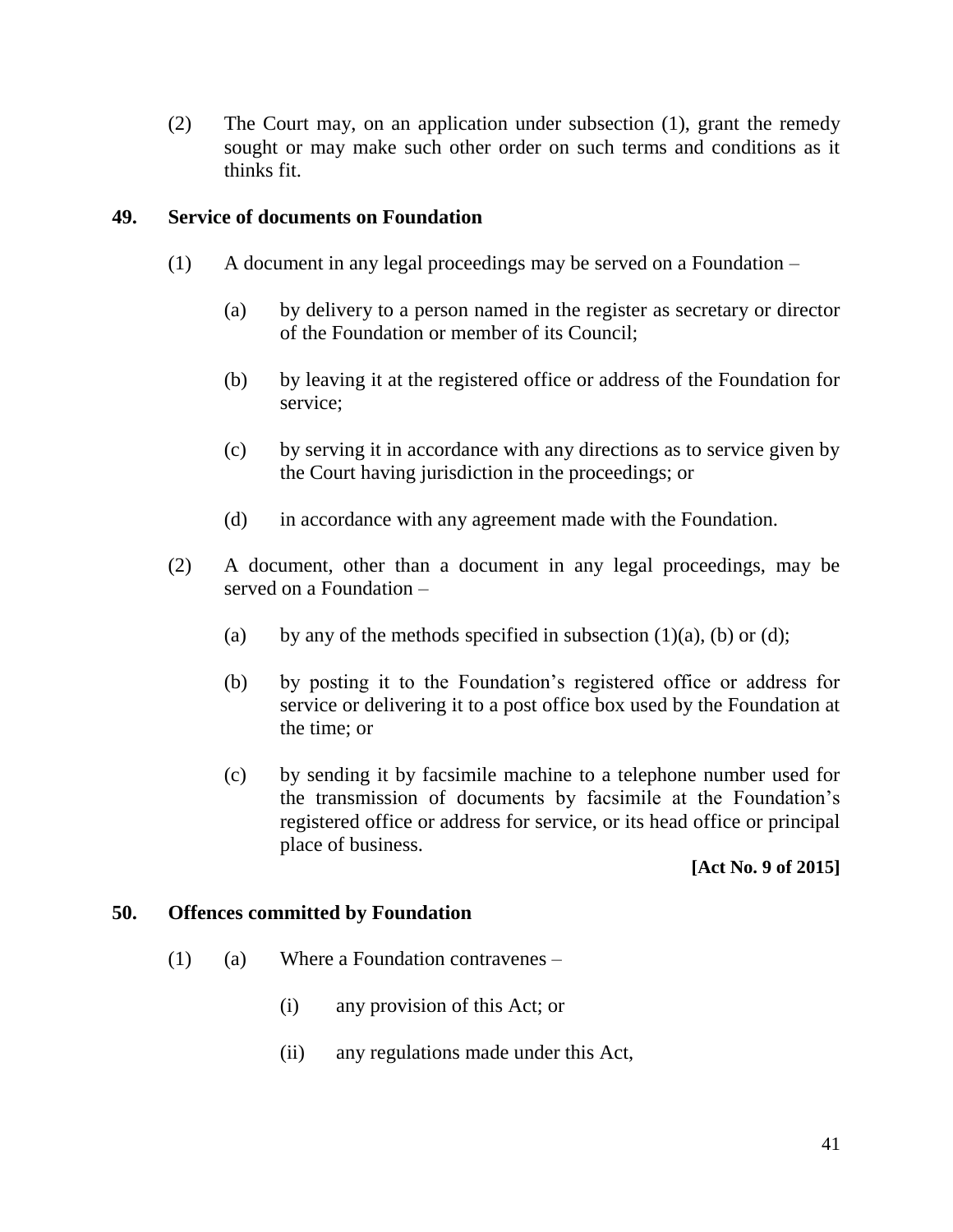it shall commit an offence and shall, on conviction, be liable to a fine not exceeding 500,000 rupees and imprisonment for a term not exceeding 5 years.

- (b) Every person who, at the time of the commission of the offence, was concerned in the management of the Foundation or was purporting to act in that capacity, shall also commit the like offence, unless he proves that the offence was committed without his knowledge or consent and that he took all reasonable steps to prevent the commission of the offence.
- (2) (a) Where a Foundation is charged with an offence under subsection (1), a representative may appear before the appropriate Court and enter a plea of guilty or not guilty on behalf of the Foundation.
	- (b) In this subsection, "representative" means the secretary or any other person duly authorised by the Foundation to represent it.

### **50A. Compounding of offences**

- (1) (a) Notwithstanding section 50, the Registrar may, with the consent of the Director of Public Prosecutions, compound an offence committed by a person under this Act where the person agrees in writing to pay an amount acceptable to the Registrar not exceeding the maximum penalty imposable under this Act for that offence.
	- (b) For the purpose of paragraph (a), the Registrar shall chair a committee which shall include 2 other senior officers from his staff designated by him.
- (2) Every agreement to compound shall be in writing and signed by the Registrar and the person referred to in subsection  $(1)(a)$ , and witnessed by an officer, and a copy shall be delivered to such person.
- (3) Every agreement to compound shall be final and conclusive.
- (4) Where the Registrar compounds an offence in accordance with this section, no further proceedings shall be taken in respect of the offence so compounded against the person.

**[Act No. 9 of 2015]**

### **51. Consequential amendments**

(1) The Income Tax Act is amended –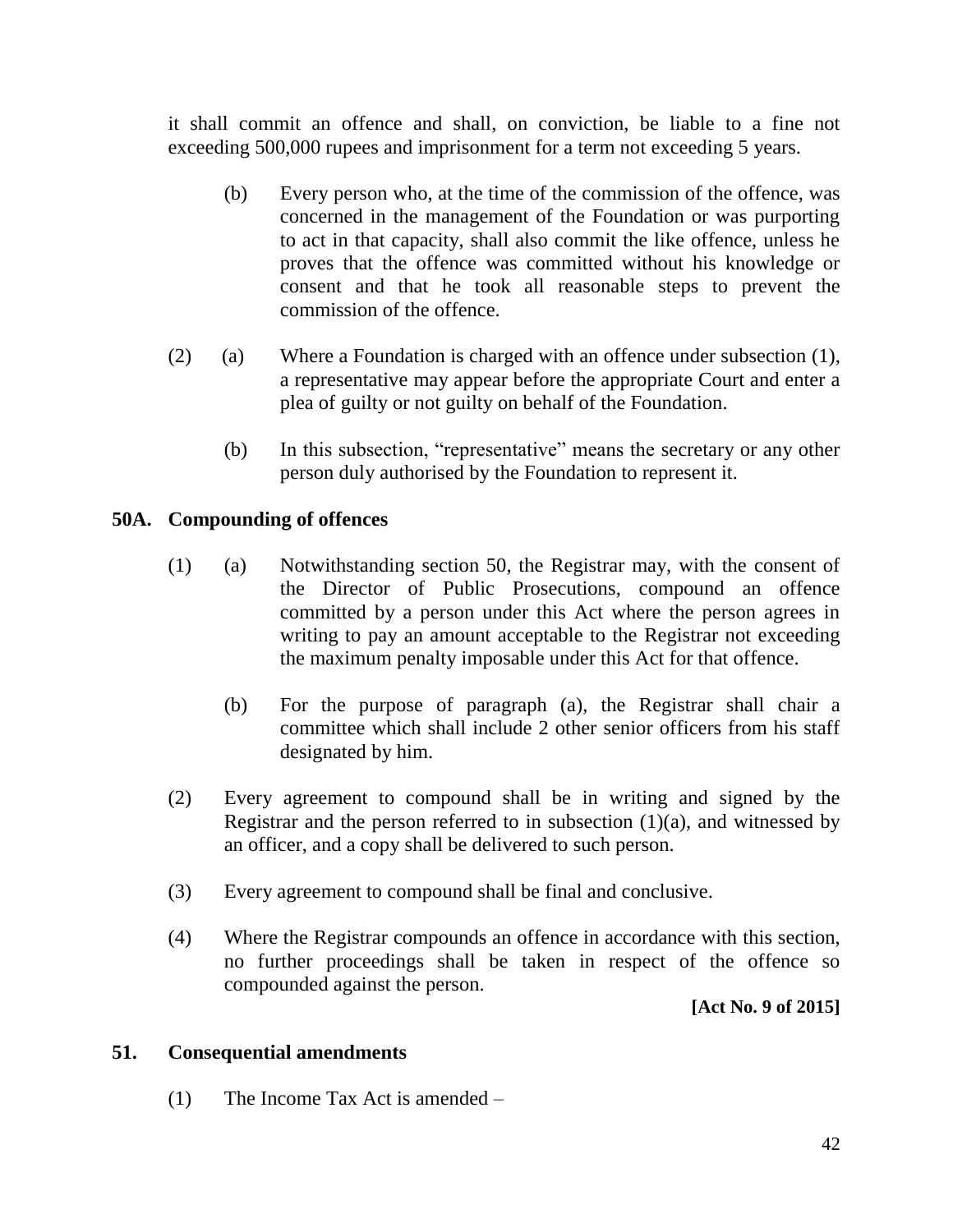- (a) in section  $2 -$ 
	- (i) in the definition of "company", in paragraph (b), by inserting, after the words "protected cell company,", the words "a Foundation,":
	- (ii) in the definition of "dividends", in paragraph (b), by deleting the words "and  $46(4)$ " and replacing them by the words ", 46(4) and 49A(3)";
	- (iii) by inserting, in the appropriate alphabetical order, the following new definitions –

"charitable Foundation" has the same meaning as in the Foundations Act 2012;

"Foundation" has the same meaning as in the Foundations Act 2012;

- (b) in section 43, by deleting the words "and *sociétés*" and replacing them by the words ", *sociétés* and Foundations";
- (c) in Part IV, in the title of Sub-Part A, by deleting the words "**and**  *Sociétés*" and replacing them by the words ", *Sociétés* **and Foundations**";
- (d) by inserting, after section 49, the following new section  $-$

### **49A. Foundations**

(1) Subject to subsection (2), every Foundation shall be liable to income tax on its chargeable income at the rate specified in the First Schedule.

- (2) A Foundation of which
	- (a) the founder is a non-resident or holds a Category 1 Global Business Licence under the Financial Services Act ; and
	- (b) all the beneficiaries appointed under the terms of a charter or a will are, throughout an income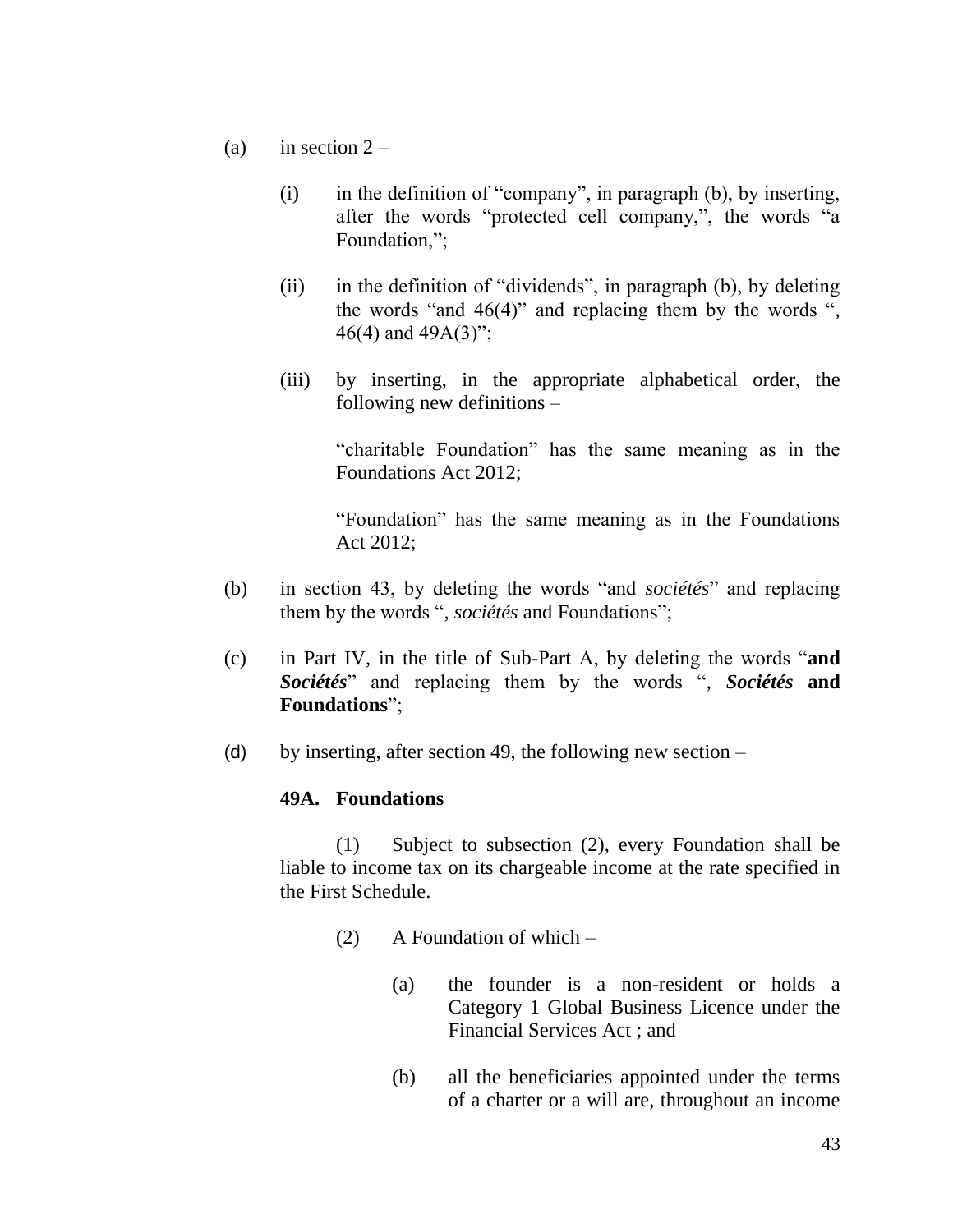year, non-resident or hold a Category 1 Global Business Licence under the Financial Services Act,

shall be exempt from income tax in respect of that year.

- (3) For the purpose of the exemption specified in subsection (2), any Foundation which qualifies under subsection (2) shall deposit a declaration of nonresidence for any income year with the Director-General within 3 months from the expiry of the income year.
- (4) Any distribution to a beneficiary of a Foundation shall be considered to be a dividend to the beneficiary.
- (e) in section  $50A -$ 
	- (i) in subsection (1), by inserting, after the words "protected cell company," the word "Foundations,";
	- (ii) in subsection (2), by inserting, after the words "protected cell company," the word "Foundation,";
- (f) in section 50K, in the definition of "company", in paragraph  $(d)$ , by inserting, after the word "*société*," the words " a Foundation,";
- (g) in section 73(1), by inserting, after paragraph (d), the following new paragraph –
	- (da) a Foundation, means a Foundation which
		- (i) is registered in Mauritius; or
		- (ii) has its central management and control in Mauritius;
- (h) in section 116(1), by inserting, after the words "protected cell company", the word "Foundation,";
- (i) in the Second Schedule, in Part I, in item 1, by inserting, after the word "institution", the words ", a charitable Foundation".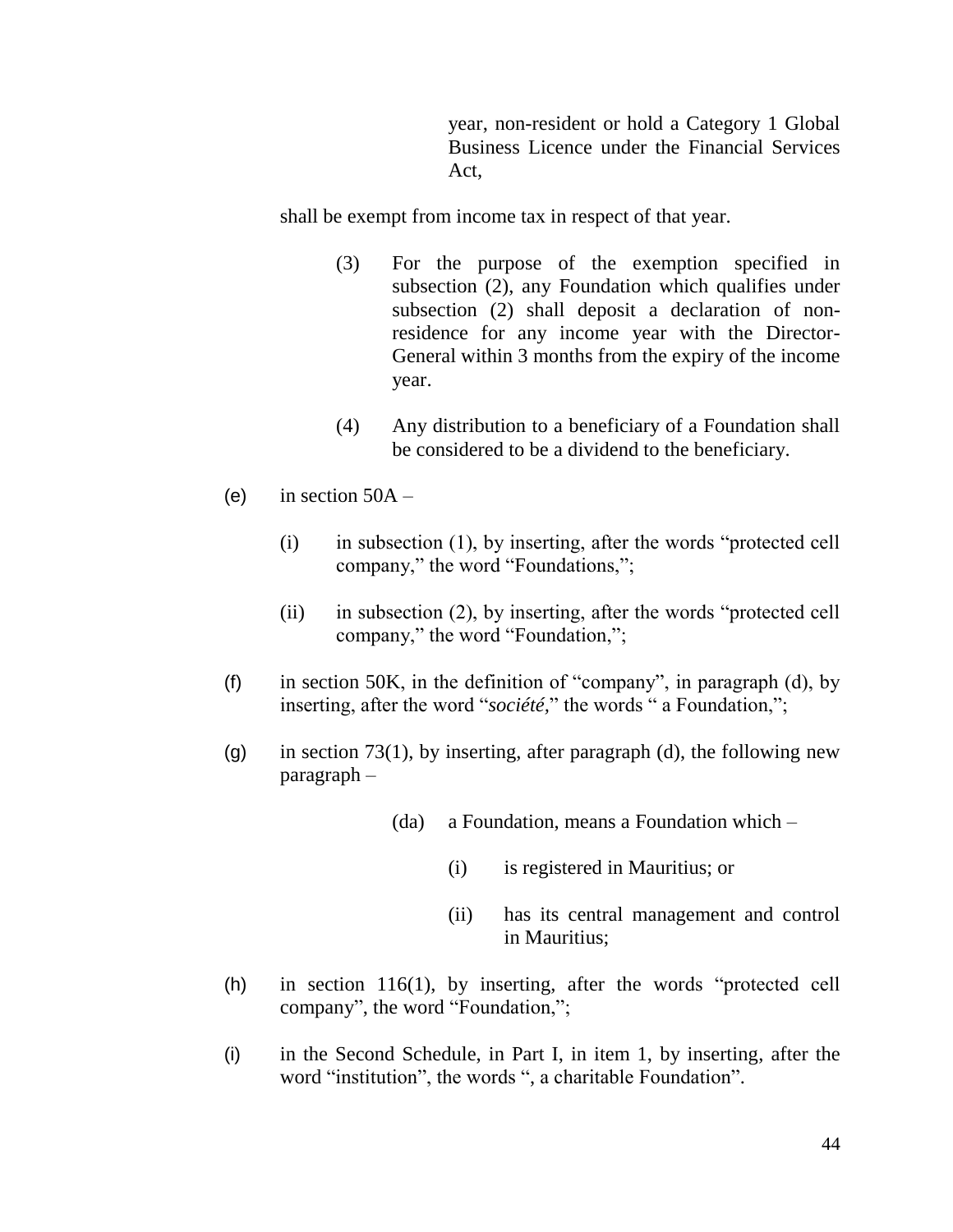(2) The Interpretation and General Clauses Act is amended by inserting, after section 44A, the following new section –

### **44B. Offence by Foundation**

- (1) Where an offence is committed by a Foundation, every person who, at the time of the commission of the offence, was concerned in the management of the Foundation or was purporting to act in that capacity, shall also commit the like offence, unless he proves that the offence was committed without his knowledge or consent and that he took all reasonable steps to prevent the commission of the offence.
- (2) (a) Where a Foundation is charged with an offence, a representative may appear before the appropriate Court and enter a plea of guilty or not guilty on behalf of the Foundation.
	- (b) In this subsection, "representative" means the secretary or any other person duly authorised by the Foundation to represent it.
- (3) In this section, "Foundation" has the same meaning as in the Foundations Act 2012.

### **52. Regulations**

- (1) The Minister may make such regulations as he thinks fit for the purposes of this Act.
- (2) Any regulations made under subsection (1) may provide
	- (a) for amendment of the Schedule;
	- (b) that any person who contravenes them shall commit an offence and shall, on conviction, be liable to a fine not exceeding 200,000 rupees.

### **53. Commencement**

(1) Subject to subsection (2), this Act shall come into operation on a date to be fixed by Proclamation.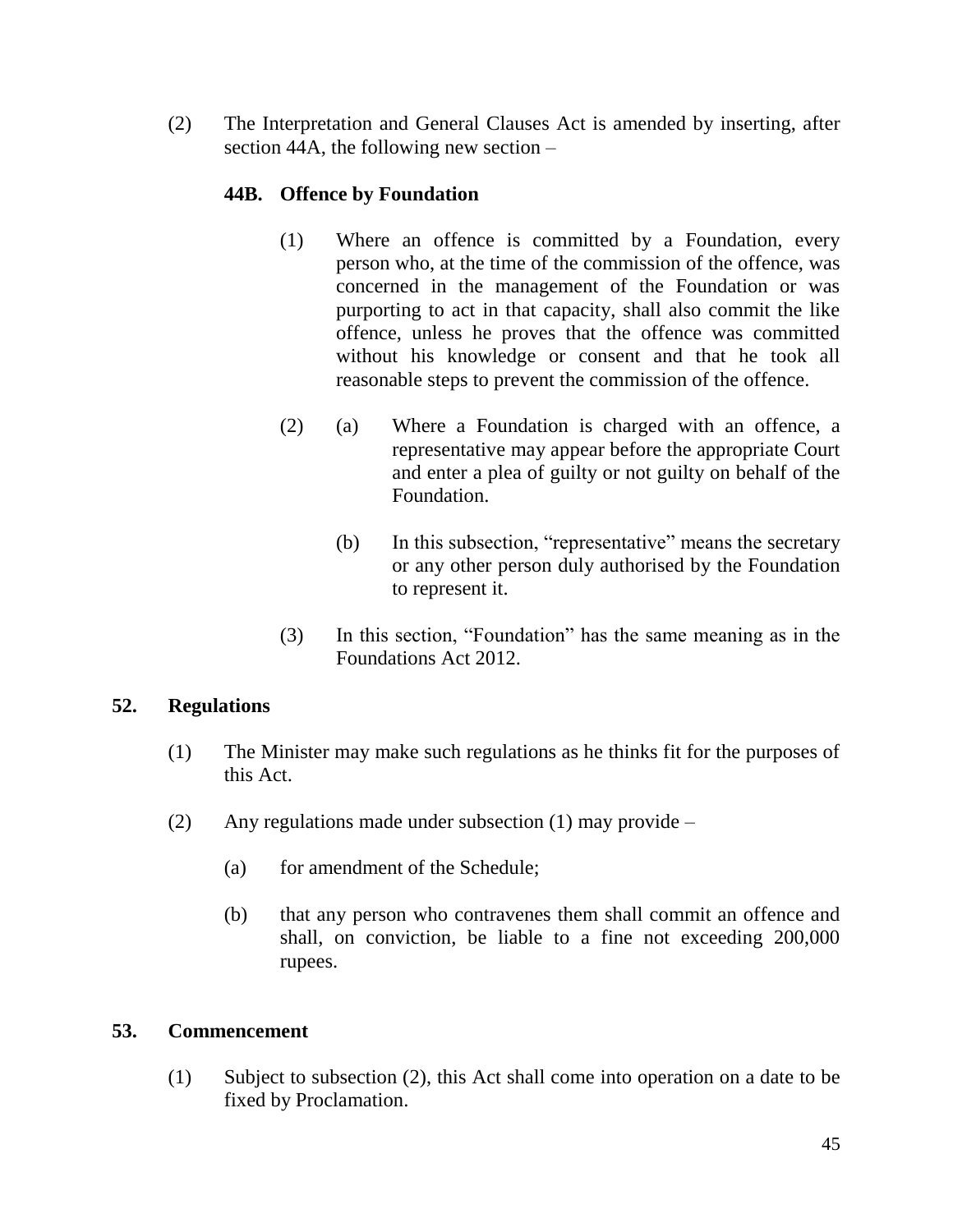(2) Different dates may be fixed for the coming into operation of different sections of this Act.

Passed by the National Assembly on the fifth day of June two thousand and twelve.

> Ram Ranjit Dowlutta *Clerk of the National Assembly*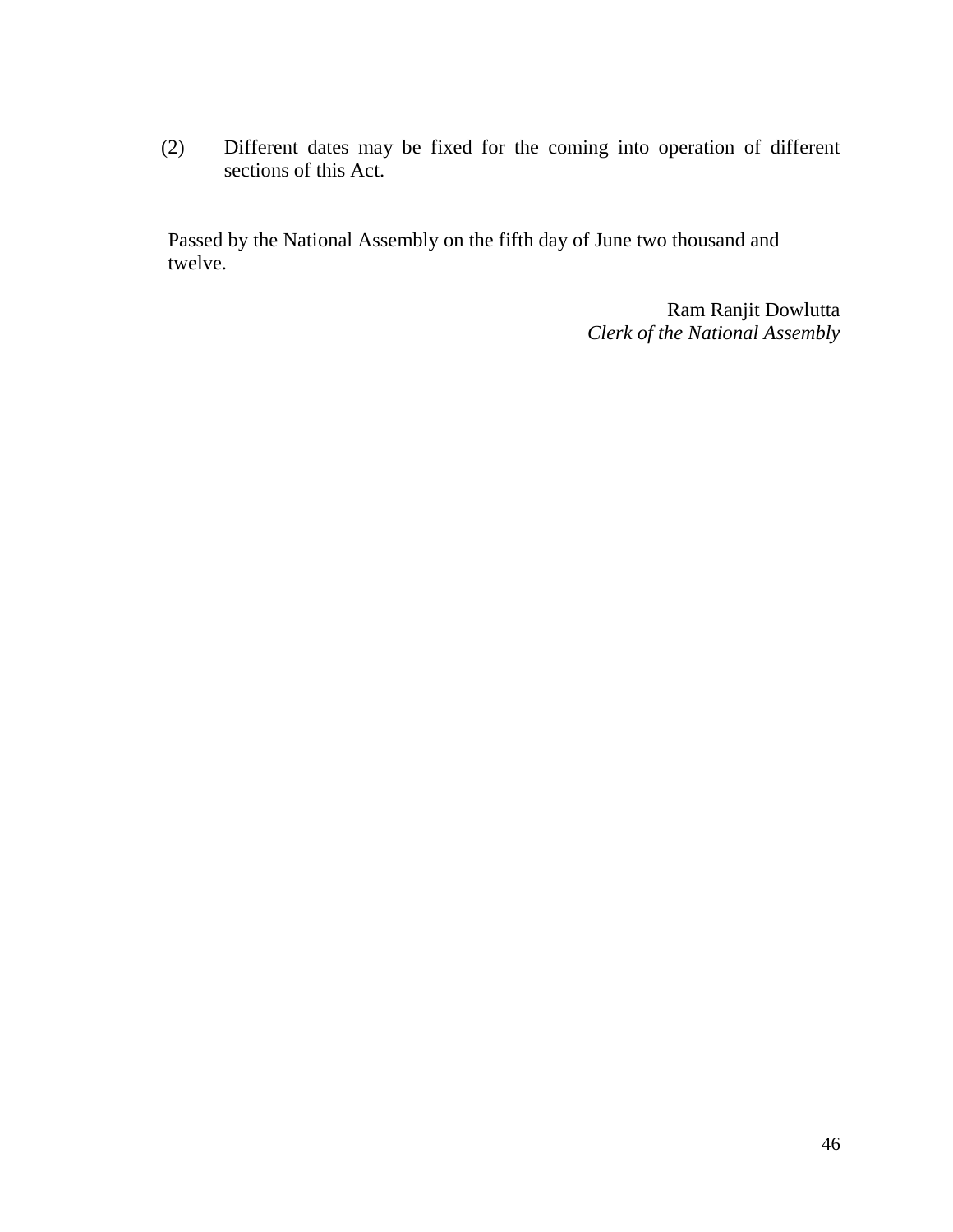#### **SCHEDULE**

[Sections 9, 23, 29, 41 and 47]

- **1.** There shall be paid to the Registrar
	- (a) in respect of the matters set out in the second column of Part I of this Schedule, the fee specified in the third or fourth column of the Schedule, as the case may be;
	- (b) in respect of the matters set out in the second column of Part II of this Schedule, the fee specified in the third column of the Schedule.
- 2. (1) The fee payable in respect of every subsequent year, as specified in Part I of this Schedule, shall be paid –
	- (a) not later than 20 January in that year; and
	- (b) so long as the Foundation remains registered with the Registrar.
	- (2) For the purposes of paragraph (1), "year" includes part of a year.

#### **PART I – FEES**

 **Fees payable (Rs)**

| Item |                                      | Matters in respect of which a fee shall be<br>payable | on or before<br>due date | after due<br>date        |
|------|--------------------------------------|-------------------------------------------------------|--------------------------|--------------------------|
| 1.   | (a)                                  | at the time of its registration;                      | 9,000                    | $\overline{\phantom{a}}$ |
|      | (b)                                  | in respect of every subsequent year                   | 9,000                    | 13,000                   |
| 2.   | In the case of a redomiciliation $-$ |                                                       |                          |                          |
|      | (a)                                  | at the time of its registration;                      | 9,000                    | $\overline{\phantom{a}}$ |
|      | (b)                                  | in respect of every subsequent year                   | 9,000                    | 13,000                   |